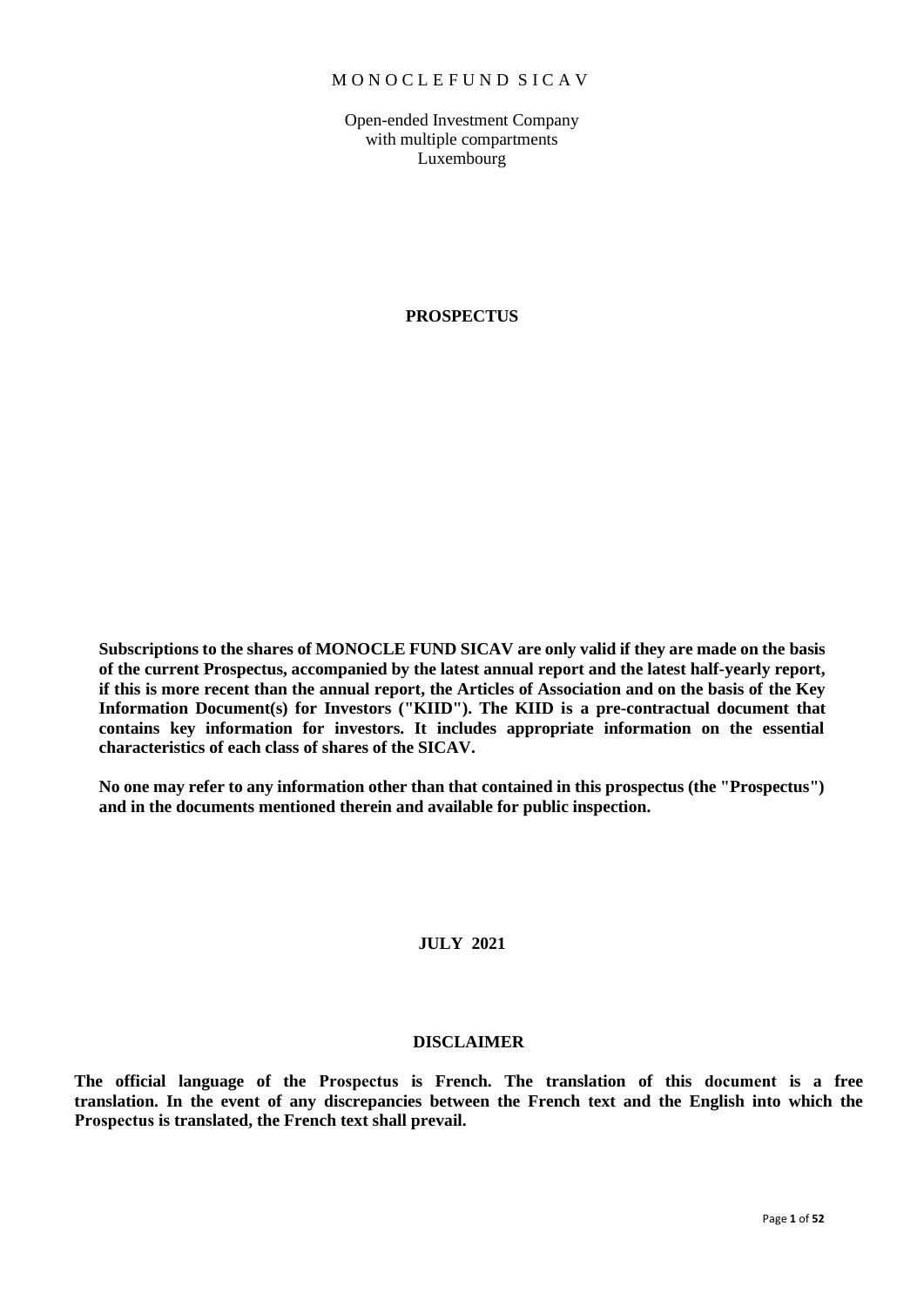Open-ended Investment Company R.C.S. Luxembourg N° B 189329

| <b>Head Office</b>                                                                     | 5, rue Jean Monnet<br>L-2180 Luxembourg<br><b>Grand Duchy of Luxembourg</b>                                                     |
|----------------------------------------------------------------------------------------|---------------------------------------------------------------------------------------------------------------------------------|
| <b>Board of Directors</b>                                                              |                                                                                                                                 |
| <b>President</b>                                                                       | <b>Charles MONOT</b><br>Chief executive<br>France                                                                               |
| <b>Administrators</b>                                                                  | <b>Jean-Bernard Quillon</b><br>Manager, Agama Advisors<br><b>Grand Duchy of Luxembourg</b>                                      |
|                                                                                        | <b>Sandrine Dubois</b><br><b>Independent Director</b><br><b>Grand Duchy of Luxembourg</b>                                       |
| <b>Management Company</b>                                                              | MONOCLE ASSET MANAGEMENT<br>43 rue Vivienne<br>75002 Paris<br>France                                                            |
| Directors of the management<br>company                                                 | <b>Charles Monot, Chief Executive Officer</b><br>Mimoza Bogeska, Managing Director                                              |
| <b>Custodian Bank</b>                                                                  | CREDIT SUISSE (LUXEMBOURG) S.A.<br>5, rue Jean Monnet<br>L-2180 Luxembourg<br>Grand Duchy of Luxembourg                         |
| <b>Domiciliary Agent, Administrative</b><br><b>Agent, Transfer Agent and Registrar</b> | <b>CREDIT SUISSE FUND SERVICES</b><br>(LUXEMBOURG) S.A.<br>5, rue Jean Monnet<br>L-2180 Luxembourg<br>Grand Duchy of Luxembourg |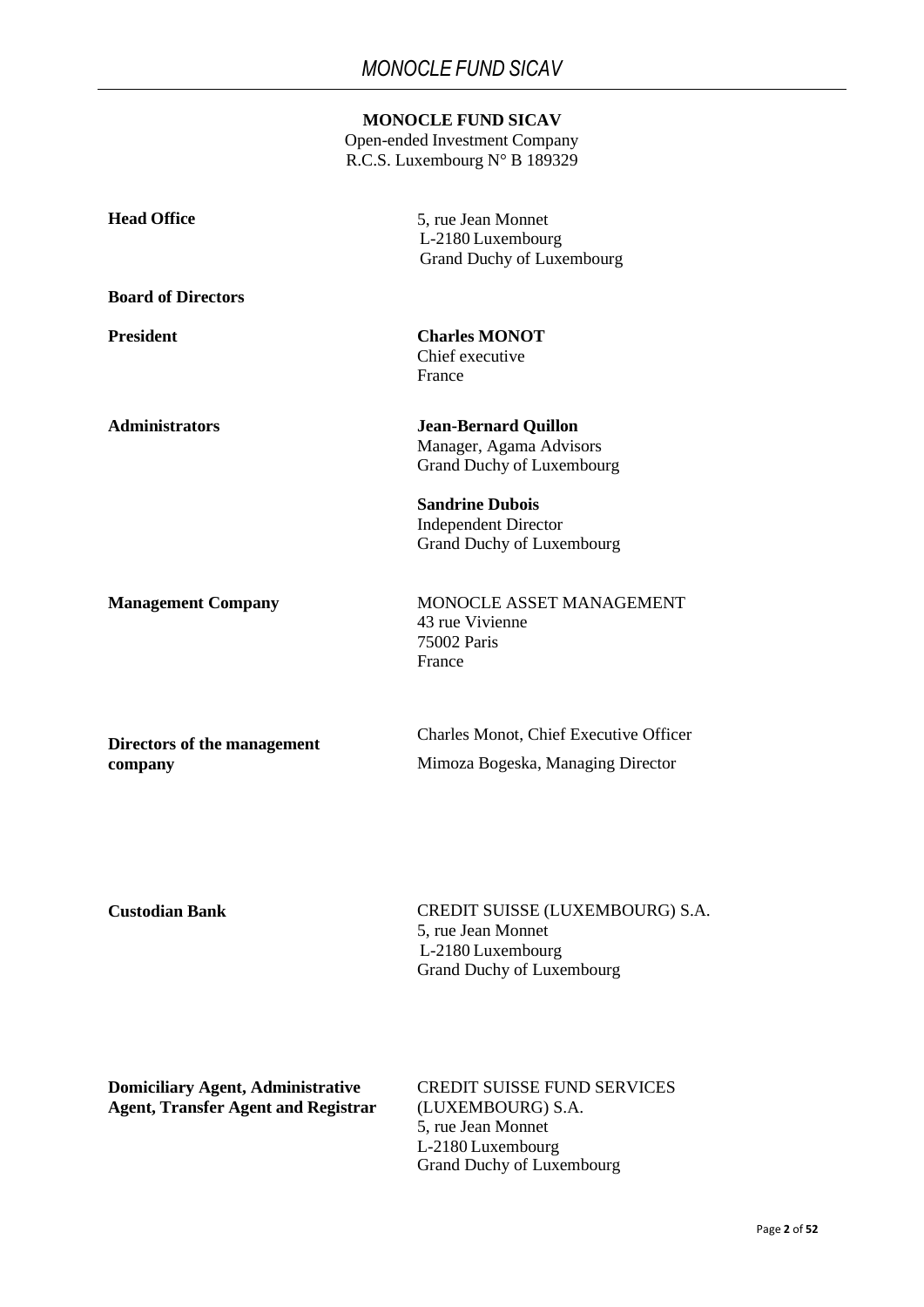**Company Auditor** GRANT THORNTON AUDIT ASSURANCE 13 Rue de Bitbourg L-1273 Luxembourg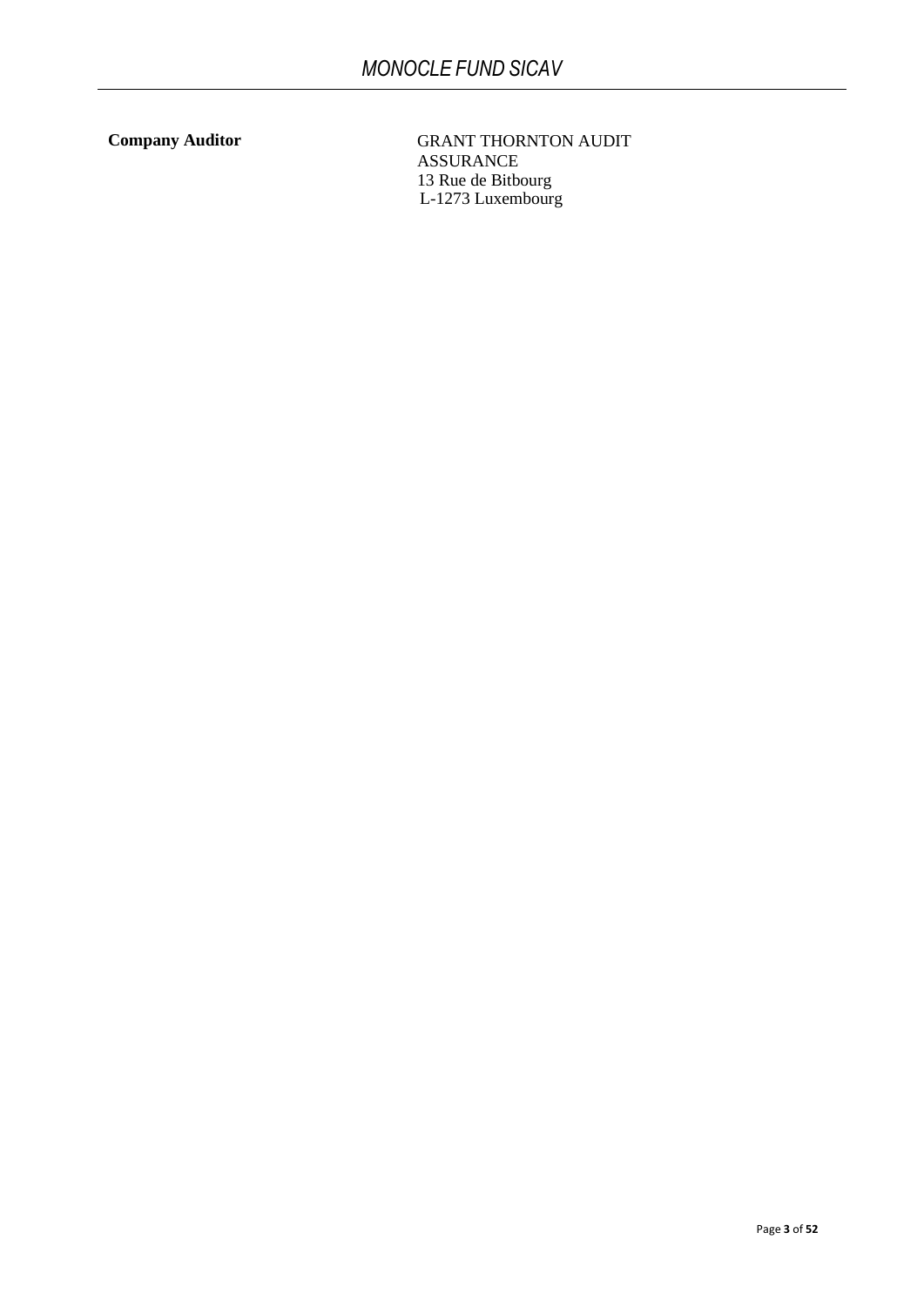### **WARNING**

**MONOCLE FUND SICAV** (hereinafter the "SICAV") is an open-ended investment company with multiple sub-funds governed by Luxembourg law, subject to Part I of the amended law of 17 December 2010 on Undertakings for Collective Investment ("UCIs") as amended (hereinafter the "2010 Law") and registered on the official list of UCIs in accordance with the 2010 Law.

This registration should under no circumstances and in any form whatsoever be considered as a positive assessment by the Commission de Surveillance du Secteur Financier ("CSSF") of the quality of the securities offered for sale.

The SICAV is authorised as an undertaking for collective investment in transferable securities ("UCITS") in Luxembourg in accordance with the provisions of Part I of the 2010 Law transposing Directive 2009/65/EC of the European Parliament and of the Council of 13 July 2009 on the coordination of laws, regulations and administrative provisions relating to undertakings for collective investment in transferable securities ("UCITS"). In this respect, the SICAV may market its shares in the States of the European Union ("E.U.") provided that the laws, regulations and administrative provisions in force in these States, which are not governed by the 2010 Law, are respected.

The SICAV operates as an open-ended investment company, i.e. its shares may be sold and redeemed at regular intervals at a price based on the value of its net assets and is a multiple sub-fund company under Article 181 of the 2010 Law.

The Board of Directors of the SICAV (hereinafter referred to as the "Board of Directors") has taken all possible precautions to ensure that the facts set out in the Prospectus are accurate and precise and that there are no material facts the omission of which could render any of the statements set out herein incorrect.

The Board of Directors assumes responsibility for the accuracy of the information contained in the Prospectus on the date of publication. Consequently, any information or statement not contained in the Prospectus, in the appendices to the Prospectus, if any, in the Articles of Association as defined below, in the Key Information Document(s) for Investors ("KIID" or, in the plural,"KIIDs") or in the reports that form an integral part thereof, shall be considered unauthorized.

Any information or representation made by a broker, seller or any other person, not contained in this Prospectus, the Articles of Association, the KIIDs or in the reports forming an integral part thereof, must be considered unauthorised and consequently not reliable.

Neither the delivery of this Prospectus nor the offer, issue or sale of shares of the SICAV constitutes an affirmation that the information given in this Prospectus will at all times be accurate after the date of the Prospectus. This Prospectus may be updated. It is therefore recommended that any potential subscriber should enquire with the SICAV about the possible publication of a more recent Prospectus.

The Prospectus may not be used for the purpose of a public offer or solicitation of sale in any other jurisdiction and in any circumstances where such an offer or solicitation is not authorized. Any potential subscriber of shares receiving a copy of the Prospectus or the subscription form in a jurisdiction other than those described above may not consider such documents as an invitation to purchase or subscribe forthe shares, unless in such jurisdiction such invitation may be made in full legality, without registration or other terms, or except for such person to comply with the legislation in force in the jurisdiction concerned, to obtain any required governmental or other authorizations, and to submit to all applicable formalities, if any. It is necessary to check before any subscription in which country(ies) the SICAV is registered and more particularly which sub-funds, categories or classes of shares are authorised for marketing, as well as any legal and exchange restrictions relating to the subscription, purchase, possessionor sale of the SICAV's shares.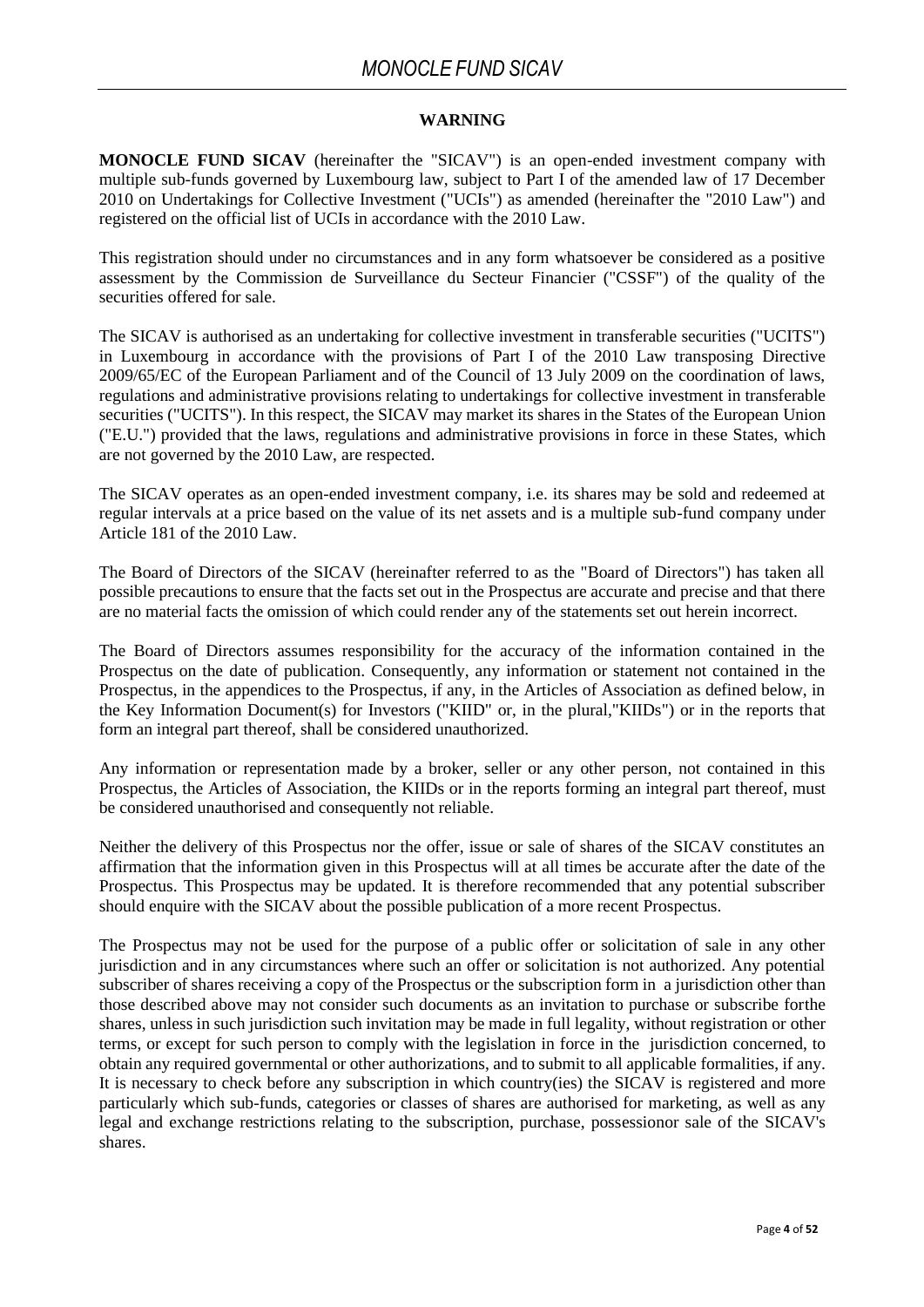No steps have been taken under the Investment Company Act of 1940, its amendments or any other securities law to register the SICAV or its securities with the US Securities and Exchange Commission. This Prospectus may not therefore be introduced, transmitted or distributed in the United States of America or its territories or possessions, and delivered to a "**US Person**" which may be defined as follows and which may include (i) a "United States person" as defined in section 7701(a)(30) of the 1986 U.S. InternalRevenue Code, as amended (the "Code"), (ii) a "U.S. Person", as defined in Regulation S of the 1933 Act,as amended, (iii) a person who is "in the United States" as defined in Regulation  $202(a)(30)$ -1 of the U.S. Investment Advisers Act of 1940, as amended, or (iv) a person who is not a "Non-United States Person"as defined in the U.S. Commodities Futures Trading Commission Rule 4.7, except in transactions exempt from registration under the Securities Act of 1933 or the Foreign Account Tax Compliance Act ("FATCA"). Any failure to comply with these restrictions may constitute a violation of U.S. securities laws.

The Organisation for Economic Co-operation and Development ("OECD") has been mandated by the G8 / G20 countries to develop a global reporting standard to achieve a comprehensive and multilateral automatic information exchange (AEOI) on a global basis in the future.

A number of jurisdictions have entered into or are engaged in the conclusion of intergovernmental agreements for the automatic cross-border exchange of tax information similar to the IGA between the United States and Luxembourg, including, in particular, under a regime known as the OECD Common Reporting Standard ("CRS").

In October 2014, Luxembourg became a signatory to the OECD Multilateral Convention on the CRS with various jurisdictions. Luxembourg has committed itself, together with about 50 other countries, to the early implementation of the CRS, with 2016 as the first reporting year and the start of reporting obligations in 2017.

The Common Reporting Standard (CRS) is an international standard method to improve transparency and the automatic exchange of tax information. In this context, the SICAV has the status of an "Exempt Collective Investment Vehicle". Reportable persons are therefore prohibited from subscribing directly to the SICAV's register.

The term "reportable person" refers to a person from a Member State other than: (i) a company whose share is regularly traded on one or more regulated securities markets; (ii) any legal entity that is a related entity of a company referred to in paragraph (i); (iii) a government entity; (iv) an international organization; (v) a central bank; or (vi) a financial institution.

The "reportable persons" are: (i) persons residing in an EU country other than Luxembourg, (ii) nonfinancial entities residing in an EU country other than Luxembourg or (iii) non-financial entities controlled by persons residing in an EU country other than Luxembourg.

Shares in the Fund may not be offered or sold to "**Unauthorised Persons**". The term "**Unauthorised Persons**" means any person, corporation, limited liability company, trust, partnership, estate or other legal entity if, in the sole opinion of the Management Company, such person's holding of shares of the Fund could be detrimental to the existing shareholders of the Fund, or if such holding is likely to result in the violation of any law or regulation of Luxembourg or any other State, or if, by reason of such holding the sub-fund or any subsidiary or investment structure (as the case may be) could be subject to tax or other adverse legal, regulatory or administrative treatment, fines or penalties to which it would not otherwise be subject or, if, as a result of such holding, the relevant sub-fund or any subsidiary or investment structure (as the case may be) could be required to comply with any registration or reporting requirements in any jurisdiction with which it would not otherwise be required to comply The term "Unauthorised Persons" includes (i) any investor who does not fit the profile described in the Prospectus, (ii) any U.S. Person or (iii) any person who has been unable to provide information or make representations required by the Management Company, if any, or the Fund within one calendar month of being requested to do so.

The Board of Directors will require the immediate redemption of shares purchased or held by Unauthorized Persons, including by investors who would have become Unauthorized Persons after the acquisition of the shares.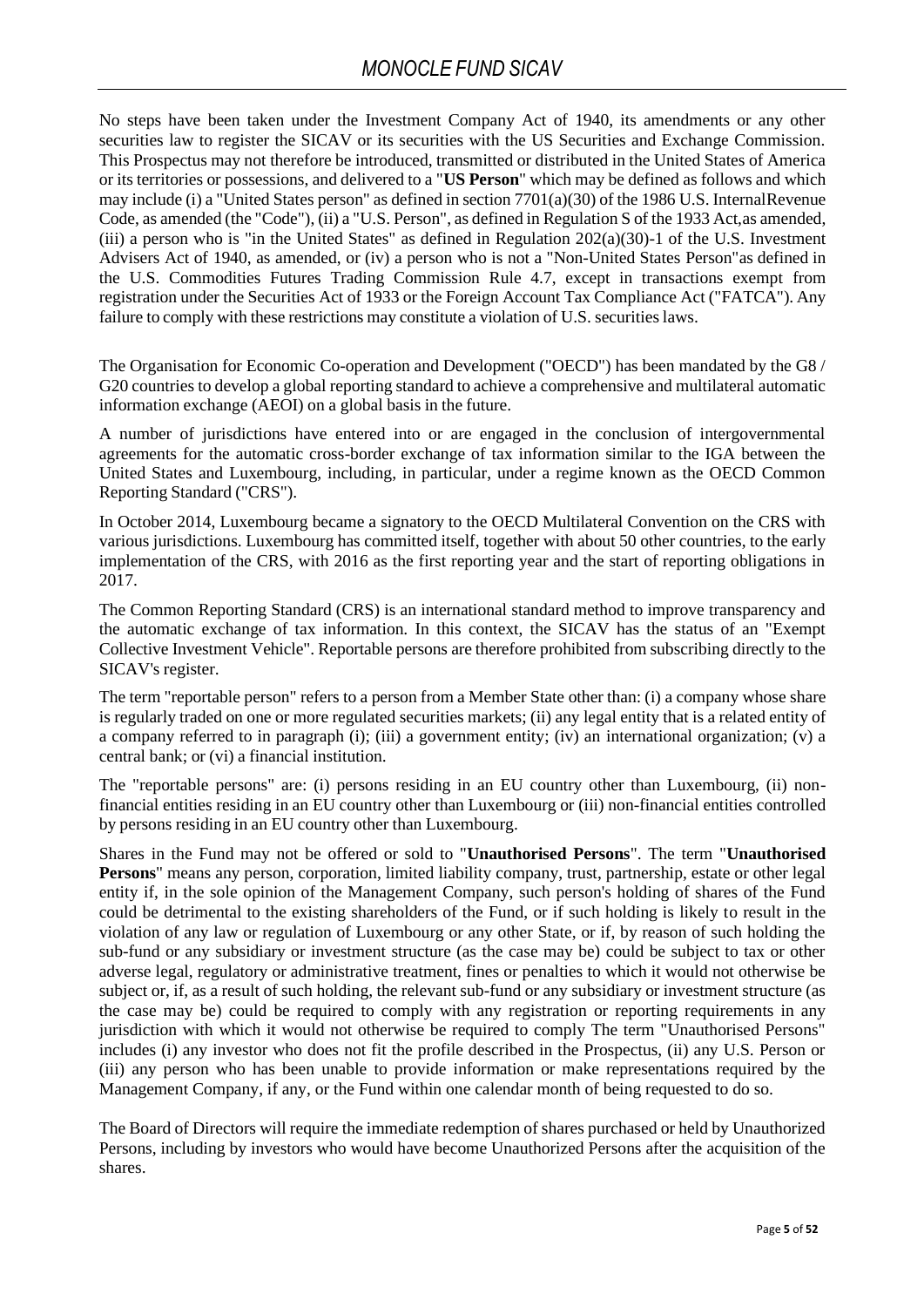Investors are required to notify the SICAV and/or the Transfer Agent and Registrar i) if they become Unauthorised Persons, or ii) if they hold shares of the SICAV in violation of any legal/regulatory provisions, the Prospectus or the SICAV's Articles of Association, or iii) any circumstances that may have tax or legal/regulatory consequences for the SICAV or the shareholders, or that may otherwise be adverse to the interests of the SICAV or other shareholders.

The SICAV draws the attention of investors to the fact that any investor may only fully exercise his investor rights directly against the SICAV, in particular the right to participate in general meetings of shareholders, if the investor appears himself and on his behalf in the SICAV's share register. In cases where an investor invests in the SICAV through an intermediary investing in the SICAV in his own name but on behalf of the investor, certain rights attached to the status of shareholder may not necessarily be exercised by the investor directly vis-à-vis the SICAV. It is recommended that the investor inquire about his or her rights.

Investments in the SICAV involve risks, including those related to equity and bond markets, currency exchange rates and interest rate volatility. There can be no assurance that the SICAV will achieve its objectives.

### **The value of the Fund's capital and investment income is subject to fluctuations and investors may not recover the amount initially invested. Moreover, past performance does not prejudge future results.**

Before investing in the SICAV or in the event of any doubt as to the risks associated with an investment in the SICAV or as to the suitability of a sub-fund for the investor's risk profile in view of his or her personal situation, investors are invited to consult their own financial, legal and tax advisors in order to determine whether an investment in the SICAV is suitable for them and to request their assistance inorder to be fully informed of any legal or tax consequences, or any consequences relating to exchange restrictions or controls to which the subscription, holding, redemption, conversion or transfer of shares may give rise under the laws in force in the countries of residence, domicile or establishment of these persons.

Any reference in the Prospectus to:

- − "Euro" or "EUR" refers to the currency of the EU Member States participating in the single currency.
- "Business day" refers to each day of the week on which banks are open in Luxembourg (Saturdays and statutory or bank holidays excepted).

Investors should be aware that all investments involve risk and that no guarantee can be given against losses arising from an investment in any sub-fund of the SICAV. In addition, it cannot be guaranteed that the objective set by the SICAV within each of its sub-funds will be achieved. No assurance can be given as to the future results or future returns of the SICAV or its sub-funds, **either by the SICAV itself or by one of the SICAV's directors, its authorised representatives, the Management Company or the financial managers.**

**This Prospectus is published in connection with a public offer of shares of the SICAV. Each decision to subscribe for shares must be made on the basis of the information contained in this Prospectus, which is published by the SICAV, and in the SICAV's most recent annual report and semi-annual report(s), which are available at the SICAV's registered office.**

### **Processing of personal data**

In accordance with applicable Luxembourg data protection laws and regulations, including, but not limited to, Regulation No. 2016/679 of 27 April 2016 on the protection of individuals with regard to the processing of personal data and on the free movement of such data ("GDPR"), hereinafter referred to as the "**Data Protection Laws**", in that such applicable laws and regulations may be revised from time to time, the Management Company is the data controller (hereinafter the "Data Controller"). The Data Controller carries out the processing of information concerning personal data provided by investors and/or potential investors.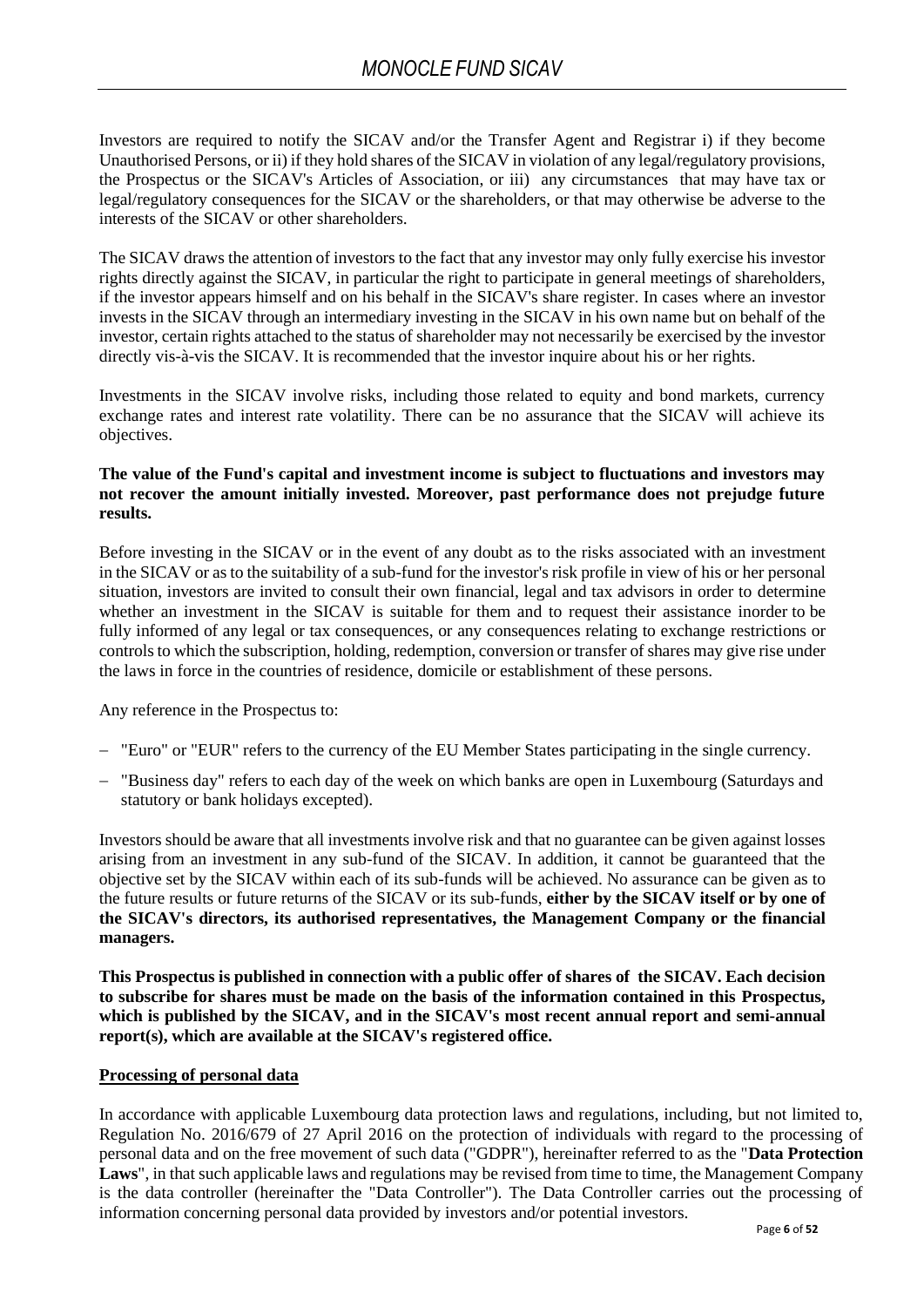### **Categories of personal data processed**

Any personal data, as defined by the Data Protection Laws, provided in the context of an investment (hereinafter referred to as "**personal data**") and relating to investors, prospective investors or any other natural person involved in or affected by the Fund's business relationship with investors (including, but not limited to, any representative, contact person, agent, service provider, person holding a power of attorney, beneficial owner and/or any other related person) may be processed by the Data Controller. The personal data collected may thus include - but is not limited to - name, e-mail address, postal address, date and/or place of birth, marital status, country of residence, identity card or passport, tax identification number and tax status, bank details and contact details, including account number and balance, CV, amount invested and origin of funds.

For legal entities, personal data of directors and employees, whose details have been provided for the purpose of concluding and executing a contract to subscribe to the Fund's products, may be collected.

#### **Purpose of processing**

Personal data may be processed for the following purposes (the "**purposes**"):

I. To ensure the proper performance of the contract to which the investor is a party:

This includes, without limitation, the provision of investor-related services, the administration of holdings in the Fund, the processing of subscriptions/redemptions, conversions and transfers, the maintenance of the shareholder register, the management of distribution channels, the sending of notifications, information and communications and, more generally, the execution of service requests in accordance with the investor's instructions.

II. For compliance with legal and/or regulatory obligations:

This includes (without limitation) compliance:

- With legal and/or regulatory obligations such as anti-money laundering and combating the financing of terrorism, protection against late trading and market timing practices and accounting obligations;
- With identification and reporting obligations under the Foreign Account Tax Compliance Act ("**FATCA**") and other comparable requirements under national or international tax information exchange mechanisms, such as the Organisation for Economic Co-operation and Development ("**OECD**") and the EU standards on transparency and automatic exchange of information on financial accounts for tax purposes ("**AEOI**") and the Common Reporting Standard ("**CRS**") (hereinafter collectively referred to as "**comparable tax regulations**"). Under FATCA and/or the Comparable Tax Regulations, personal data may be processed and transferred to the Luxembourg tax authorities who, in turn and under their control, may transfer such personal data to the competent foreign tax authorities, including, but not limited to, the competent authorities of the United States of America;
- With the requests and requirements of local or foreign authorities.

The provision of personal data for this purpose is mandatory.

III. For the purposes of the legitimate interests pursued by the Fund:

This includes the processing of personal data for risk management and fraud prevention purposes, the improvement of the Fund's services and the disclosure of personal data to processors for processing on behalf of the Fund. The Fund may also use personal data to the extent necessary to prevent or facilitate the settlement of claims, disputes or litigation.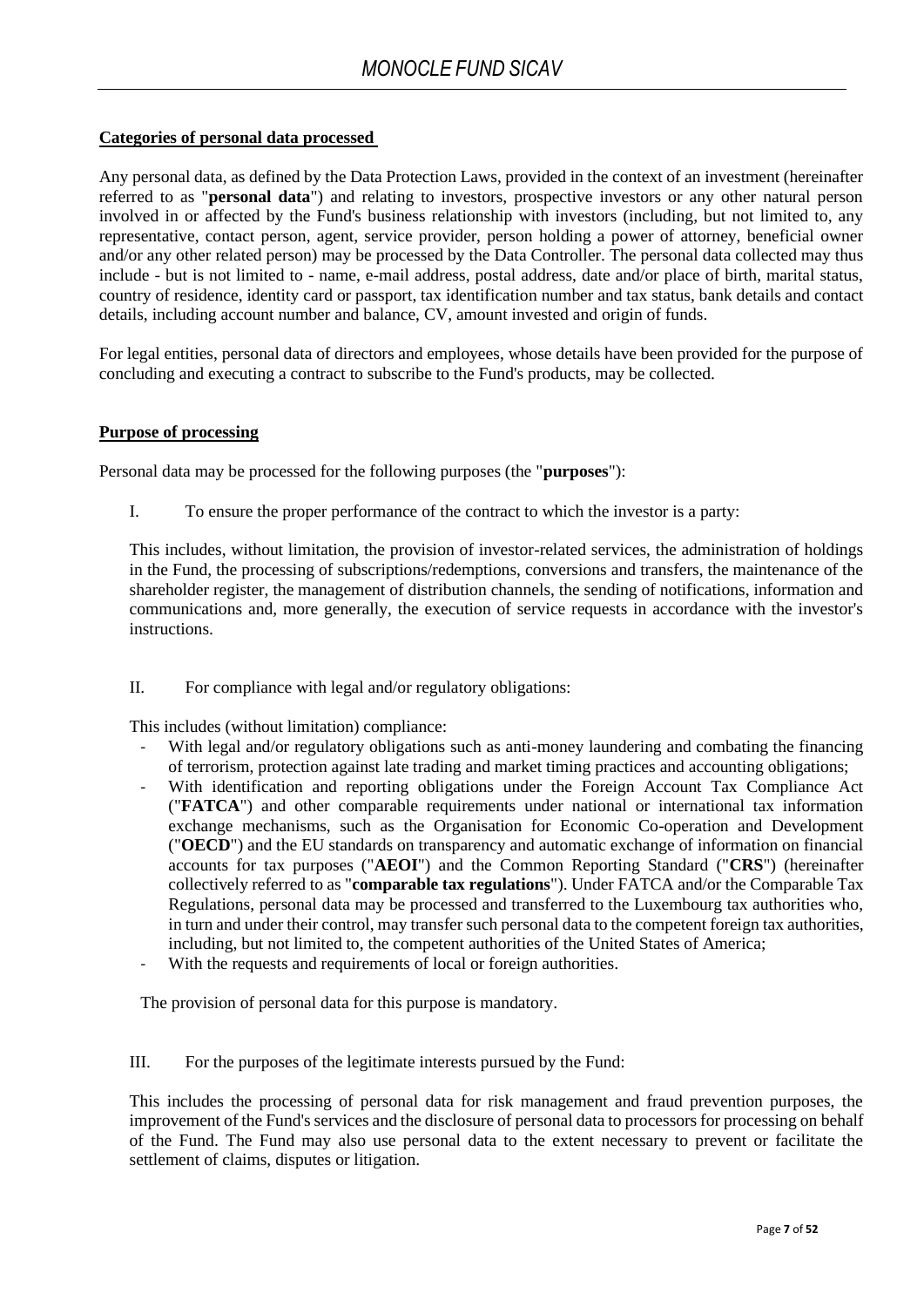### **Disclosure of personal data to third parties**

The Fund may transfer personal data, in compliance with the Data Protection Laws, to its delegates, service providers or agents, such as (but not limited to): the management company, the administrative agent, the registrar and transfer agent, the domiciliary agent, the distributors, or other entities directly or indirectly affiliated with the Fund and needing to process such data in the course of providing services to the Fund. The latter act as data processors (collectively referred to hereinafter as "**processors**").

These processors may in turn transfer personal data to their respective agents, delegates, service providers, affiliates, such as (but not limited to): the Administrative Agent, Registrar and Transfer Agent, Distributors, acting as sub-processors (collectively referred to hereinafter as "**sub-processors**").

Personal data may also be shared with service providers, processing such information on their own behalf as data controllers, and third parties, as may be required by applicable laws and regulations (including, but not limited to, governmental, local or foreign authorities - such as the competent regulator, tax authorities, judicial authorities, etc.).

### **Rights of data subjects with respect to personal data**

Under the conditions provided for in the Data Protection Laws and/or in any applicable guidelines, regulations, recommendations, circulars or requirements issued by any competent local or European authority, such as the National Commission for Data Protection (**CNPD**) or the European Data Protection Board, each data subject has a right of access to his or her personal data and may request rectification in the event that such data is inaccurate or incomplete. Further details on the information rights of data subjects are provided in Chapter III of the GDPR.

### **Information on data subjects linked to the investor**

Insofar as the investor provides personal data concerning subjects related to the investor (including for example and without limitation: representatives, beneficial owners, contact persons, agents, service providers, persons holding a power of attorney), the investor acknowledges and undertakes that such personal data has been obtained, processed and disclosed in accordance with applicable laws and regulations and its contractual obligations.

Without limiting the foregoing, the investor shall provide, before personal data is processed by the Fund and/or sub-processors and/or sub-sub-processors, evidence that all necessary information and notices have been provided to the relevant persons in accordance with applicable laws and regulations (including the Data Protection Laws) and/or its contractual obligations.

The investor will indemnify and hold harmless the Fund, the sub-processors and/or the sub-processors against any financial consequences that may arise from a failure to comply with the above requirements.

### **Data retention period**

**The Data Controller shall keep the data collected for the time strictly necessary for the purpose of the processing and within the limits provided for by European and national legislation if it authorises a longer retention. If you are considering subscribing for shares, you should first read the SICAV's SIPD carefully together with the Prospectus and its appendices, if any, which include specific information on the Fund's investment policy and consult the Fund's latest published annual and semiannual reports, copies of which are available from local agents or entities marketing the Fund's shares, if any, and may be obtained on request, free of charge, from the Fund's registered office.**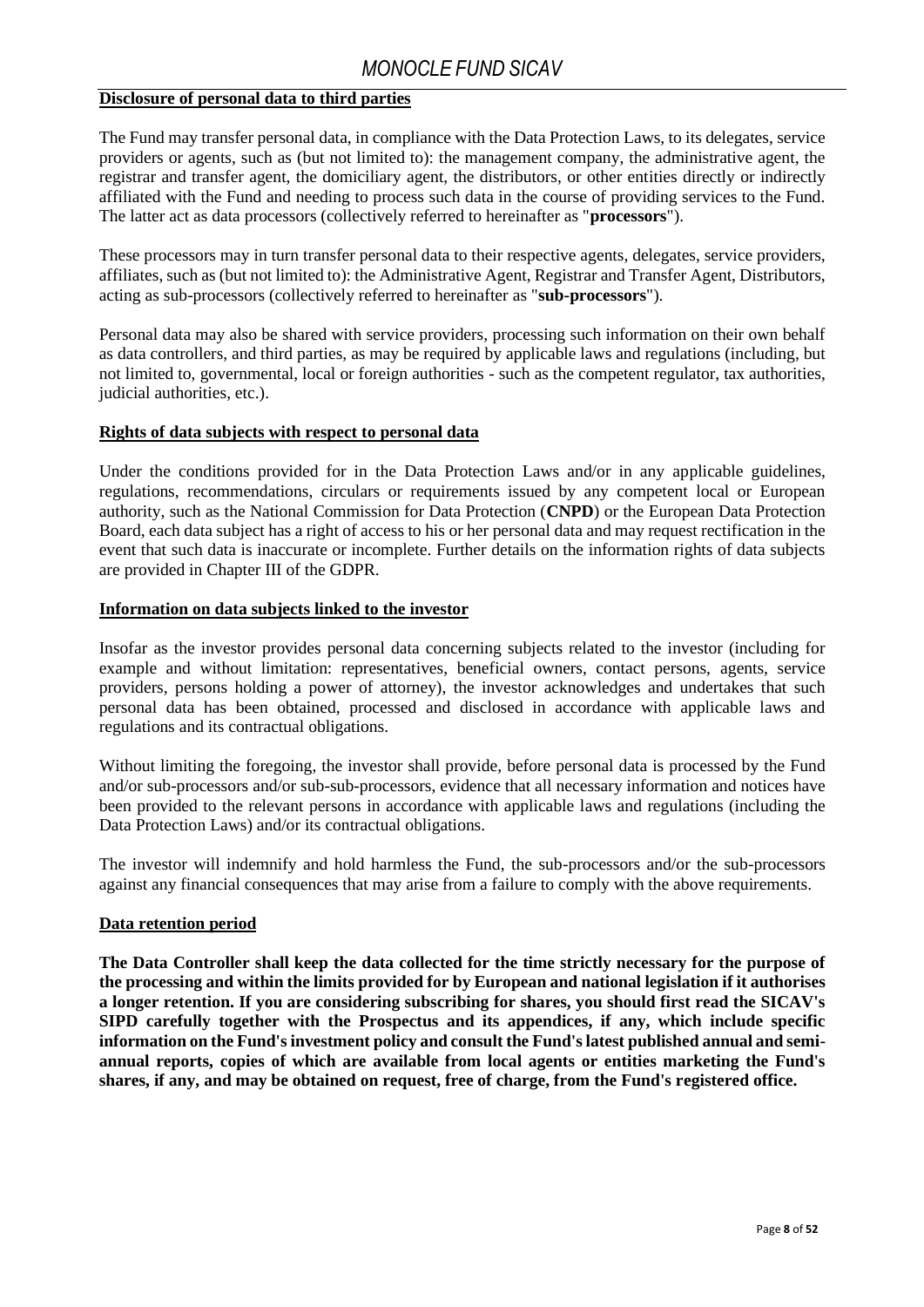# Table of contents

|                  | <b>I - GENERAL DESCRIPTION</b>                                               |  |
|------------------|------------------------------------------------------------------------------|--|
|                  | <b>II - MANAGEMENT AND ADMINISTRATION</b>                                    |  |
| 1.               |                                                                              |  |
| 2.               |                                                                              |  |
| 3.               |                                                                              |  |
| 4.               | DOMICILIARY AGENT, ADMINISTRATIVE AGENT, TRANSFER AGENT AND REGISTRAR 15     |  |
| 5.               |                                                                              |  |
| 1.               | III - INVESTMENT OBJECTIVES, POLICIES AND RESTRICTIONS                       |  |
| a)               |                                                                              |  |
| b)               |                                                                              |  |
| $\mathbf{c})$    |                                                                              |  |
| $\rm d)$         |                                                                              |  |
| 2.               | INVESTMENT OBJECTIVES AND POLICIES, RISK PROFILE AND INVESTOR PROFILE OF THE |  |
| a)               |                                                                              |  |
| (1)              |                                                                              |  |
| (2)              |                                                                              |  |
| (3)              |                                                                              |  |
| (4)              |                                                                              |  |
| (5)              |                                                                              |  |
| 3.               |                                                                              |  |
| $\overline{4}$ . |                                                                              |  |
| $\mathbf{1}$ .   | <b>IV - THE SHARES</b>                                                       |  |
| 2.               |                                                                              |  |
| a)               |                                                                              |  |
| b)               |                                                                              |  |
| $\mathbf{c})$    |                                                                              |  |
| $\mathbf{d}$     |                                                                              |  |
| 3.               |                                                                              |  |
| a)               |                                                                              |  |
| b)               |                                                                              |  |
| $\mathbf{c})$    |                                                                              |  |
| d)               |                                                                              |  |
| e)               |                                                                              |  |
| f)               |                                                                              |  |
| 4.               |                                                                              |  |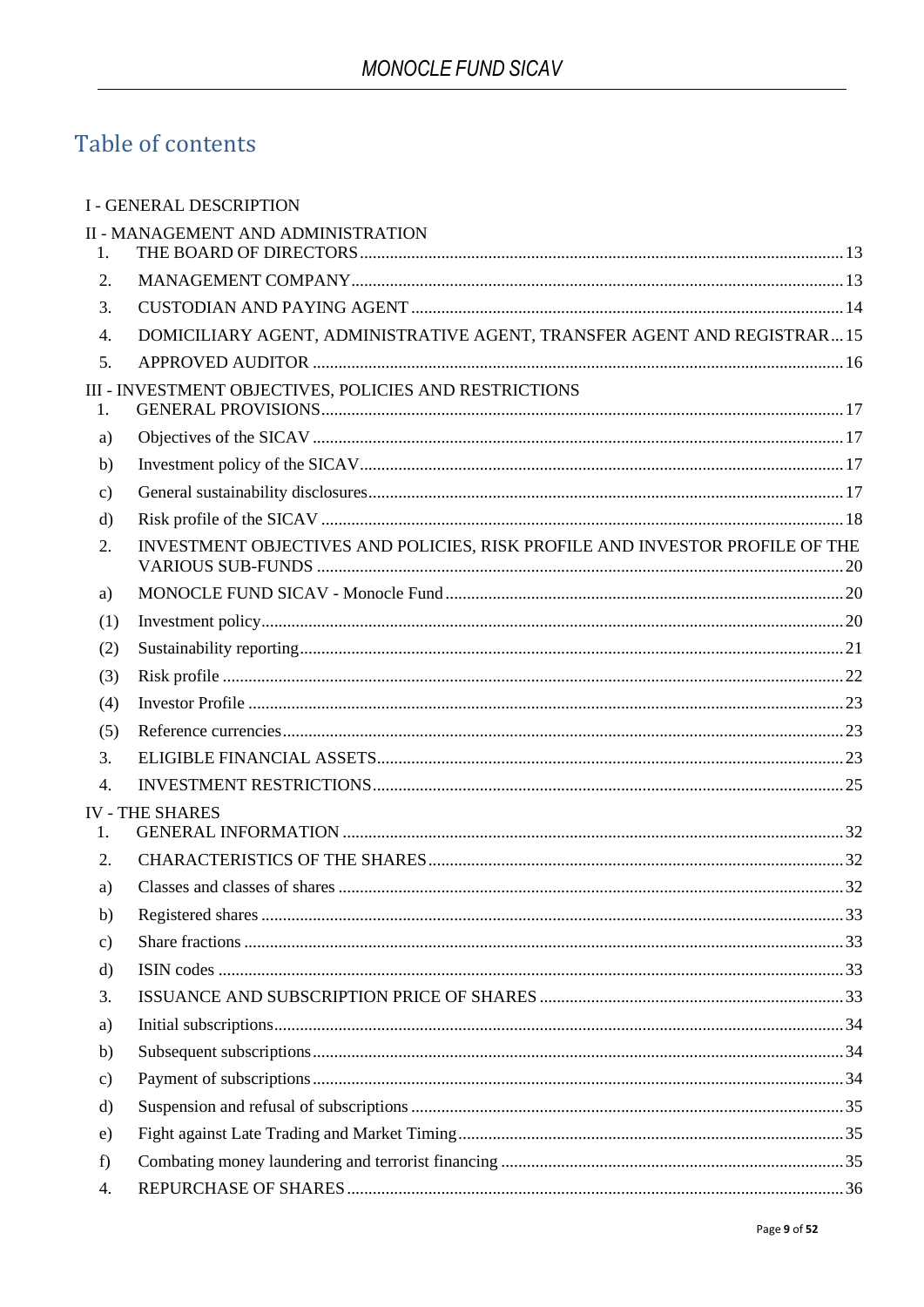| 5.            |                                                                     |  |
|---------------|---------------------------------------------------------------------|--|
| 1.            | <b>V-NET ASSET VALUE OF SHARES</b>                                  |  |
| 2.            | SUSPENSION OF THE CALCULATION OF THE NET ASSET VALUE AND THE ISSUE, |  |
|               | <b>VI - DISTRIBUTION</b>                                            |  |
|               | <b>VII - TAXATION</b>                                               |  |
| 1.            |                                                                     |  |
| 2.            |                                                                     |  |
| 1.            | <b>VIII - CHARGES AND EXPENSES</b>                                  |  |
| a)            |                                                                     |  |
| b)            |                                                                     |  |
| $\mathbf{c})$ |                                                                     |  |
| $\mathbf{d}$  |                                                                     |  |
| 2.            |                                                                     |  |
|               | IX - FINANCIAL YEAR - MEETING                                       |  |
| 1.            |                                                                     |  |
| 2.            |                                                                     |  |
| 1.            | X - DISSOLUTION AND LIQUIDATION OF THE SICAV                        |  |
| 2.            |                                                                     |  |
| 3.            |                                                                     |  |
|               | XI - LIQUIDATION AND - MERGING OF SUB-FUNDS                         |  |
| $1_{-}$       | XII - INFORMATION - AVAILABLE DOCUMENTS                             |  |
| a)            |                                                                     |  |
| b)            |                                                                     |  |
| $\mathbf{c})$ |                                                                     |  |
| 2.            |                                                                     |  |
| a)            |                                                                     |  |
| b)            |                                                                     |  |
| $\mathbf{c})$ |                                                                     |  |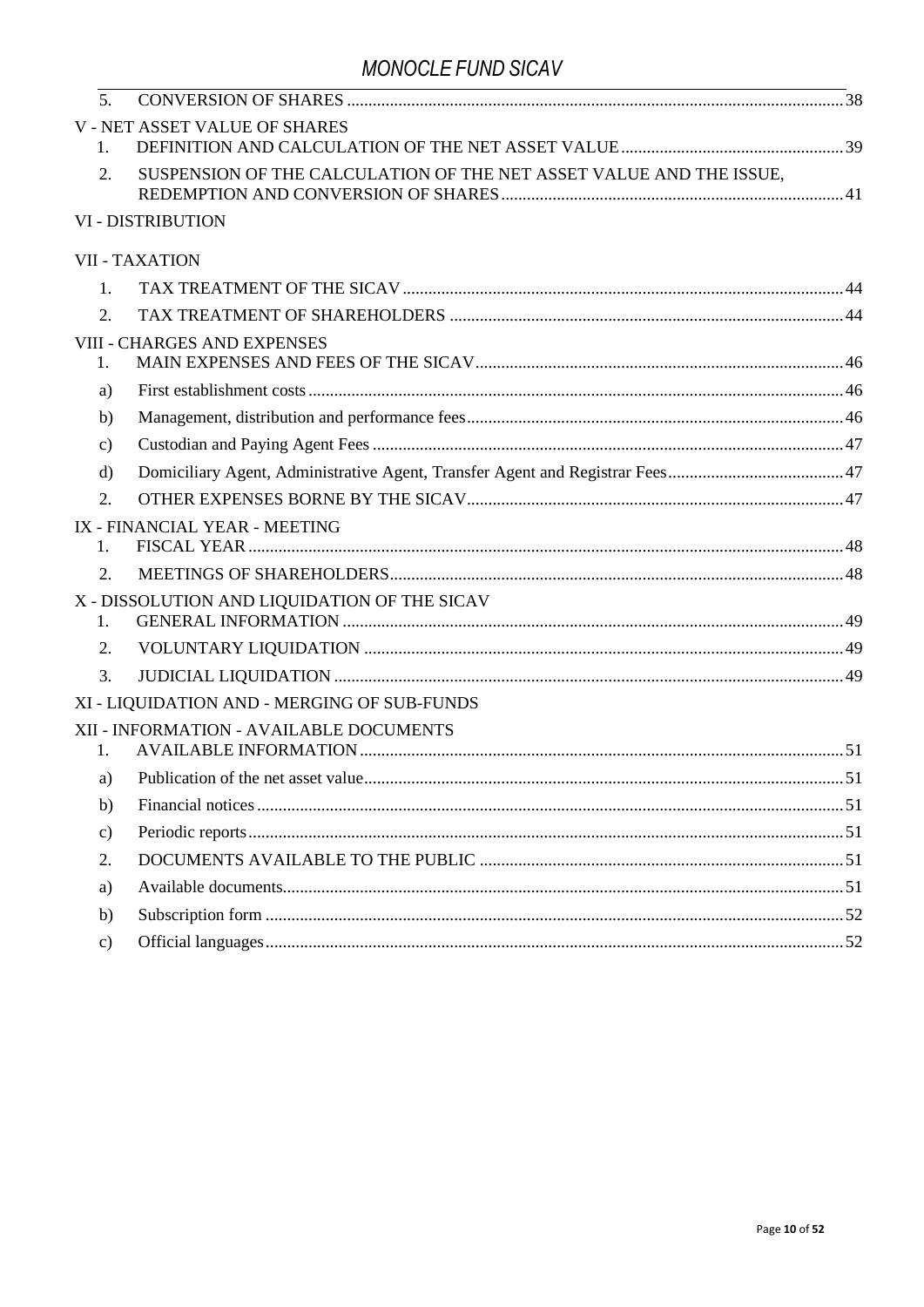### **I. GENERAL DESCRIPTION**

**MONOCLE FUND SICAV** is an open-ended investment company ("SICAV") governed by Luxembourg law with multiple sub-funds incorporated in Luxembourg on 4 August 2014 for an unlimited period in the form of a Société Anonyme.

The SICAV is subject in particular to the provisions of Part I of the 2010 Law, as well as to the Law of 10 August 1915 on commercial companies, as amended (1915 Law).

The Articles of Association of the SICAV (hereinafter the "Articles of Association") were published in Mémorial C, Recueil des Sociétés et Associations (hereinafter the "Mémorial") on 29 September 2014 and were filed with the Registrar of the District Court of and in Luxembourg. They can be consulted electronically on the website of the Luxembourg Trade and Companies Register [\(www.rcsl.lu\)](http://www.rcsl.lu/). A copy of the Articles of Incorporation is also available on request and free of charge at the registered office of the Fund and can be viewed on the website [www.fundsquare.net.](http://www.fundsquare.net/)

The Fund is registered with the Luxembourg Trade and Companies Registry under number: B 189329.

The registered office of the SICAV is located at 5, rue Jean Monnet, L-2180 Luxembourg, Grand Duchy of Luxembourg. Any questions regarding the general structure and policy of the SICAV should be addressed to the SICAV at its registered office.

The SICAV's capital currency is the Euro (EUR). The SICAV's minimum share capital amounts to EUR 1,250,000 (one million two hundred and fifty thousand euros) and has been reached within six months of the date of the SICAV's approval. The share capital of the SICAV is at all times equal to the sum of the net asset value of the SICAV's sub-funds and is represented by fully paid-up shares with no indication of value.

Changes in capital shall be made automatically and without the publicity and registration measures in the Luxembourg Trade and Companies Register provided for in respect of increases and decreases in the capital of public limited liability companies.

The SICAV may consist of different sub-funds, each representing a pool of specific assets and liabilities and each corresponding to a distinct investment policy and a reference currency specific to it.

Within each sub-fund, shares may be separate classes of shares and within them, separate categories.

The Fund is therefore designed to be a multiple compartment undertaking for collective investment (UCI) allowing investors to choose the compartment whose investment policy best suits their objectives and sensibilities.

On the date of the Prospectus, a sub-fund is available to investors:

### − MONOCLE FUND SICAV - Monocle Fund

The Board of Directors may decide to create new sub-funds. The Prospectus will therefore be subject to appropriate adjustments and will include detailed information on these new sub-funds, including the investment policy and the terms of sale.

In each sub-fund, the Board of Directors may decide at any time to issue different classes of shares ("share classes" or "classes") whose assets will be invested jointly in accordance with the specific investment policy of the sub-fund in question, but will be subject to a specific fee structure or will have other distinctive features specific to each class.

In the **MONOCLE FUND SICAV - Monocle Fund** sub-fund, shares are available in classes that will differ according to the type of investor, and/or the minimum investment amount, and/or the accounting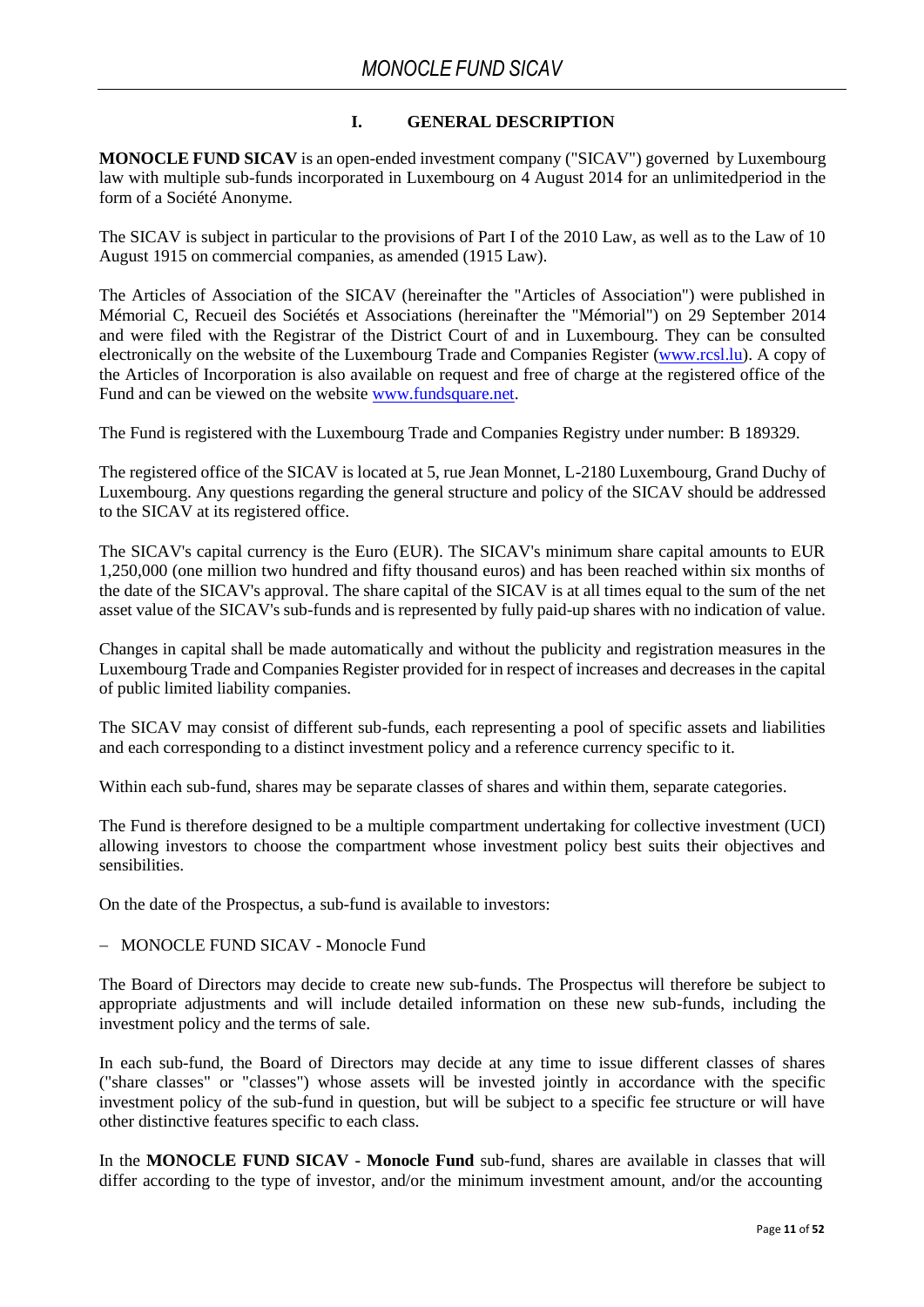currency, and/or the applicable management and marketing fee and/or the hedging policy, if any (see Chapter IV "The Shares" and Chapter VIII "Fees and Expenses"):

- − Class "**A**" denominated in Euro and intended for all types of investors,
- − Class "**M**" denominated in Euro and intended for Monocle, the founders and staff of Monocle and their descendants.
- − Class "**B**" denominated in Euro and intended for all types of investors.

The above share classes are accumulation share classes.

The assets of these share classes are invested jointly in accordance with the investment policy of the **MONOCLE FUND SICAV - Monocle Fund** sub-fund.

The full definition of these share classes is given in Chapter IV "The Shares", Section 2 "Characteristics of the Shares", point (a) "Share classes and classes".

In each sub-fund and/or share class, the Board of Directors may also decide to issue at any time two categories of shares ("distribution shares" or "accumulation shares") which will differ according to their distribution policy:

- − The "distribution shares" category, corresponding to the distribution shares that will give entitlement to a dividend.
- The "accumulation shares" category, corresponding to accumulation shares that will not give the right to the payment of a dividend.

Each shareholder may request the redemption of his shares by the SICAV, in accordance with the terms and conditions described below under Chapter IV "The Shares", Section 4 "Redemption of Shares".

With regard to third parties, the SICAV constitutes a single legal entity. However, the assets of a given subfund are only liable for the debts, commitments and obligations relating to that sub-fund. In the relations between shareholders, each sub-fund is treated as a separate entity.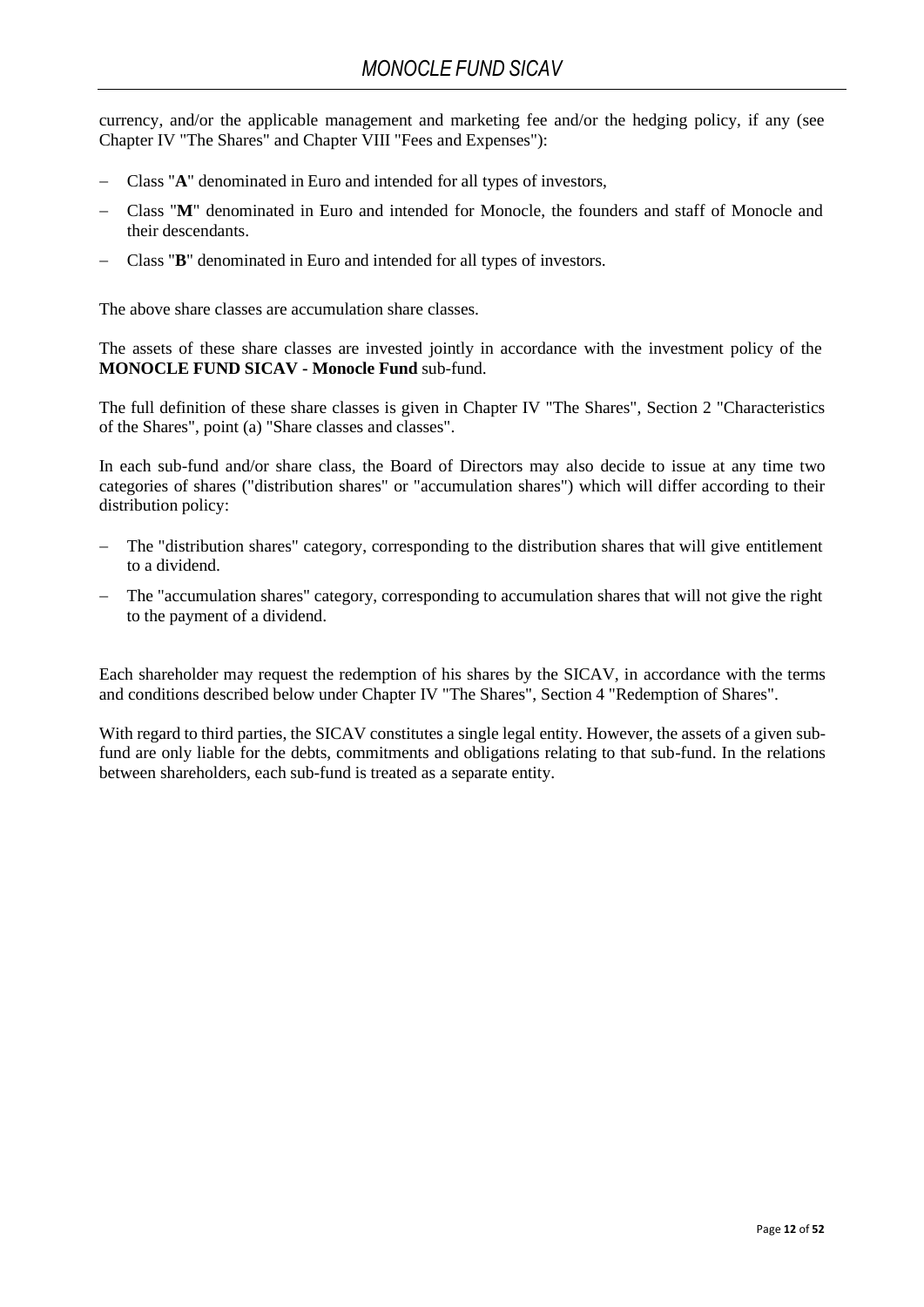### **II. MANAGEMENT AND ADMINISTRATION**

### <span id="page-12-0"></span>**1. THE BOARD OF DIRECTORS**

The Board of Directors is vested with the broadest powers to act in all circumstances, on behalf of the SICAV, subject to the powers expressly granted by Luxembourg law or by the Articles of Association to the General Meeting of Shareholders.

The Board of Directors is responsible for the administration and management of the assets of each sub-fund of the Fund. It may carry out any management and administrative act on behalf of the Fund, in particular the purchase, sale, subscription or exchange of any securities and exercise any rights attached directly or indirectly to the Fund's assets.

### **2. MANAGEMENT COMPANY**

<span id="page-12-1"></span>The Board of Directors has appointed, under its responsibility and control, MONOCLE ASSET MANAGEMENT S.A.S, as management company of the Fund (hereinafter the "Management Company") and distributor, in accordance with the management agreement signed for an indefinite period and which may be terminated by either party to the contract giving ninety (90) days' written notice to the other party (the "**Management Agreement**").

The Management Company was incorporated in France (Boulogne) on 15 November 2002 for an indefinite period and is subject to the provisions of:

- articles L. 237-1 to L. 227-20 and L. 244-1 to L 244-4 of the French Commercial Code;
- insofar as they are compatible with the provisions specific to simplified joint stock companies, the provisions relating to public limited companies, with the exception of Articles L. 225-17 to L. 225-126 of the French Commercial Code and the general provisions relating to all companies in Articles 1832 to 1844 17 of the French Civil Code.

Its registered office is located at 43 rue Vivienne, 75002 Paris, France. The Management Company's Articles of Association were published in the Trade and Companies Register on 12/12/2002 and have since been amended on several occasions. The Management Company's Articles of Association are filed in their consolidated and legally binding form for public reference in the Paris Trade and Companies Register under number 444 436 943. Monocle Asset Management S.A.S. has been authorised by the Autorité des Marchés Financiers as a portfolio management company since 20/11/2020, under number GP-20000040.

The Management Company's subscribed and paid-up capital amounts to EUR 300,000. The Management Company's directors have full powers on behalf of the Management Company and may take all measures and arrangements necessary to pursue the Management Company's objective, in particular with regard to the management of the Management Company, its administration and the distribution of shares.

The purpose of the remuneration policy is to specify the methods of determining and paying the overall remuneration package allocated by the Management Company's management body for a given financial year to the employees concerned, this overall package including fixed and variable remuneration. The remuneration policy is designed to ensure that the level of total remuneration allocated is in line with the wealth created by the Management Company over the long term, and that these rules also allow an alignment of interests between the Management Company and its clients.

The remuneration policy has been put in place in order to actively support the strategy and objectives of the Management Company, to ensure the attractiveness, development and retention of staff and to align the interests of employees with those of clients. The remuneration policy is intended to define the criteria used to evaluate the performance of the persons concerned and to determine the fixed remuneration (which is paid in cash). The remuneration policy is intended to define the criteria used to assess the performance of the individuals concerned and to determine fixed remuneration (which rewards the ability of the employee to meet the criteria defined for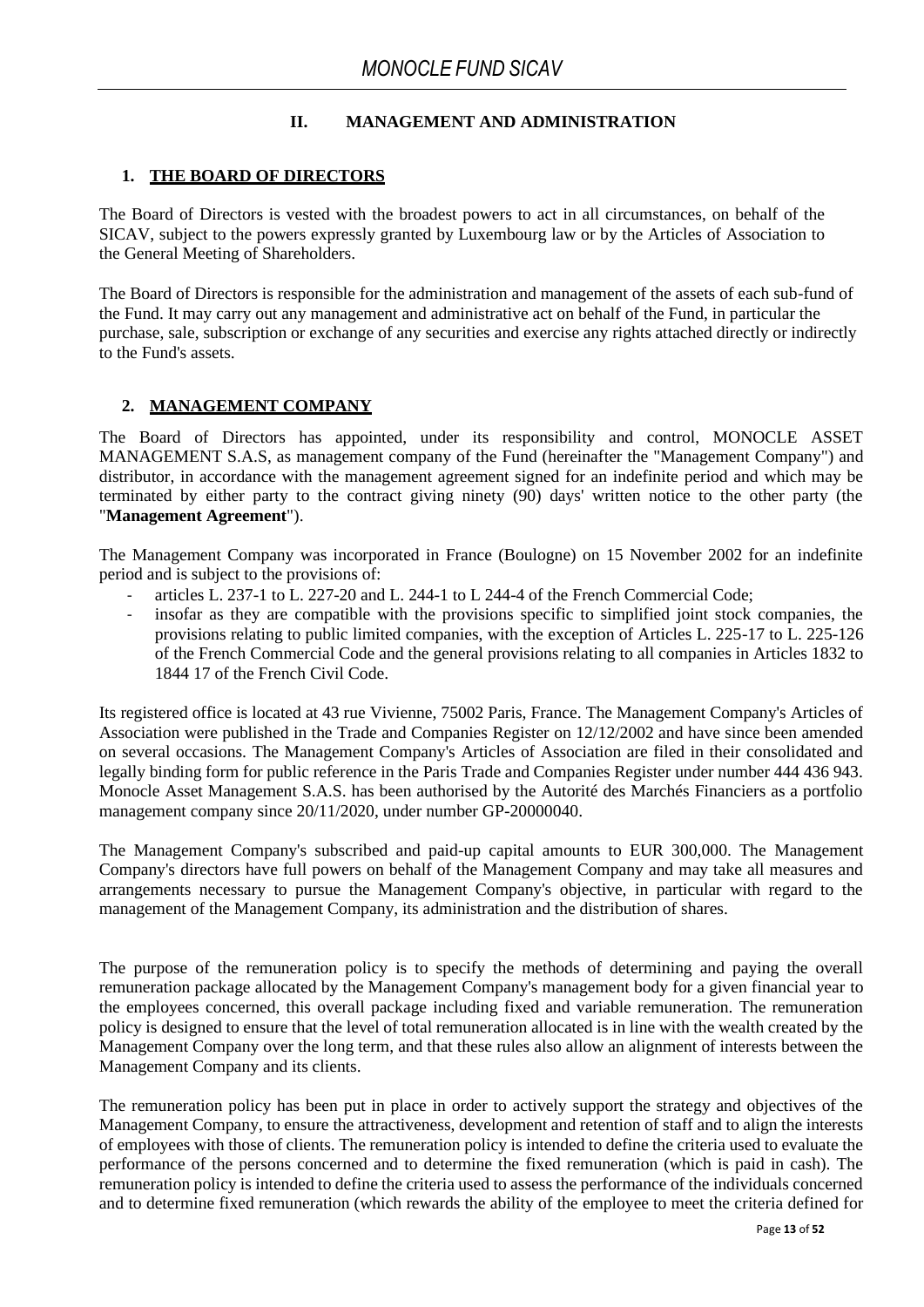his or her position in a satisfactory manner) and variable remuneration (which aims to recognise the individual performance of the employee, his or her contributions and behaviour).

This information is available on the Management Company's website: [www.monocle.lu](http://www.monocle.lu/) via the following link [www.monocle.lu/informations-reglementaires/politique-remuneration.pdf.](http://www.monocle.lu/informations-reglementaires/politique-remuneration.pdf) A hard copy of the remuneration policy is available free of charge on request.

In addition to the Fund, the Management Company also manages other collective investment schemes.

In accordance with the Management Agreement, the Management Company is responsible for the day-to-day management of the Fund, with responsibility for carrying out directly or by delegation all operational functions relating to the management of investments, the administration of the Fund and the marketing of shares.

At present, the functions of Central Administration have been delegated.

### <span id="page-13-0"></span>**3. CUSTODIAN AND PAYING AGENT**

Pursuant to a custodian and paying agent agreement (hereinafter the "Custodian Agreement"), Credit Suisse (Luxembourg) S.A. has been appointed as the custodian of the Fund (hereinafter the "**Custodian**"). The Custodian will also provide the Fund with paying agent services.

Credit Suisse (Luxembourg) S.A. is a public limited company incorporated under the laws of Luxembourg for an indefinite period of time and registered with the Luxembourg Trade and Companies Registry under number B11756. Its registered office is located at 5, rue Jean Monnet, L-2180 Luxembourg, Grand Duchy of Luxembourg. It is regulated by the CSSF and authorised to carry out all banking activities under Luxembourg law in accordance with Article 2 of the Law of 5 April 1993 on the financial sector (the "LSF").

The Custodian has been appointed for the custody of the assets of the Fund by way of safekeeping of financial instruments, record keeping and verification of the ownership of the other assets of the Fund, as well as for the effective and appropriate supervision of the cash flows of the Fund in accordance with the provisions of the 2010 Law and the Custodian Bank Agreement.

In addition, the Custodian must also ensure that (i) the sale, issue, redemption and cancellation of the Fund's shares are carried out in accordance with Luxembourg law and the Articles of Incorporation; (ii) the value of the Fund's shares is calculated in accordance with Luxembourg law and the Articles of Incorporation (iii) the instructions of the Management Company or the Fund are carried out, unless they conflict with applicable Luxembourg law and/or the Articles of Incorporation; (iv) in transactions involving the assets of the Fund, the counterparty is remitted to the Fund within the customary time limits; and (v) the income of the Fund is applied in accordance with Luxembourg law and the Articles of Incorporation

In accordance with the provisions of the Custodian Bank Agreement and the 2010 Law, the Custodian may, under certain conditions and for the purpose of carrying out its functions efficiently, delegate all or part of its custodial functions in respect of the financial instruments which may be held in custody and which are duly entrusted to the Custodian for safekeeping to one or more sub-custodians, and/or in respect of other assets of the Fund, all or part of its functions relating to record keeping and verification of ownership to such other delegates as may be appointed by the Custodian from time to time. The Custodian shall exercise all skill, care and diligence as required by the 2010 Law in the selection and appointment of any sub-custodian and/or other delegate to whom it intends to delegate any of its duties and shall continue from time to time to exercise all skill, care, diligence and continuous supervision of any sub-custodian and/or other delegate to whom it may have delegated any of its duties, as well as of the arrangements made with the sub-custodian and/or other delegates in respect of the activities delegated to them. In particular, any delegation of the duties of safekeeping of the assets may only take place when the sub-custodian, at any time during the performance of the delegated duties, separates the assets from the assets.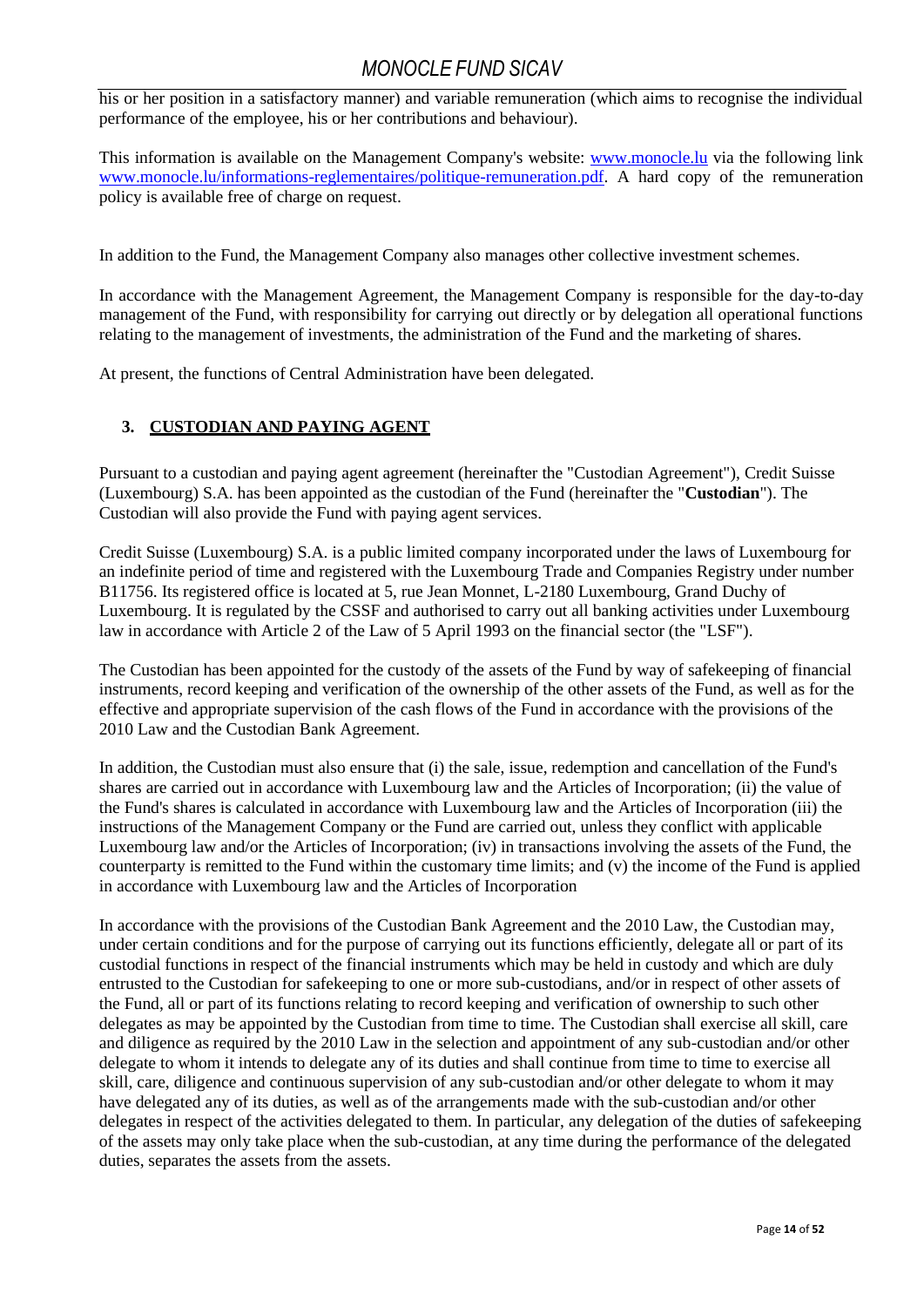In particular, any delegation of the tasks of safekeeping of assets may only take place where the sub-custodian, at any time during the performance of the delegated tasks, separates the assets of the Fund from the assets of the Custodian and from the assets belonging to the sub-custodian in accordance with the 2010 Law.

In principle, the Custodian does not allow sub-custodians to delegate custody of financial instruments unless the sub-delegation by the sub-custodian has been agreed by the Custodian. To the extent that sub-custodians are entitled to use sub-delegates for the safekeeping of financial instruments of the Fund or of the Fund's sub-funds which may be held in custody, the Custodian will require the sub-custodians to comply, in the context of such sub-delegation, with the rules laid down by the applicable law and regulations, for example, in particular, compliance with the segregation of the assets

Before appointing and/or using sub-custodians for the custody of the financial instruments of the Fund or the Fund's sub-funds, the Custodian analyses - in accordance with the applicable law and regulations and its conflict of interest policy - the potential conflicts of interest that could result from such delegation of the custody function and has not - as at the date of this Prospectus - identified any such potential conflicts of interest that could arise from such delegation.

As at the date of this Prospectus, the Custodian does not have recourse to any sub-custodian within the Credit Suisse Group and therefore avoids any conflict of interest that may arise.

In the event that a conflict of interest is identified and if such conflict of interest cannot be neutralized, such conflict of interest will be disclosed to the shareholders of the Fund and the Prospectus will be amended accordingly.

An up-to-date list of these sub-custodians and their delegates for the custody of the Fund's financial instruments or the Fund's sub-funds is available to the Fund's shareholders and investors upon request.

The liability of the Custodian shall not be affected by such delegation to a sub-custodian, unless otherwise provided for in the 2010 Law and/or the Custodian Bank Agreement.

The Custodian shall be liable to the Fund or the Shareholders of the Fund for the loss of any financial instrument held by the Custodian and/or a sub-custodian. In the event of the loss of such a financial instrument, the Custodian must return a financial instrument of an identical type or the corresponding amount to the Fund without undue delay. In accordance with the provisions of the 2010 Law, the Custodian shall not be liable for the loss of a financial instrument if such loss has occurred as a result of an external event beyond its reasonable control, the consequences of which would have been unavoidable despite all its reasonable efforts.

The Custodian shall be liable to the Fund and the Shareholders of the Fund for all other losses suffered by them as a result of the negligent or intentional failure of the Custodian to properly discharge its duties in accordance with applicable law, in particular the 2010 Law and/or the Custodian Agreement.

The Fund and the Custodian may terminate the Custodian Agreement at any time by giving ninety (90) days' written notice. In the event of the voluntary withdrawal of the Custodian or its withdrawal by the Fund, the Custodian must be replaced within the aforementioned period of termination, no later than two (2) months after the expiry of the period of termination, by another custodian to whom the assets of the Fund are to be delivered and who will take over the duties and responsibilities of the Custodian. If the Fund does not appoint such replacement custodian within 60 days of receiving or sending the notice of termination, the Fund will take the necessary steps to commence its liquidation, if any, and the Custodian may inform the CSSF of the situation.

### <span id="page-14-0"></span>**4. DOMICILIARY AGENT, ADMINISTRATIVE AGENT, TRANSFER AGENT AND REGISTRAR**

The Management Company has delegated the execution of the tasks related to the central administration of the Fund to Crédit Suisse Fund Services (Luxembourg) S.A. (defined as "Central Administration" in this Prospectus).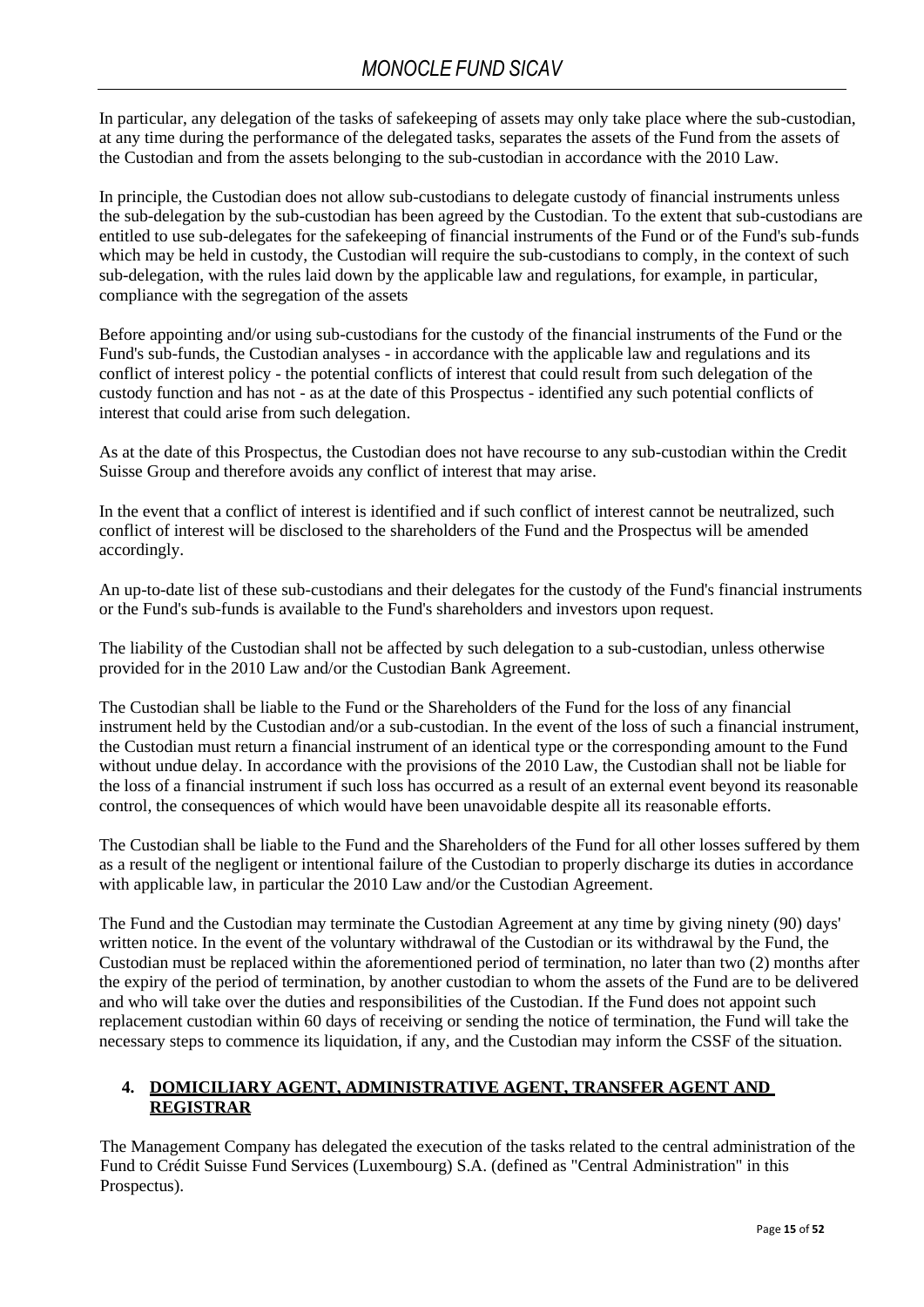For this purpose, a service agreement for the functions of Administrative Agent, Transfer Agent and Registrar of the Fund was entered into between the Management Company and Crédit Suisse Fund Services (Luxembourg) S.A. on XXX for an indefinite term, as well as a Domiciliary Agent agreement between the Fund and Crédit Suisse Fund Services (Luxembourg) S.A. signed on 4 August 2014 for an indefinite term.

Under the terms of these two agreements, Crédit Suisse Fund Services (Luxembourg) S.A. performs the functions of Domiciliary Agent, Administrative Agent and Transfer Agent and Registrar of the Fund. In this capacity, it performs the administrative functions required by Luxembourg law, such as keeping the accounts and corporate records, including the register of shareholders. It will also be responsible for the periodic calculation of the net asset value per share in each sub-fund and in each class/category where applicable.

## <span id="page-15-0"></span>**5. APPROVED AUDITOR**

The auditing of the Fund's accounts and annual reports is entrusted to Grant Thornton Audit & Assurance in its capacity as the Fund's auditor.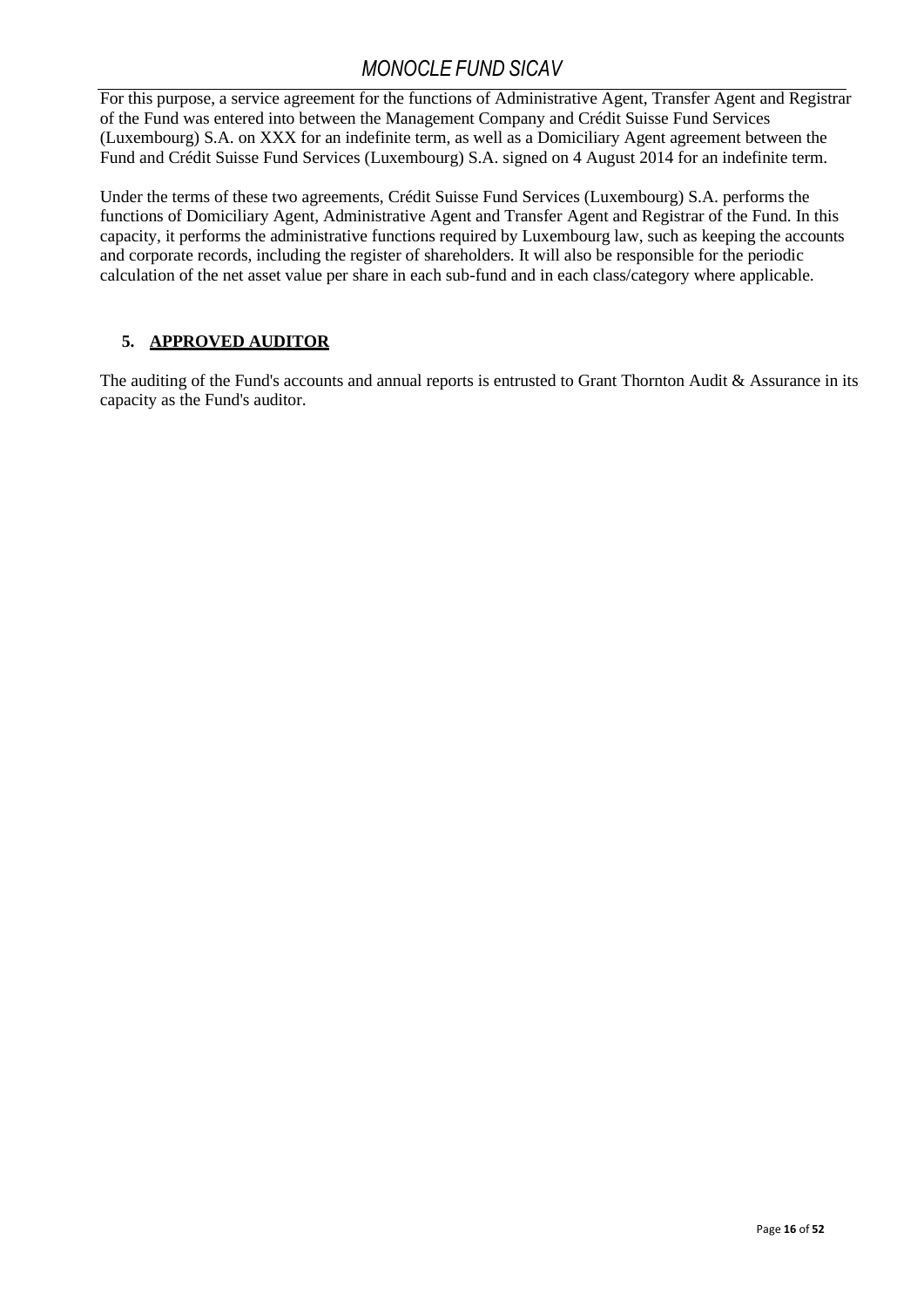### **III. INVESTMENT OBJECTIVES, POLICIES AND RESTRICTIONS**

### <span id="page-16-0"></span>**1. GENERAL PROVISIONS**

### <span id="page-16-1"></span>**a) Objectives of the SICAV**

The SICAV's main objective is to preserve the capital in real terms and to achieve medium-term growth in the assets of each sub-fund.

The SICAV's objective is to offer shareholders the opportunity to participate in the active professional management of diversified portfolios of eligible financial assets. The portfolio of each sub-fund ismanaged in accordance with its investment policy defined in section 2 "Investment Objectives and Policies, Risk Profile and Profile of Investors of the Different Sub-funds".

Shareholders may choose, according to their needs or their own market development prospects, the level of investments they wish to make in one or other of the SICAV's sub-funds.

### <span id="page-16-2"></span>**b) Investment policy of the SICAV**

The SICAV intends to achieve this objective mainly through the active management of portfolios of eligible financial assets. Subject to the conditions and limits set out in sections 3 to 4 below, and in accordance with the investment policy of each sub-fund defined below, eligible financial assets may consist in particular of transferable securities, money market instruments, shares/units of UCITS and/or UCIs, bank deposits and/or derivative financial instruments.

Each sub-fund may invest in derivatives both for the purpose of achieving the investment objectives and for hedging and efficient portfolio management, under the conditions and within the limits set by applicable laws and regulations and subject to the restrictions set out in sections 2 to 4 below.

Each sub-fund of the SICAV must ensure that its overall risk related to derivative financial instruments does not exceed the total net value of its portfolio.

Overall exposure is a measure designed to limit the leverage generated at the level of each sub-fund bythe use of derivative financial instruments. The method used to calculate the overall exposure of each sub-fund of the SICAV will be the liability method. The liability method consists of converting derivative financial instrument positions into equivalent positions in the underlying assets and then aggregating the market value of these equivalent positions.

Each sub-fund of the SICAV will have a different investment policy in terms of the type and proportion of eligible financial assets and/or in terms of geographical, industrial or sectoral diversification.

### <span id="page-16-3"></span>**c) General sustainability disclosures**

Regulation (EU) 2019/2088 of 27 November 2019, on sustainability reporting in the financial services sector (so-called "SFDR"), has established harmonized and transparency rules with regard to the integration of sustainability risks and the consideration of negative sustainability impacts.

In accordance with this Regulation, MONOCLE FUND is required to disclose how sustainability risks are integrated into the investment decision and the results of the assessment of the likely impacts of sustainability risks on the sub-funds' returns.

Unless otherwise stated in the investment policy, the MONOCLE FUND Sub-Funds are considered to fall within the scope of Article 6 of the SFDR Regulation.

This is because they do not promote the Sustainability Factors and do not maximise the alignment of the portfolio with the Sustainability Factors.

MONOCLE FUND does not take into account the Sustainability Factors because they are not considered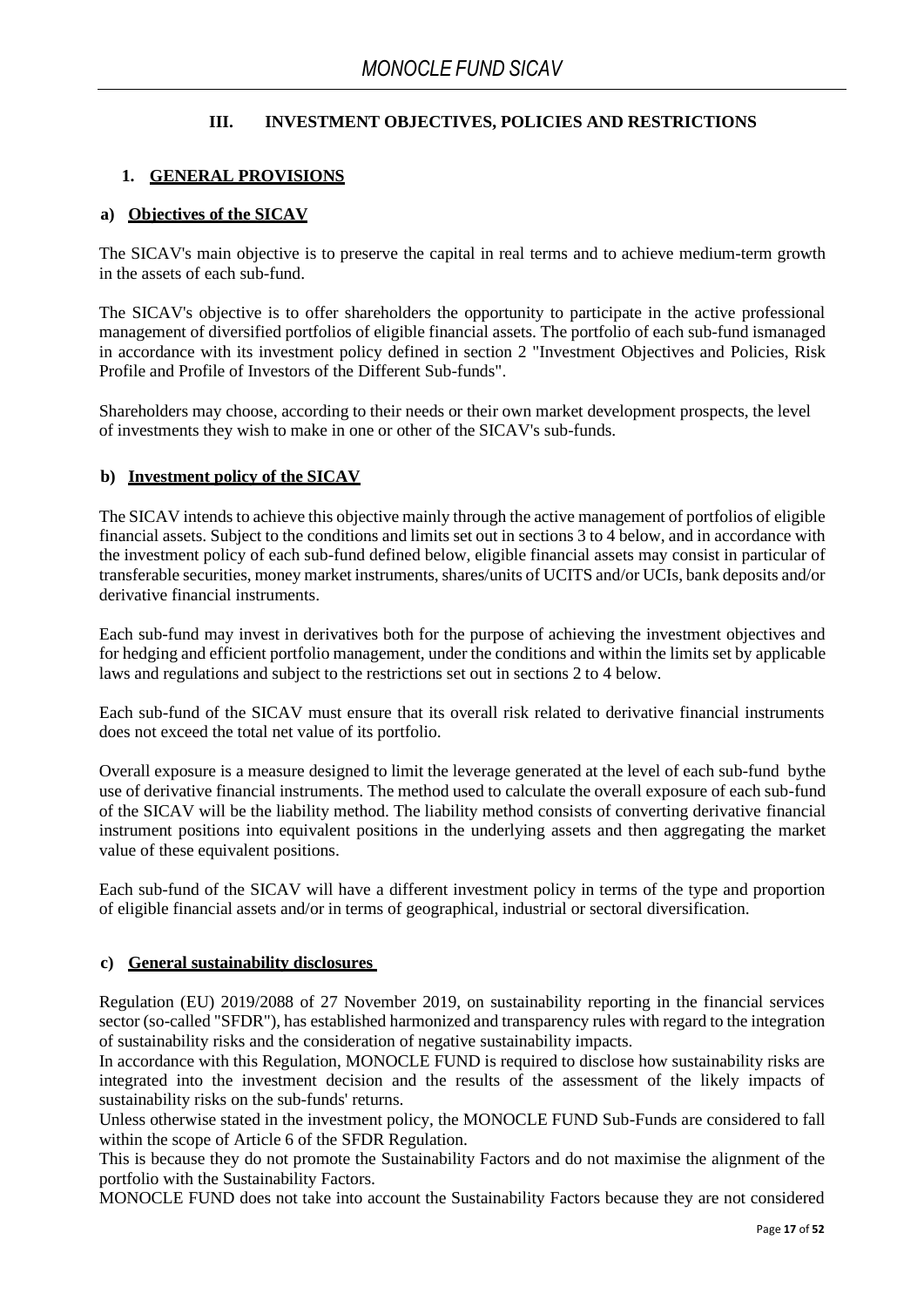relevant to the investment strategy of the sub-funds.

Furthermore, MONOCLE FUND does not take into account the sustainability risks. These are not integrated into the investment decision making and risk monitoring.

At the date of this Prospectus, MONOCLE FUND continues to examine and consider its obligations with regard to the consideration of the main negative impacts of investment decisions on the Sustainability Factors as defined in article 4 of the SFDR Regulation.

In addition, the Management Company awaits further consultation and/or guidance on the Level 2 Regulatory Technical Standards (so-called "RTS"), which is expected to come into force in 2022.

Decisions and disclosures relating to Articles 4 and 7 will be made taking into account the RTS deadlines and, similarly, any disclosures will be included in a future version of the prospectus and published on the Management Company's website, as appropriate.

### <span id="page-17-0"></span>**d) Risk profile of the SICAV**

Before taking a decision to subscribe for shares of the SICAV, investors are advised to read carefully the information contained in the Prospectus and to take into account their current or future personal financial and tax situation. All investors should pay particular attention to the risks described in this chapter, in the material safety data sheets and in the Key Information. The above risk factors may, individually or collectively, reduce the return on an investment in shares of the SICAV and may result in a partial or total loss of the value of the investment in shares of the SICAV.

The risks specific to each sub-fund and their management objective are more fully described in the investment policy relating to each sub-fund.

The assets of each sub-fund are subject to fluctuations in the financial markets and the risks inherent in any investment in financial assets.

No guarantee can be given that the SICAV's objective will be achieved and that investors will recover the amount of their initial investment. As a result, the Net Asset Value may decrease or increase. Shareholders run the risk that the redemption price of their shares, respectively the amount of the liquidation bonus of their shares, will be significantly lower than the price that shareholders will havepaid to subscribe for the shares of the SICAV or otherwise acquire the shares of the SICAV.

However, the conditions and limits set out in sections 3 to 4 below are intended to ensure portfolio diversification to manage and limit these risks without excluding them.

The investments made by the SICAV in shares/units of UCIs expose the SICAV to the risks associated with the financial instruments that these UCIs hold in their portfolio. However, certain risks are specificto the SICAV's holding of shares/units of UCIs. Some mutual funds may use leverage either through the use of derivatives or debt. The use of leverage increases the volatility of the price of these funds and therefore the risk of capital loss. Investments in shares/units of UCIs may also present a higher liquidity risk than a direct investment in a portfolio of transferable securities. On the other hand, investing in shares/units of UCIs gives the SICAV flexible and efficient access to different professional management styles and investment diversification.

A sub-fund that invests mainly through UCIs will ensure that its portfolio of UCIs has appropriate liquidity characteristics in order to enable it to meet its own redemption obligations. The method of selecting target UCIs will take into consideration the redemption frequency in these UCIs and the portfolio of such a subfund will mainly consist of UCIs open for redemption at the same frequency as thesub-fund concerned.

It should be noted that the activity of a UCI or a sub-fund that invests in other UCIs may result in a duplication of certain fees. Any costs that may be charged to a sub-fund of the SICAV may, as a result of the investment in UCIs, be doubled.

Page **18** of **52** The risks associated with investments in equities and other equity equivalent securities include sometimes significant price fluctuations, prolonged price declines based on general economic and political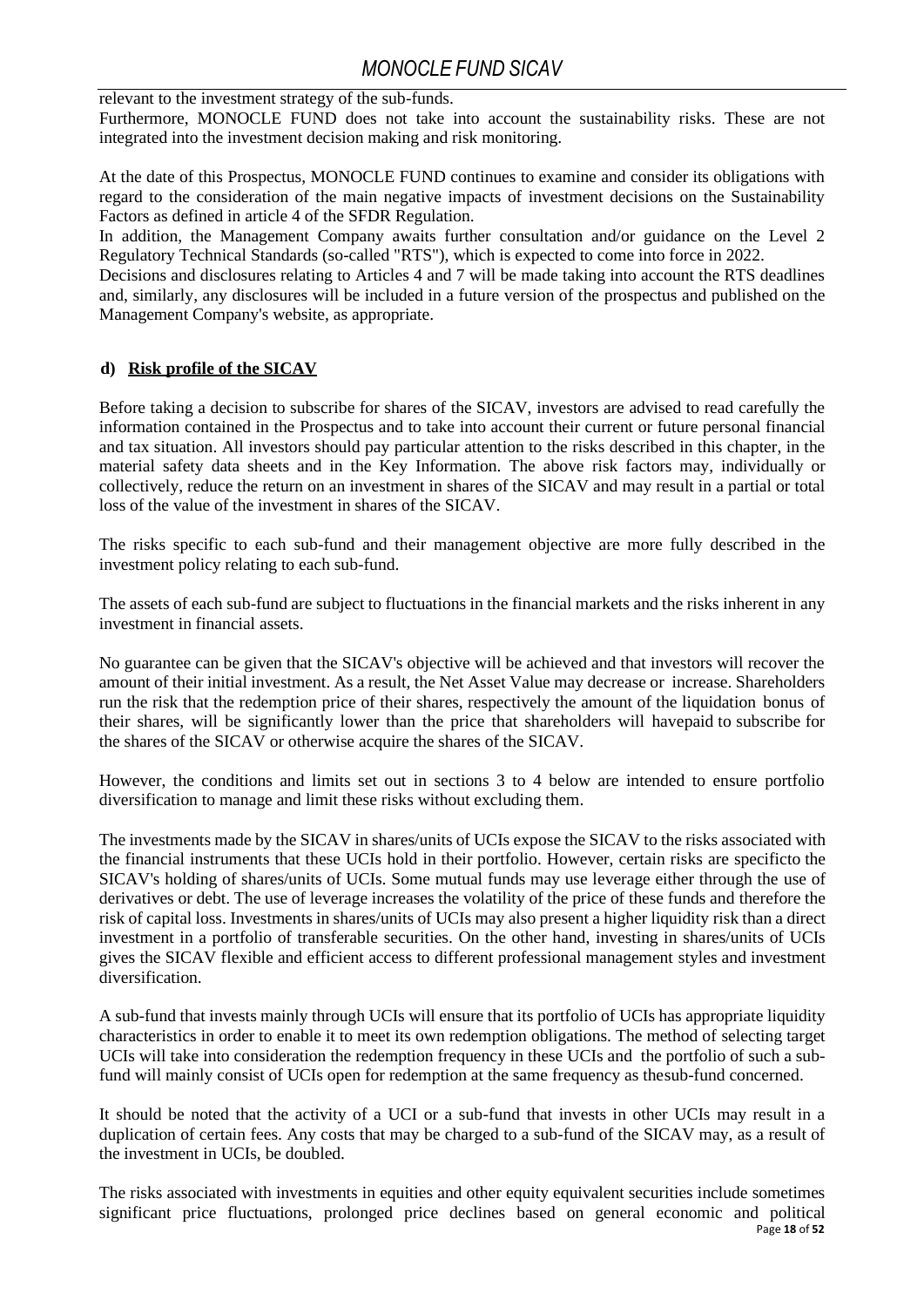circumstances or the specific situation of each issuer, or even the loss of capital invested in the financial asset in the event of default by the issuer (market risk).

It should be noted that some warrants, as well as options, although likely to generate a greater gain than shares due to their leverage effect, are characterized by a significantly higher volatility of their price compared to the price of the underlying asset or financial index. In addition, these instruments may lose all their value.

Investments in convertible bonds are sensitive to fluctuations in the prices of the underlying shares ("equity component" of the convertible bond) while offering some form of protection for a portion of the capital ("bond floor" of the convertible bond). The greater the equity component, the lower the capital protection will be. As a corollary, a convertible bond that has experienced a significant increase in its market value as a result of the increase in the price of the underlying share will have a risk profile closerto that of a share. On the other hand, a convertible bond that has experienced a decline in its market value to the level of its bond floor following the fall in the price of the underlying share will have a risk profile from this level that is close to that of a conventional bond.

The convertible bond, like other types of bonds, is subject to the risk that the issuer may not be able to meet its obligations in terms of interest payments and/or principal repayments at maturity (credit risk).The market's perception of the increase in the probability of this risk occurring for a given issuer sometimes leads to a significant decrease in the bond's market value and therefore in the protection offered by the bond content of the convertible bond. In addition, bonds are exposed to the risk of a declinein their market value due to an increase in benchmark interest rates (interest rate risk).

Investments made in a currency other than the reference currency of the sub-fund / share class concerned present a currency risk: at constant price, the market value of an investment denominated in a currency other than that of a given sub-fund / share class, expressed in the currency of the sub-fund / share class concerned, may decrease following an unfavourable change in the exchange rate between the two currencies.

Investments in so-called "emerging" markets and small company securities may have lower liquidity and greater volatility than investments in so-called "traditional" markets and large company securities.

In times of political instability, monetary crises (particularly credit crises), and economic crises, financial markets are generally characterised by a significant decline in market values, increased price volatility and deteriorating liquidity conditions. This increased volatility and deterioration in liquidity conditions will generally affect in particular so-called "emerging markets", financial assets issued by small companies and small bond issues. During these exceptional events, the SICAV may have to sell assets ata price that does not reflect their intrinsic value (liquidity risk) and investors may incur high risks of loss.

The risk factors set out in the Prospectus and Key Information are not exhaustive. Other risk factors may exist that an investor will need to consider based on his or her personal situation and current and future special circumstances.

Investors should also be fully aware of the risks associated with an investment in the shares of the SICAV and should seek the services of their legal, tax and financial advisors, auditors or other advisors in order to obtain full information on (i) the suitability of an investment in such shares in light of their personal financial and tax situation and the particular circumstances, (ii) the information contained in the Prospectus, the DICIs, before making an investment decision.

Investors wishing to know the historical performance of the active sub-funds are invited to consult the KIID relating to the sub-fund concerned, which contains data relating, in principle, to the last three financial years. Investors' attention is drawn to the fact that these data are in no way an indicator of the future performance of the SICAV's various sub-funds.

The investment objectives and policies determined by the Board of Directors as well as the risk profile and standard investor profile are as follows for each sub-fund.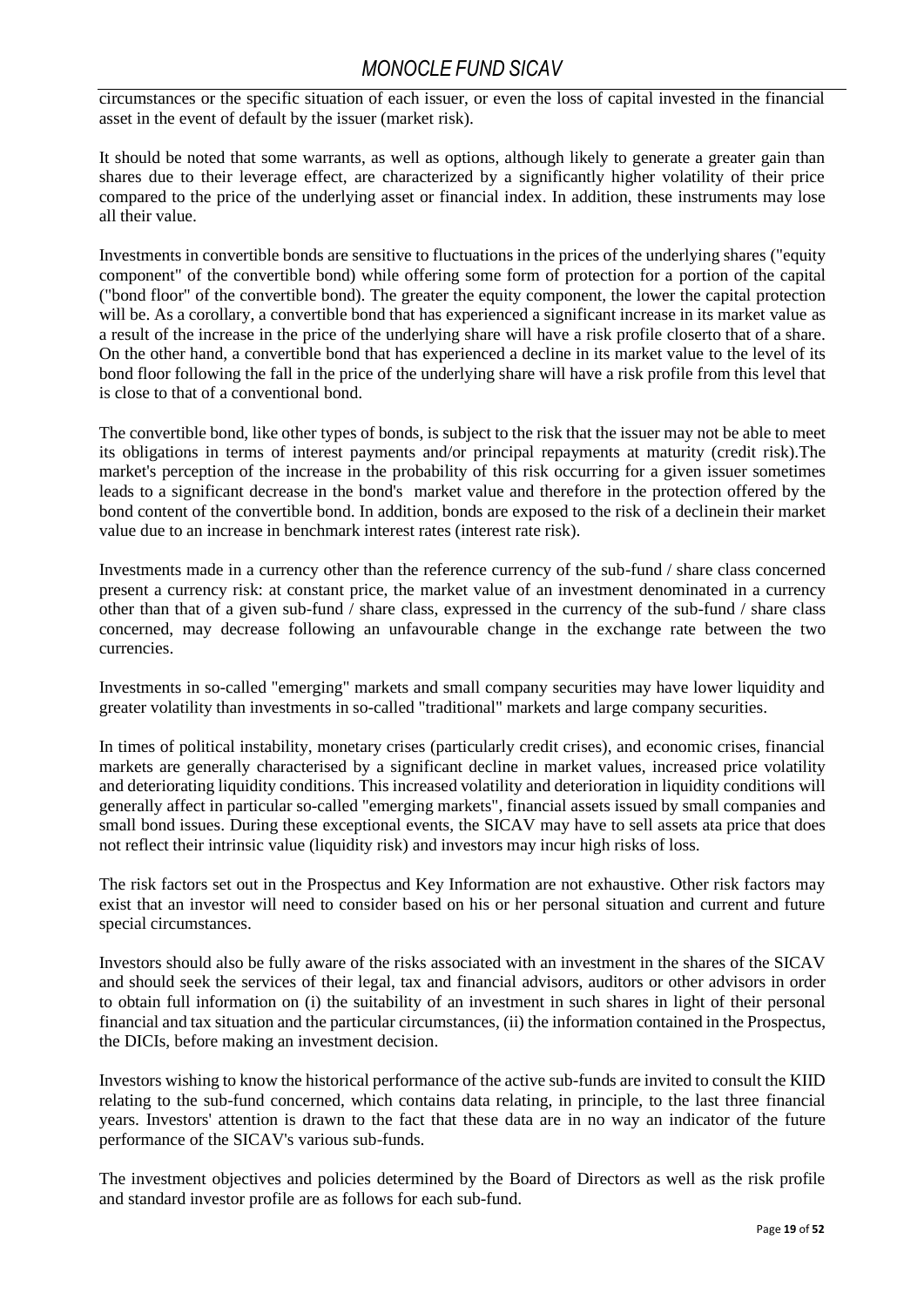### <span id="page-19-0"></span>**2. INVESTMENT OBJECTIVES AND POLICIES, RISK PROFILE AND INVESTOR PROFILE OF THE VARIOUS SUB-FUNDS**

### <span id="page-19-2"></span><span id="page-19-1"></span>**a) MONOCLE FUND SICAV - Monocle Fund**

### **(1) Investment policy**

The Management Company implements discretionary, flexible and diversified management. The Fund will invest mainly in the fixed income markets and to a lesser extent in the equity markets, while specifying that equity exposure may not exceed 49% of its net assets. Depending on the market situation and in the interest of the holders, the share allocation may be reduced to 0%. Total exposure to fixed income products may be up to 100% of net assets, but not less than 51%.

The SICAV is a patrimonial fund generally invested for the most part in products with short maturity rates in order to preserve capital regardless of market configurations.

The manager seeks to improve the SICAV's performance by adding to the bond portion described above a direct equity portfolio selected on the basis of an estimate of their intrinsic value in relation to market value. These hotlines will be relatively concentrated so that each can individually have a substantial impact on overall performance.

Other shorter-term management methods may also be used, including the use of futures or options, either to limit the sensitivity of the portfolio or to tactically increase exposure.

The SICAV may also invest in fund units up to a maximum of 10% of the net assets.

Assets employed and exposure

### **Bonds:**

The SICAV may be exposed to a range of 51 to 100% on the fixed income markets. This investment will be made through bond or money market instruments (in real securities, short-term or not, derivatives, deposits, etc.). The intervention market is global and involves securities denominated in euros or foreign currencies.

The Management Company will generally invest in short maturity (less than 5 years) euro-denominated bond assets in order to have a limited exposure to interest rate and currency risk.

The SICAV may also use units of bond or money market funds up to a maximum of 10% of the net assets for overall UCITS exposure.

The SICAV does not intend to invest directly in contingent convertible bonds or asset backed securities (ABS) or mortgage backet securities (MBS) but indirect residual exposure is possible through potential exposure to UCITS.

### **Equity:**

The SICAV may be exposed to a range of 0 to 49% on the equity markets.

Equity risk will generally be taken through concentrated lines of direct equity securities selected based on the internal valuation of intrinsic value relative to market value. The objective is to choose quality securities with a low entry price that offer both protection against a significant capital loss and an opportunity for substantial profit.

The SICAV may also invest in units of specialized equity funds, generally by geographical area or sector, up to a maximum of 10% of the net assets for overall UCITS exposure.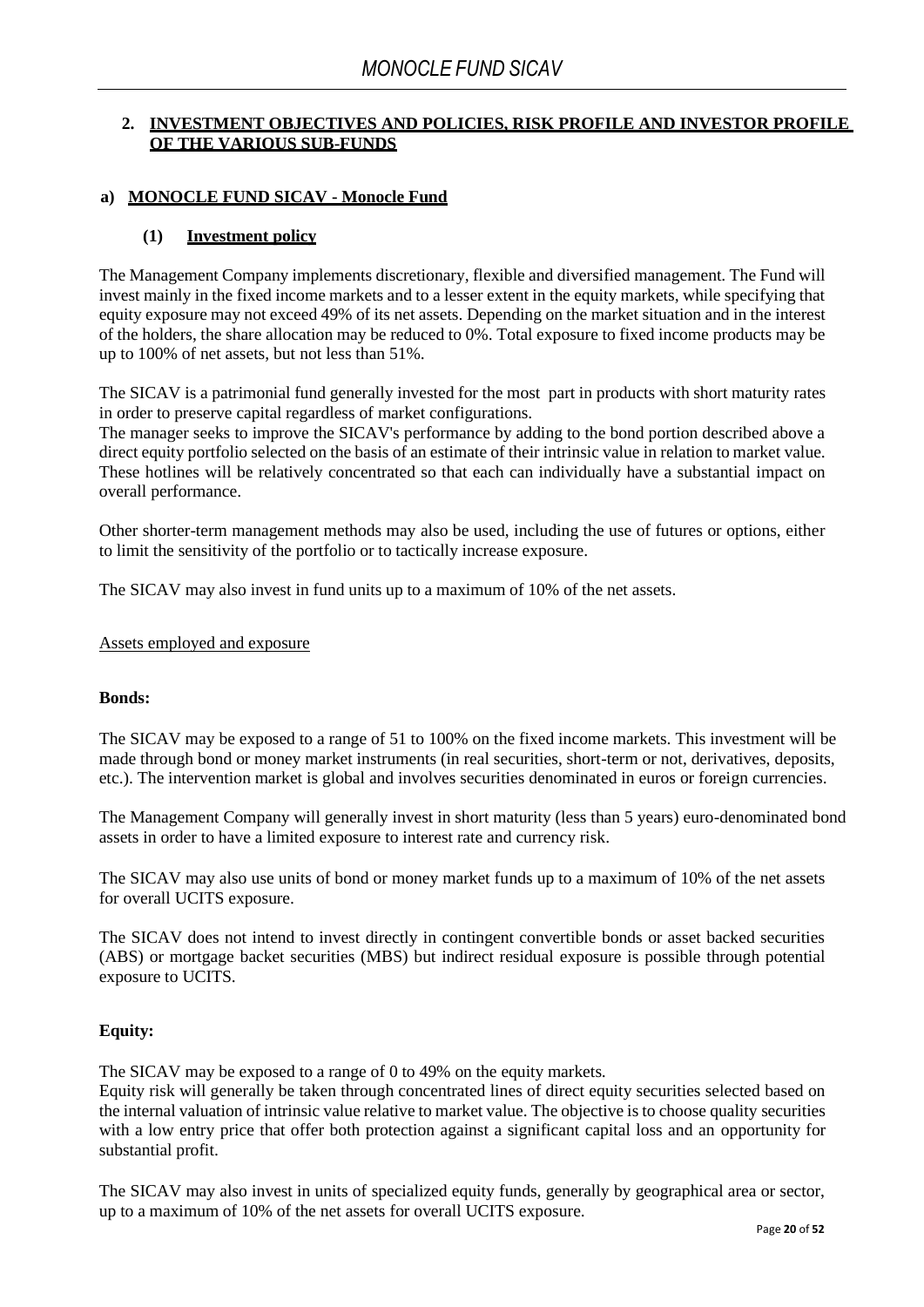### **Direct holding of UCITS / Other UCIs:**

Units in UCITS or other UCIs may be acquired up to a limit of 10% of its net assets. These UCITS may be managed by the Management Company.

### **Other authorized securities**

On an ancillary basis, the fund may also invest in other authorised securities and within the limits set by law. In particular, the SICAV may use derivatives traded on eurozone and international markets, regulated, organised or over-the-counter, such as options or futures, to tactically manage the SICAV's overall exposure and risk.

However, the SICAV does not currently use *total return swaps*. If the SICAV were to make use of it, the Prospectus of the SICAV would be amended, in advance, to include all the information required by the laws and regulations applicable in Luxembourg.

### **Securities with embedded derivatives**

The SICAV may invest in convertible bonds in the European and/or international zone, in particular in emerging countries.

The SICAV may invest in securities with embedded derivatives (including warrants, convertible bonds, credit link notes, EMTNs, warrants) traded on regulated, organised or over-the-counter markets in the euro zone and/or internationally.

The risk associated with this type of investment is limited to the amount invested to purchase securities with embedded derivatives.

### **Cash deposits / borrowings**

The SICAV may use deposits up to a maximum of 100% of assets and cash borrowings up to a maximum of 10% of the net assets of the fund on a temporary basis, in particular with a view to optimising the SICAV's cash management and managing the various subscription/redemption value dates of the underlying UCITS. However, this type of instrument will be used as an accessory.

### **Techniques for effective portfolio management**

At present, the SICAV does not use efficient management techniques. In particular, the SICAV does not engage in securities financing transactions (Securities Financing Transaction or SFT) as defined in European Regulation (EU) 2015/2365 (Securities Financing Transactions Regulation or SFTR). These include, for example, repurchase agreements, loans, purchase/resale, sale/repurchase and margin lending. If the SICAV were to make use of it, the Prospectus of the SICAV would be amended, in advance, to include all the information required by the laws and regulations applicable in Luxembourg.

### **(2) Sustainability reporting**

<span id="page-20-0"></span>Regulation (EU) 2019/2088 of 27 November 2019, on sustainability reporting in the financial services sector (the so-called "SFDR"), has established harmonised and transparency rules with regard to the integration of sustainability risks and the consideration of negative sustainability impacts.

Page **21** of **52** In accordance with this Regulation, MONOCLE FUND is required to disclose how sustainability risks are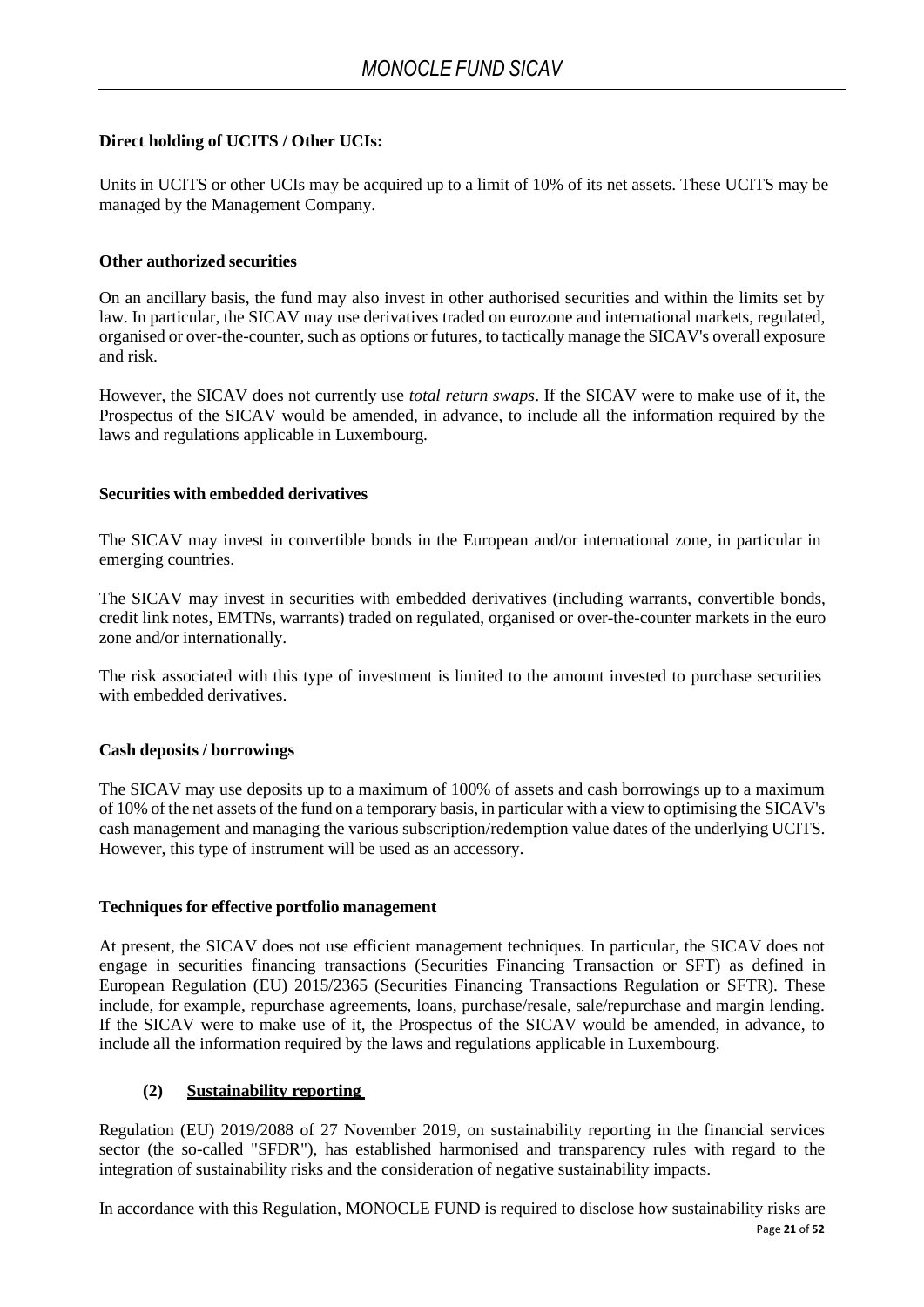integrated into the investment decision and the results of the assessment of the likely impacts of sustainability risks on the sub-funds' returns.

The MONOCLE FUND SICAV - MONOCLE FUND is not committed to a sustainable approach to investment.

Indeed, the underlying investments do not take into account the European Union's criteria for environmentally sustainable economic activities because the selection of this type of financial asset is not considered relevant to the investment strategy of the sub-funds.

The MONOCLE FUND SICAV - MONOCLE FUND sub-fund is not a financial product promoting environmental or social characteristics as defined by Article 8 of Regulation (EU) 2019/2088 on sustainability reporting in the financial services sector (the "SFDR").

The MONOCLE FUND SICAV - MONOCLE FUND sub-fund is not a financial product pursuing a sustainable investment objective as defined by Article 9 of the SFDR.

Unless otherwise indicated, the MONOCLE FUND SICAV - MONOCLE FUND sub-fund is considered to fall within the scope of article 6 of the SFDR Regulation.

This is because it does not promote the Sustainability Factors and does not maximise the alignment of the portfolio with the Sustainability Factors.

### **(3) Risk profile**

<span id="page-21-0"></span>The SICAV is mainly invested in financial instruments selected by the Management Company. These instruments will be subject to market developments and risks.

The SICAV is mainly exposed to several risk factors induced by the investment strategy.

• Capital risk:

The SICAV does not benefit from any guarantee or protection, so it is possible that the capital initially invested may not be returned in full.

• Equity risk:

Equity risk corresponds to a decline in the equity markets; as the SICAV is exposed to equities, the net asset value may fall significantly.

As a result of investing in emerging countries, investors' attention is drawn to the fact that the operating and supervisory conditions in some of these emerging countries may differ from the standards prevailing on the major international markets; as a result, the net asset value may fall.

The SICAV's investments are possible in small and mid-cap shares. The volume of these listed securities is reduced, so market movements are more marked, both upward and downward, and faster than on large caps. The net asset value of the SICAV may therefore behave in the same way.

• Discretionary management risk:

The Fund's discretionary management style is based on anticipating the evolution of the various markets (equities, bonds, foreign exchange) and there is a risk that the Fund may not be invested at all times in the best performing markets*.* The Fund's performance will depend on the securities chosen by the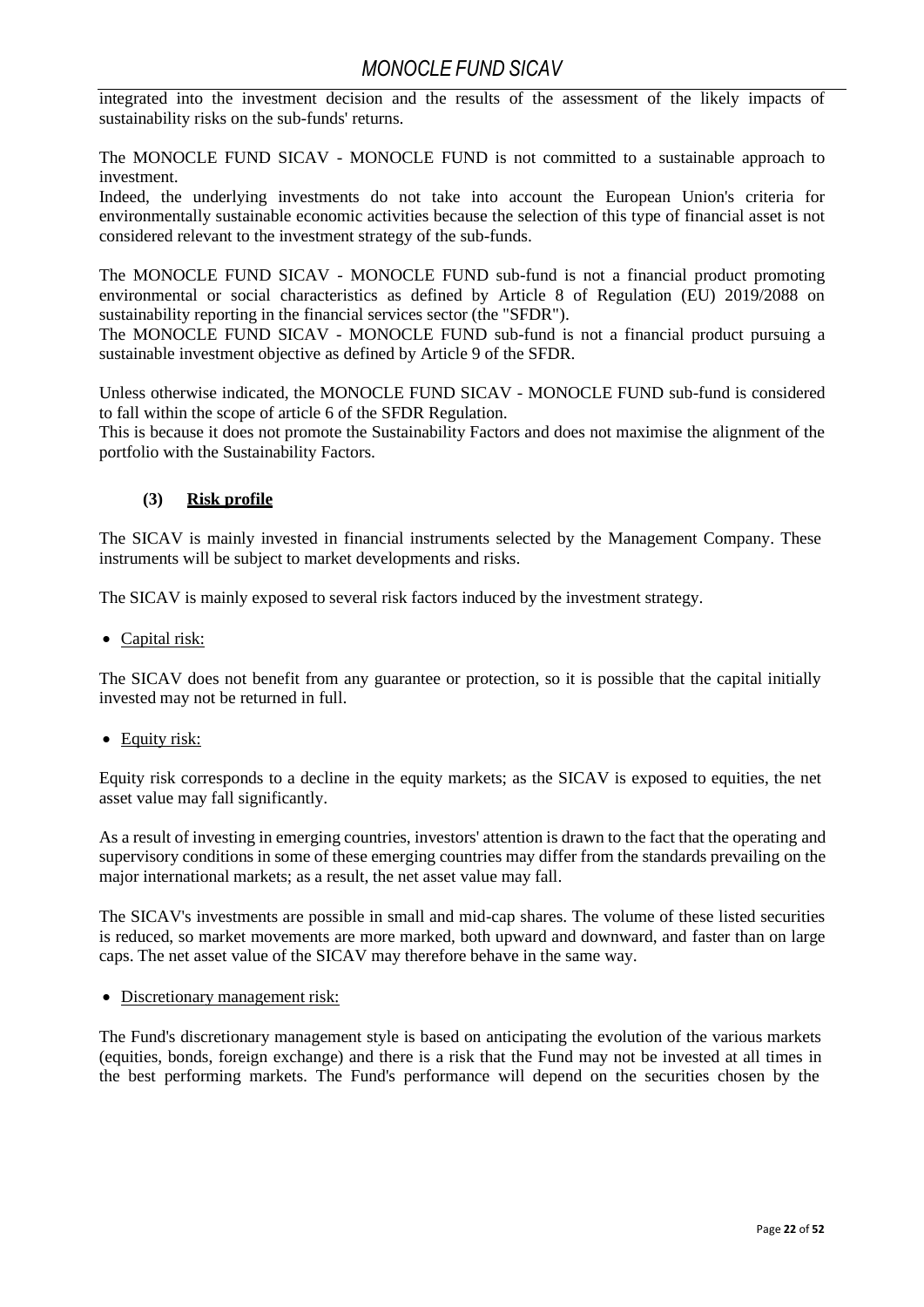Management Company. There is a risk that the Management Company may not select the best performing securities.

• Foreign exchange risk:

Currency risk is the risk of a decline in investment currencies against the portfolio's reference currency, the euro, but also the risk of an unfavourable change in currency positions against the currency taken by the SICAV.

• Interest rate risk:

Interest rate risk corresponds to the risk associated with a rise in bond market rates, which causes bond prices to fall and consequently the net asset value of the SICAV to fall.

Interest rate risk corresponds to the risk associated with a fall in bond market rates, which causes bond prices to rise and consequently an increase in the net asset value of the SICAV.

• Credit risk:

It represents the possible risk of a deterioration in the issuer's signature and the risk that the issuer will not be able to meet its repayments, which will lead to a decrease in the share price and therefore in thenet asset value of the SICAV.

• Risk associated with investing in high yield speculative securities:

This SICAV must be considered as partly speculative and aimed more particularly at investors who are aware of the risks inherent in investing in securities with a low or non-existent rating.

## **(4) Investor Profile**

<span id="page-22-0"></span>**The MONOCLE FUND SICAV - Monocle Fund** sub-fund is aimed at all categories of investors wishing to take advantage of market opportunities through diversified asset management, seeking performance on the equity markets, fixed income markets and currencies, over a period of more than 3 years.

### **(5) Reference currencies**

<span id="page-22-1"></span>The net asset value of class "**A" of** the **MONOCLE FUND SICAV - Monocle Fund** sub-fund is expressed in EUR.

The net asset value of class "**M" of** the **MONOCLE FUND SICAV-Monocle Fund** sub-fund isexpressed in EUR.

The net asset value of class "**B" of** the **MONOCLE FUND SICAV - Monocle Fund** sub-fund is expressed in EUR.

<span id="page-22-2"></span>The net assets of the **MONOCLE FUND SICAV - Monocle Fund** sub-fund are consolidated in euros.

### **3. ELIGIBLE FINANCIAL ASSETS**

The investments of the SICAV's various sub-funds must consist exclusively of:

### **Transferable securities and money market instruments**

a) transferable securities and money market instruments listed or dealt in on a regulated market as recognised by its home Member State and included in the list of regulated markets published in the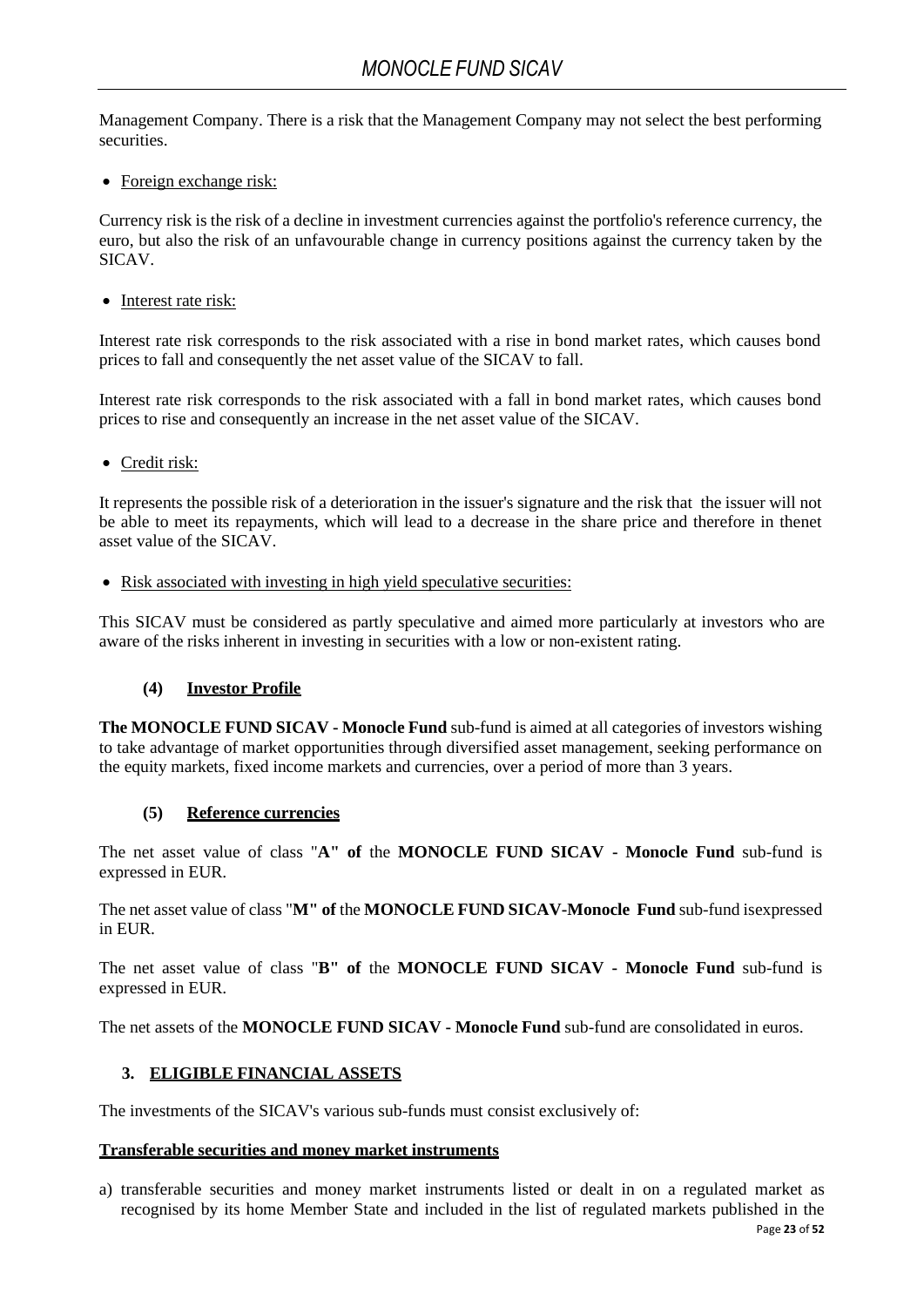Official Journal of the EU or on its official website (hereinafter referred to as the "Regulated Market");

- b) transferable securities and money market instruments traded on another market in an EU Member State, regulated, in regular operation, recognised and open to the public;
- c) transferable securities and money market instruments admitted to official listing on a stock exchange of a State which is not part of the EU or traded on another market of a State which is not part of the EU, regulated, in regular operation, recognised and open to the public;
- d) transferable securities and money market instruments newly issued provided that (i) the conditions of issue include an undertaking that an application for admission to official listing on a stock exchange or other regulated market, in regular operation, recognised and open to the public, is submitted and (ii) admission is obtained at the latest one year after issue;
- e) money market instruments other than those traded on a regulated market, provided that the issue or issuer of such instruments is itself subject to regulation to protect investors and savings and that such instruments are
	- issued or guaranteed by a central, regional or local government, by a central bank of an EU Member State, by the European Central Bank, by the EU or by the European Investment Bank, by athird country or, in the case of a federal country, by one of the members making up the federation, or by a public international body to which one or more EU Member States belong; or
	- issued by an undertaking whose securities are traded on the regulated markets referred to in points  $(a)$ ,  $(b)$  and  $(c)$  above; or
	- issued or guaranteed by an institution subject to prudential supervision in accordance with the criteria defined by Community law, or by an institution which is subject to and complies with prudential rules considered by the CSSF to be at least as strict as those laid down by Community legislation; or
	- issued by other entities belonging to the categories approved by the CSSF provided that investments in these instruments are subject to investor protection rules equivalent to those provided for in the first, second or third indents, and that the issuer is a company whose capital and reserves amount to at least ten million euros (10.000,000.- EUR) and which presents and publishes its annual accounts in accordance with Directive 78/660/EEC, either an entity which, within agroup of companies including one or more listed companies, is dedicated to financing the group or an entity which is dedicated to financing securitisation vehicles with a bank financing line.

In addition, any sub-fund of the SICAV may invest up to a maximum of 10% of its net assets in transferable securities and money market instruments other than those referred to in points a), b), c), d) and e) above.

### **Units in collective investment undertakings**

- f) units of UCITS authorised in accordance with Directive 2009/65/EC of the European Parliament and of the Council of 13 July 2009 on the coordination of laws, regulations and administrative provisions relating to certain UCITS ("Directive 2009/65/EC") and/or other collective investment undertakings ("UCIs") within the meaning of Article  $(2)(a)$  and (b) of Directive 2009/65/EC, whether or not they are located in an EU Member State, provided that:
	- such other UCIs are authorised in accordance with legislation providing that such bodies are subject to supervision which the CSSF considers equivalent to that provided for in Community legislation and that cooperation between the authorities is sufficiently guaranteed;
	- the level of protection guaranteed to the unitholders of such other UCIs is equivalent to that provided for the unitholders of a UCITS and, in particular, that the rules on the division of assets, borrowing, lending, short selling of transferable securities and money market instruments are equivalent to the requirements of Directive 2009/65/EC;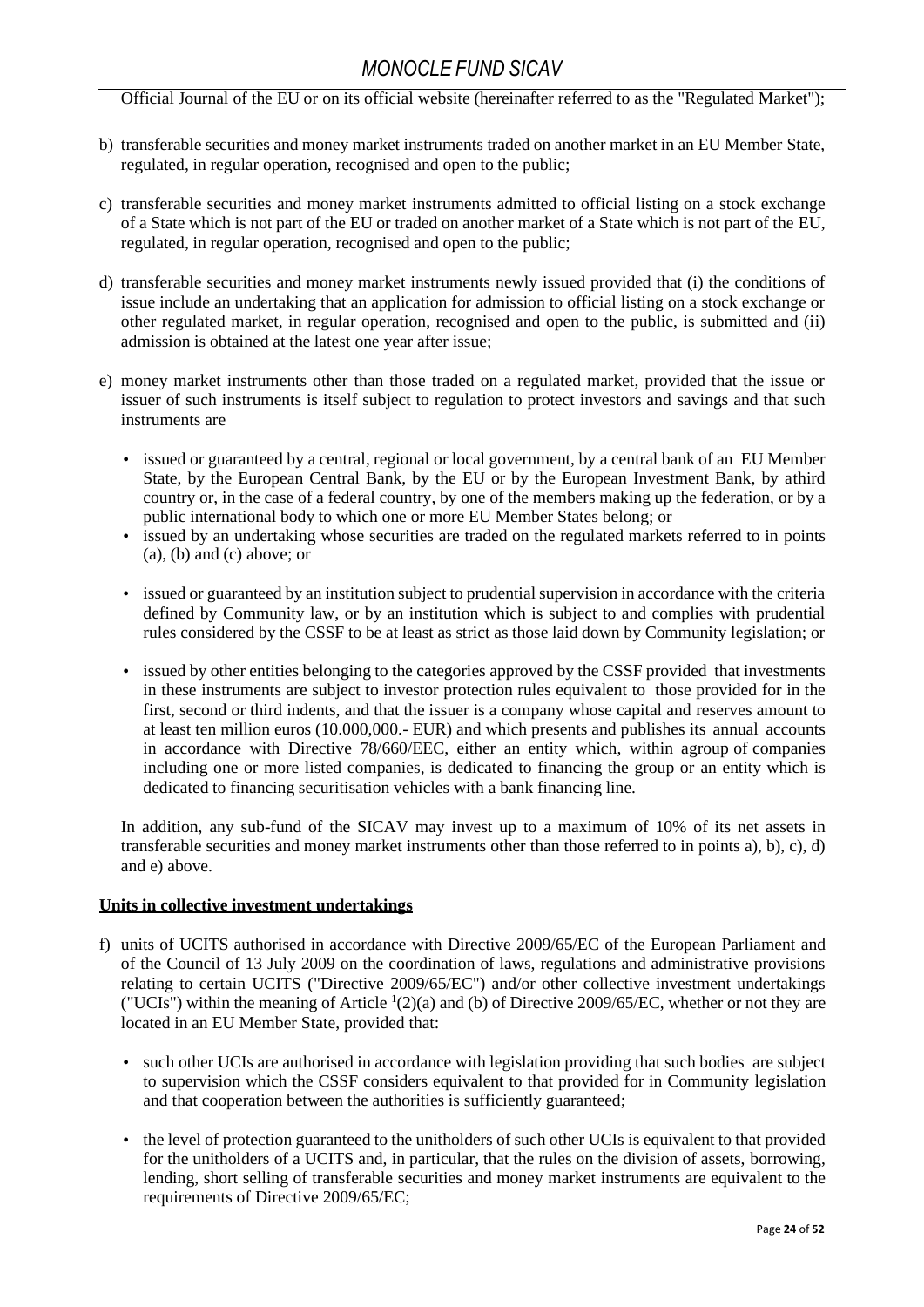- the activities of these other UCIs are the subject of semi-annual and annual reports allowing a valuation of the assets and liabilities, profits and operations for the period under consideration;
- the proportion of the assets of the UCITS or other UCIs whose acquisition is being considered, which, in accordance with their instruments of incorporation, may be invested globally in units of other UCITS or other UCIs, shall not exceed 10%.

### **Deposits with a credit institution**

g) deposits with a credit institution repayable on demand or withdrawable and maturing in twelve months or less, provided that the credit institution has its registered office in an EU Member State or, if the registered office of the credit institution is located in a third country, is subject to prudential rules considered by the CSSF as equivalent to those laid down in Community law.

### **Derivative financial instruments**

- h) derivative financial instruments, including equivalent cash-settled instruments, which are traded on a regulated market of the type referred to in points (a), (b) and (c) above, and/or over-the-counter derivative financial instruments ("OTC derivatives"), provided that
	- the underlying consists of instruments described in points a) to g) above, financial indices, interest rates, exchange rates or currencies, in which the SICAV may invest in accordance with its investment objectives;
	- the counterparties to OTC derivative transactions are credit institutions subject to prudential supervision and belonging to the categories approved by the CSSF; and
	- the OTC derivatives are subject to reliable and verifiable valuation on a daily basis and may, at the SICAV's initiative, be sold, liquidated or closed by an offsetting transaction at any time and at fair value; and
	- that under no circumstances do these transactions cause the SICAV to deviate from its investment objectives.

The SICAV may in particular enter into transactions involving options, futures contracts on financial instruments and options on such contracts.

### **Use of leveraged techniques and instruments:**

The Fund may use leveraged techniques and instruments as referred to in Regulation (EU) No. 2015/2365 of 25 November 2015 on transparency of securities financing transactions and their reuse and Regulation (EU) No. 648/2012 of the European Parliament and of the Council of 4 July 2012 on over-the-counter derivatives, central counterparties and trade repositories, as amended.

### **Other types of assets**

The SICAV may hold cash on an ancillary basis.

The SICAV may acquire the movable and immovable property necessary for the direct conduct of its business.

In making its investments, the SICAV is not authorised, in each of the sub-funds, to acquire precious metals or certificates representing them.

### <span id="page-24-0"></span>**4. INVESTMENT RESTRICTIONS**

### **Transferable securities and money market instruments**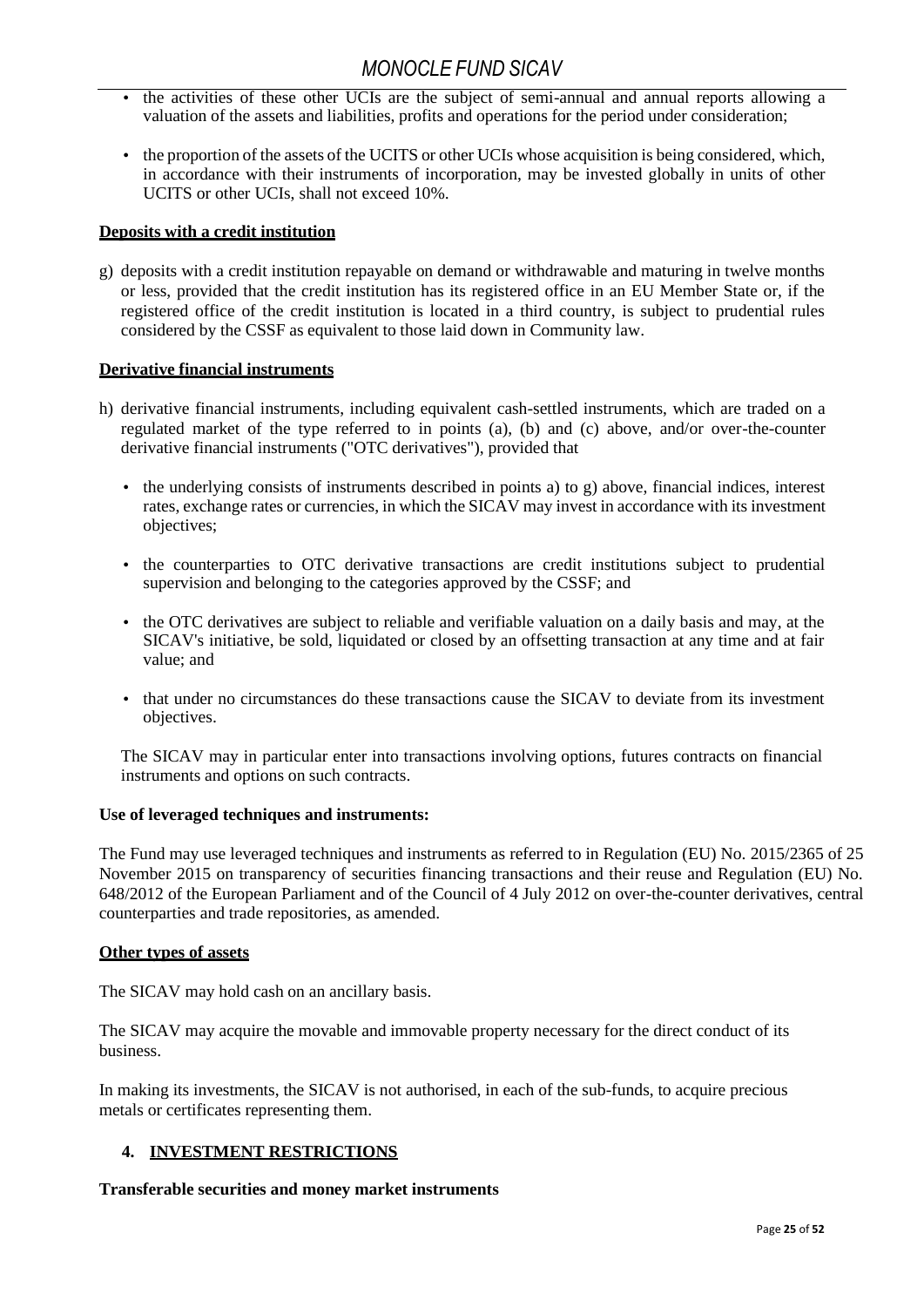- 1. The SICAV undertakes not to invest its net assets in transferable securities and money market instruments of the same issuer in a proportion exceeding the limits set out below, it being understood that (i) these limits must be respected within each sub-fund and that (ii) the issuing companies which are grouped together for the purposes of consolidating the accounts must be considered as a single entity for the calculation of the limits described in points a) to e) below.
	- a) A sub-fund may not invest more than 10% of its net assets in transferable securities and money market instruments issued by the same entity.

In addition, the total value of the transferable securities and money market instruments held by the sub-fund in issuers in which it invests more than 5% of its net assets may not exceed 40% of the value of its net assets. This limit does not apply to deposits with financial institutions subject to prudential supervision and OTC derivative transactions with such institutions.

- b) The same sub-fund may cumulatively invest up to 20% of its net assets in transferable securities and money market instruments of the same group.
- c) The 10% limit referred to in point (a) above may be increased to a maximum of 35% where transferable securities and money market instruments are issued or guaranteed by an EU Member State, by its local authorities, by a State which is not part of the EU or by international public bodies of which one or more EU Member States are members.
- d) The 10% limit referred to in point (a) above may be increased to a maximum of 25% for certain bonds when they are issued by a credit institution having its registered office in an EU Member State and subject, by law, to special public supervision to protect the holders of these bonds. In particular, the sums resulting from the issue of these bonds must be invested, in accordance withthe law, in assets which adequately cover, throughout the period of validity of the bonds, the commitments arising therefrom and which are allocated in priority to the repayment of the principaland the payment of accrued interest in the event of the issuer's default. To the extent that a sub-fundinvests more than 5% of its net assets in bonds referred to above and issued by the same issuer, the total value of such investments may not exceed 80% of the value of its net assets.
- e) The transferable securities and money market instruments referred to in points (c) and (d) above shall not be taken into account for the application of the 40% limit provided for in point (a) above.
- f) By way of derogation, any sub-fund is authorised to invest, in accordance with the principle of risk spreading, up to 100% of its net assets in various issues of transferable securities and money market instruments issued or guaranteed by an EU Member State, by its local authorities, by a State which is a member of the OECD or by international public bodies to which one or more EU Member States belong.

If a sub-fund makes use of this last option, it must then hold securities belonging to at least 6 different issues, without the securities belonging to the same issue exceeding 30% of the total amount of net assets.

- g) Without prejudice to the limits set out in point 8. below, the 10% limit referred to in point a) above is raised to a maximum of 20% for investments in shares and/or bonds issued by the same entity, when the purpose of the sub-fund's investment policy is to reproduce the composition of a specific share or bond index recognised by the CSSF, on the following bases
	- the composition of the index is sufficiently diversified,
	- the index is a representative benchmark for the market to which it refers,
	- it is published in an appropriate manner.

The 20% limit is increased to 35% when justified by exceptional market conditions, in particular on regulated markets where certain transferable securities or money market instruments are largely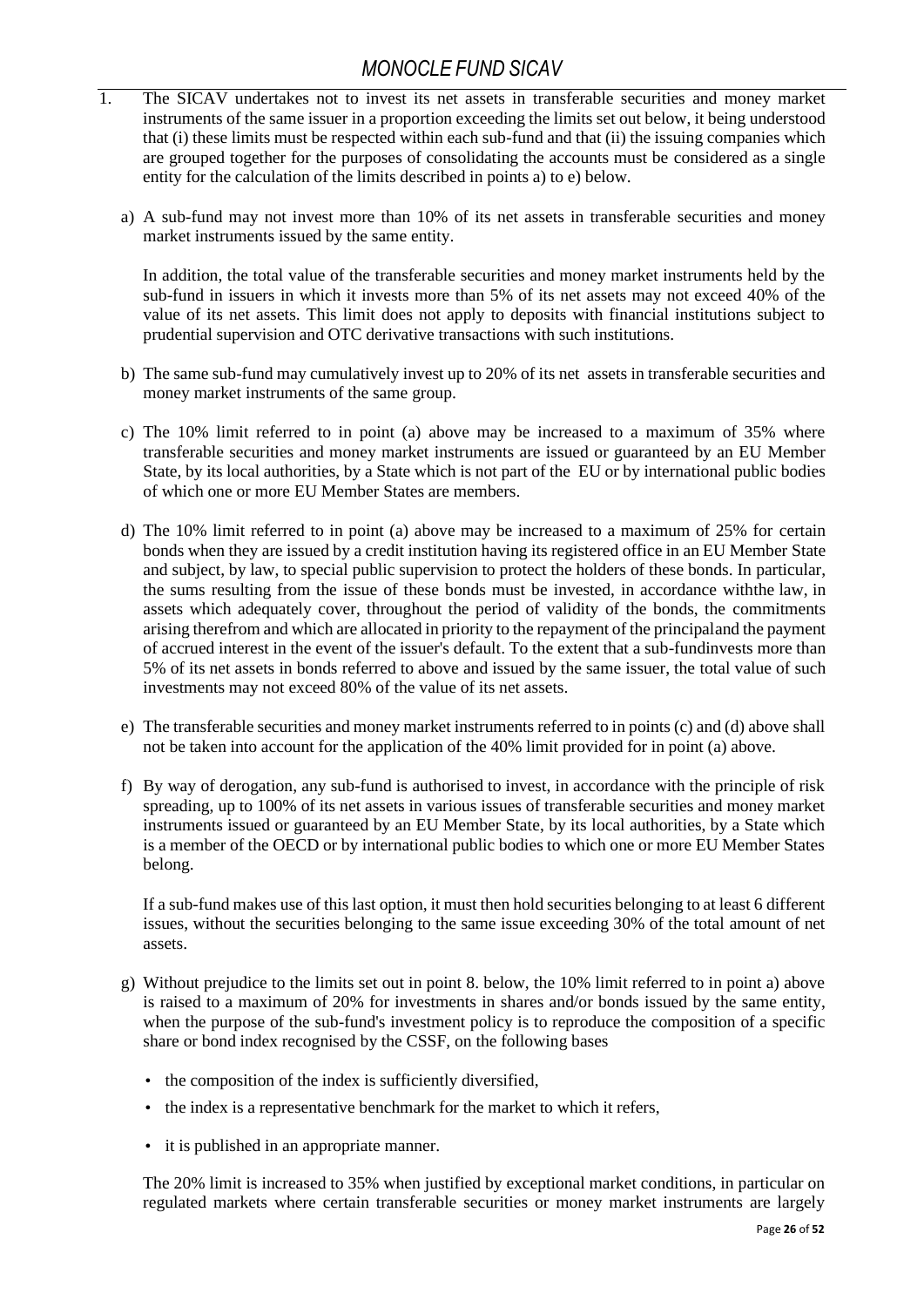dominant. Investment up to this limit is only permitted for one issuer.

### **Deposits with a credit institution**

2. The SICAV may not invest more than 20% of the net assets of each sub-fund in bank deposits with the same entity. Companies that are grouped together for the purpose of consolidating the accounts are to be considered as a single entity for the calculation of this limitation.

### **Derivative financial instruments**

- 3. a) The counterparty risk in an OTC derivative transaction may not exceed 10% of the sub- fund's net assets when the counterparty is one of the credit institutions referred to in section 3 (g) above, or 5% of its net assets in other cases. The SICAV has the possibility of reducing its counterparty risk by receiving appropriate financial guarantees.
	- b) Investments in financial derivative instruments may be made provided that, overall, the risks to which the underlying assets are exposed do not exceed the investment limits set out in points 1. a) to e), 2. above and 6. and 7. below. When the SICAV invests in index-based derivative financial instruments, these investments are not necessarily combined with the limits set out in points 1. a) to e), 2. above and 6. and 7. below.
	- c) Where a transferable security or money market instrument includes a derivative financial instrument, the latter must be taken into account when applying the provisions set out in point 3(d) below.
	- d) Each sub-fund shall ensure that the overall risk related to derivative financial instruments does not exceed the total net value of its portfolio.

### **Financial guarantees to reduce exposure to counterparty risk**

- 4. When the SICAV enters into transactions in OTC financial derivative instruments, it shall ensure that all financial guarantees used to reduce exposure to counterparty risk comply, at all times, with the following criteria:
	- a) Liquidity: any financial collateral received other than in cash must be highly liquid and trade on a regulated market or multilateral trading facility at transparent prices, so that it can be sold quickly at a price close to the pre-sale valuation. The financial guarantees received must also comply with the provisions of Article 48 of the 2010 Law (point 8 below).
	- b) Valuation: Financial guarantees received must be valued at least daily and assets with high price volatility must not be accepted as financial guarantees unless sufficiently prudent haircuts are applied.
	- c) Credit quality of issuers: the financial guarantees received must be of excellent quality.
	- d) Correlation: the financial guarantees received by the SICAV must be issued by an entity independent of the counterparty and are not expected to be highly correlated with the counterparty's performance.
	- e) Diversification of financial guarantees (asset concentration): financial guarantees must be sufficiently diversified in terms of countries, markets and issuers. The criterion of sufficient diversification in terms of issuer concentration is considered to be met if the SICAV receives from a counterparty in the context of OTC financial derivative transactions a basket of financial guarantees with an exposure to a given issuer of a maximum of 20% of its net asset value. If the SICAV is exposed to different counterparties, the different baskets of financial guarantees must be aggregated to calculate the 20% exposure limit to a single issuer.
	- f) Risks related to the management of financial guarantees, such as operational and legal risks, must be identified, managed and mitigated through the risk management process.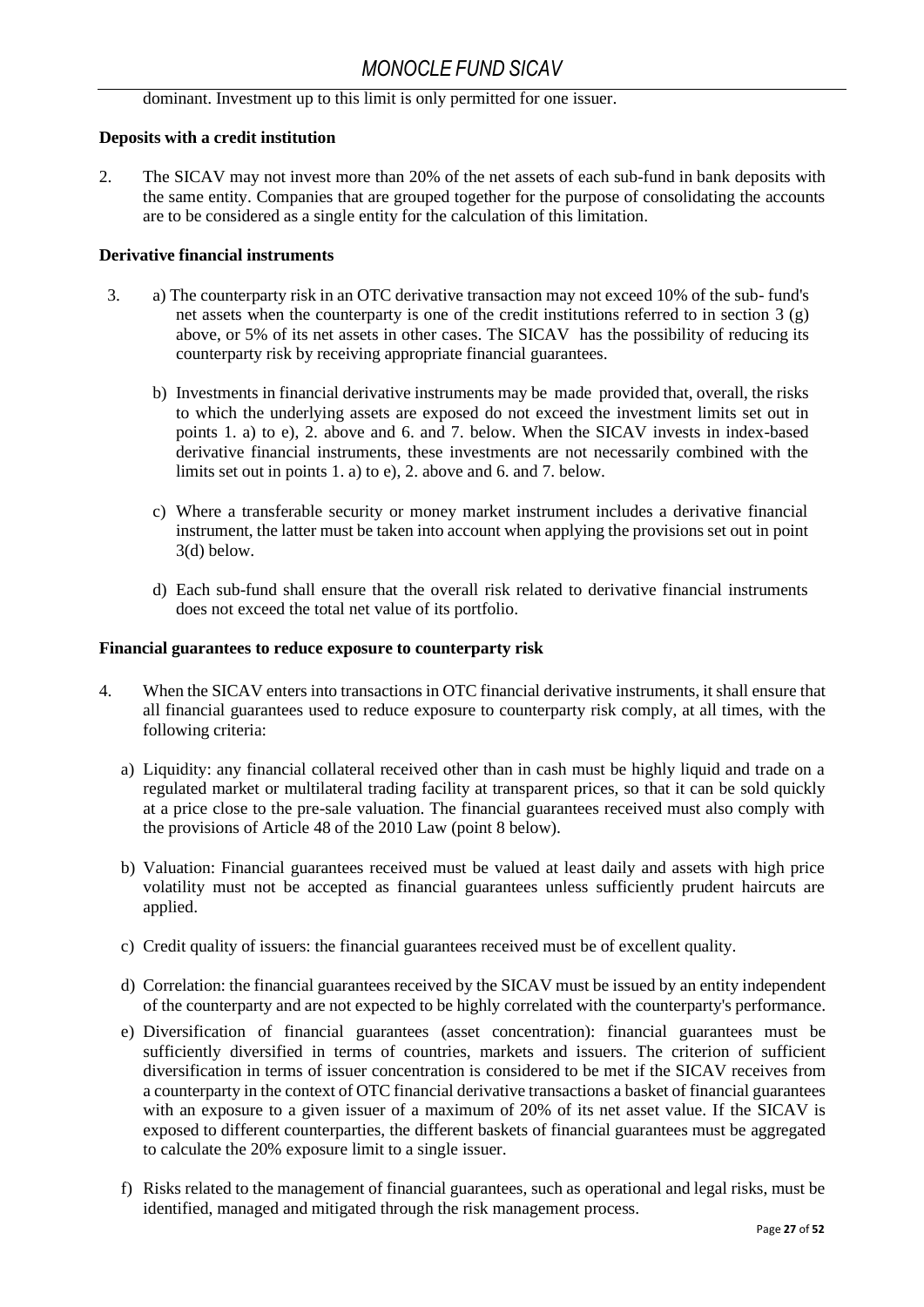- g) Financial guarantees received in the event of a transfer of ownership must be held by the SICAV's custodian. With regard to other types of financial guarantee contracts, financial guarantees may be held by a third party depositary subject to prudential supervision and which has no relationshipwith the provider of the financial guarantees.
- h) The financial guarantees received must be capable of being fully executed by the SICAV at any time and without consulting or approving the counterparty.
- i) Non-cash financial guarantees must not be sold, reinvested or pledged.
- j) Financial guarantees received in cash must only be:
	- − placed on deposit with entities prescribed in Article 41(f) of the 2010 Law;
	- − invested in high quality government bonds;
	- − invested in short-term money market funds as defined in the guidelines for a common definition of European money market funds.

Reinvested cash financial guarantees should be diversified in accordance with the requirements for non-cash financial guarantees.

The discounts applicable to the financial guarantees received are applied in accordance with the discount policy as defined in the Management Company's risk management procedure.

#### **Units in collective investment undertakings**

#### **Subject to other more stringent specific provisions relating to a given sub-fund and described in section 2 above, if applicable:**

- a) The SICAV may not invest more than 20% of the net assets of each sub-fund in the units of the same UCITS or other open-ended UCI, as defined in section 3. point f) above.
- b) Investments in units of UCIs other than UCITS may not exceed, in total, 30% of the SICAV's net assets.

Where a sub-fund has acquired units of UCITS and/or other UCIs, the assets of these UCITS or other UCIs are not combined for the purposes of the limits provided for in point 1.a) to g) above.

c) By way of derogation from paragraph (a) above, the SICAV or any sub-fund of the SICAV may adopt a "Master - Feed Fund" investment strategy whereby the SICAV or one of its sub-funds (the "Feeder") invests at least 85% of its assets in units of a single other UCITS or an investment sub-fund thereof (the "Master") which is not itself a UCITS/Feeder Sub- fund and which does not hold shares/units of a UCITS/Feeder Sub-fund.

The Feeder may not invest more than 15% of his assets in one or more of the following elements:

- ancillary liquidity in accordance with section 41, subsection (2), second paragraph, of the 2010 Act;
- derivative financial instruments, which may only be used for hedging purposes, in accordance with Article  $41(1)(g)$  and Article  $42(2)$  and (3) of the 2010 Act;
- movable and immovable property essential for the direct conduct of the SICAV's business.
	- d) When the SICAV invests in the units of other UCITS and/or other UCIs which are managed, directly or by delegation, by the same management company or by any other company to which the Management Company is linked as part of a management or control community or by a significant direct or indirect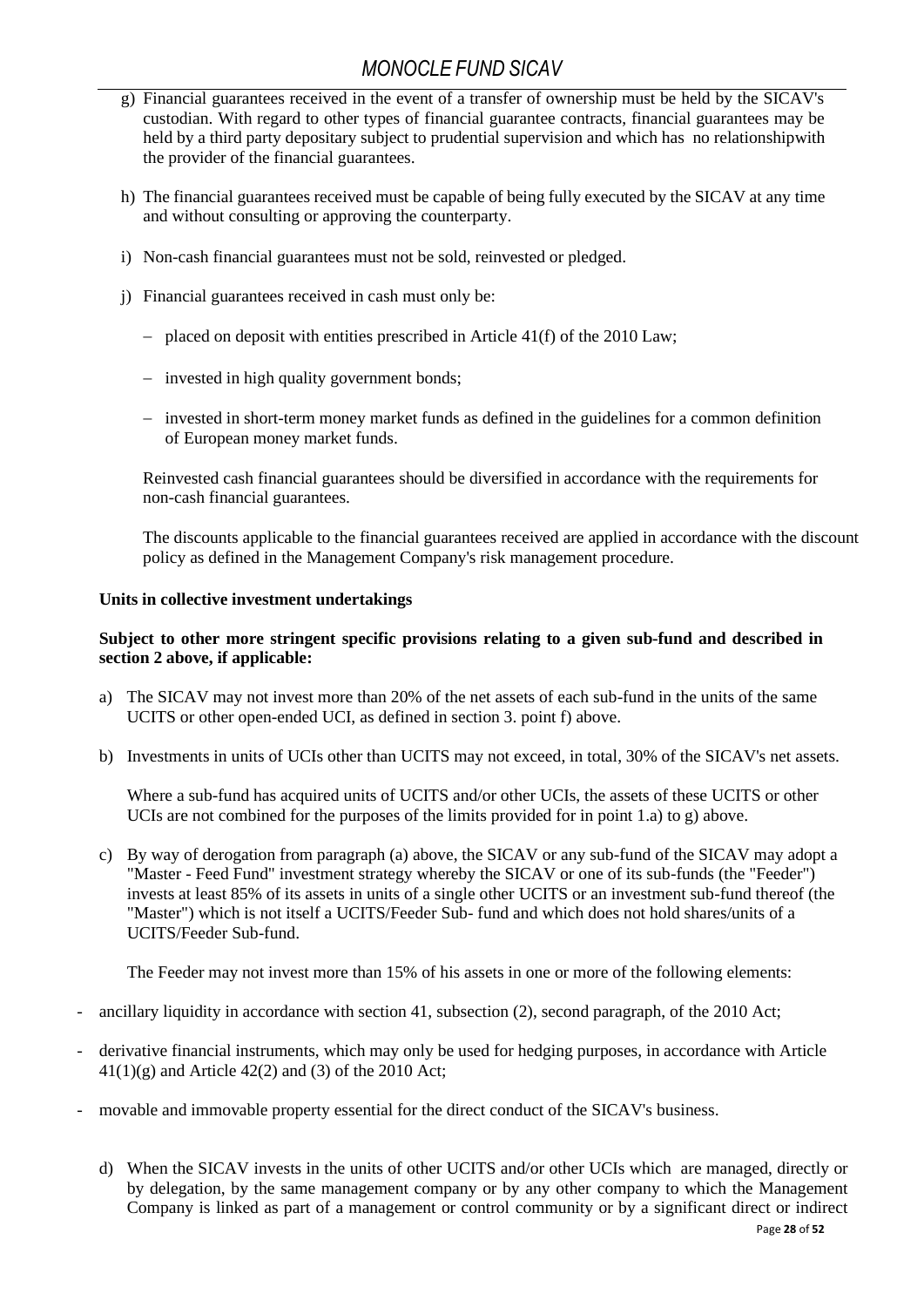participation, the Management Company or the other company may not charge subscription or redemption fees for the SICAV's investment in the units of other UCITS and/or other UCIs.

The maximum level of management fees that may be charged to both the SICAV and theUCITS and/or other UCIs in which the SICAV intends to invest will be that indicated in the specific investment policy of the sub-fund concerned.

- e) A sub-fund of the SICAV may, in accordance with the provisions of the 2010 Law, subscribefor, acquire and/or hold securities to be issued or issued by one or more other sub-funds ofthe SICAV, without the SICAV being subject to the requirements laid down in the law of 10 August 1915 on commercial companies, as amended, concerning the subscription, acquisition and/or holding by a company of its own shares, but provided that:
	- the target sub-fund does not in turn invest in the sub-fund that is invested in that target sub-fund; and
	- the proportion of assets that the target sub-funds whose acquisition is contemplated may invest in aggregate in shares of other target sub-funds of the SICAV does not exceed 10%; and
	- any voting rights attached to the securities concerned will be suspended for as long asthey are held by the sub-fund in question and without prejudice to appropriate treatmentin the accounts and periodic reports; and
	- in any event, as long as these securities are held by the sub-fund concerned, their value will not be taken into account for the calculation of the net assets of the SICAV for the purpose of verifying the minimum threshold of net assetsimposed by the 2010 Law.

Insofar as this UCITS or UCI is a legal entity with multiple sub-funds where the assets of a sub-fund are exclusively responsible for the rights of investors relating to this sub-fund and those of creditors whose claims arose when the sub-fund was set up, operated or liquidated, each sub-fund is to be considered a separate issuer for the purposes of the above risk spreading rules.

### **Combined limits**

- 6. Notwithstanding the individual limits set out in points 1. a), 2. and 3. a) above, a sub-fund may not combine:
	- − investments in transferable securities or money market instruments issued by the same entity,
	- − deposits with the same entity, and/or
	- − risks arising from OTC derivative transactions with a single entity,

that are greater than 20% of its net assets.

7. The limits provided for in points 1. a), 1. c), 1. d), 2., 3. a) and 6. may not be combined and, as a result, investments in transferable securities and money market instruments of the same issuer made in accordance with points 1. a), 1. c), 1. d), 2., 3. a) and 6. may not, in any event, exceed in total 35% of the net assets of the sub-fund concerned.

### **Limitations on control**

- 8. a) The SICAV may not acquire shares carrying voting rights and enabling it to exercise significant influence over the management of an issuer.
	- b) The SICAV may not acquire more than 10% of the non-voting shares of the same issuer.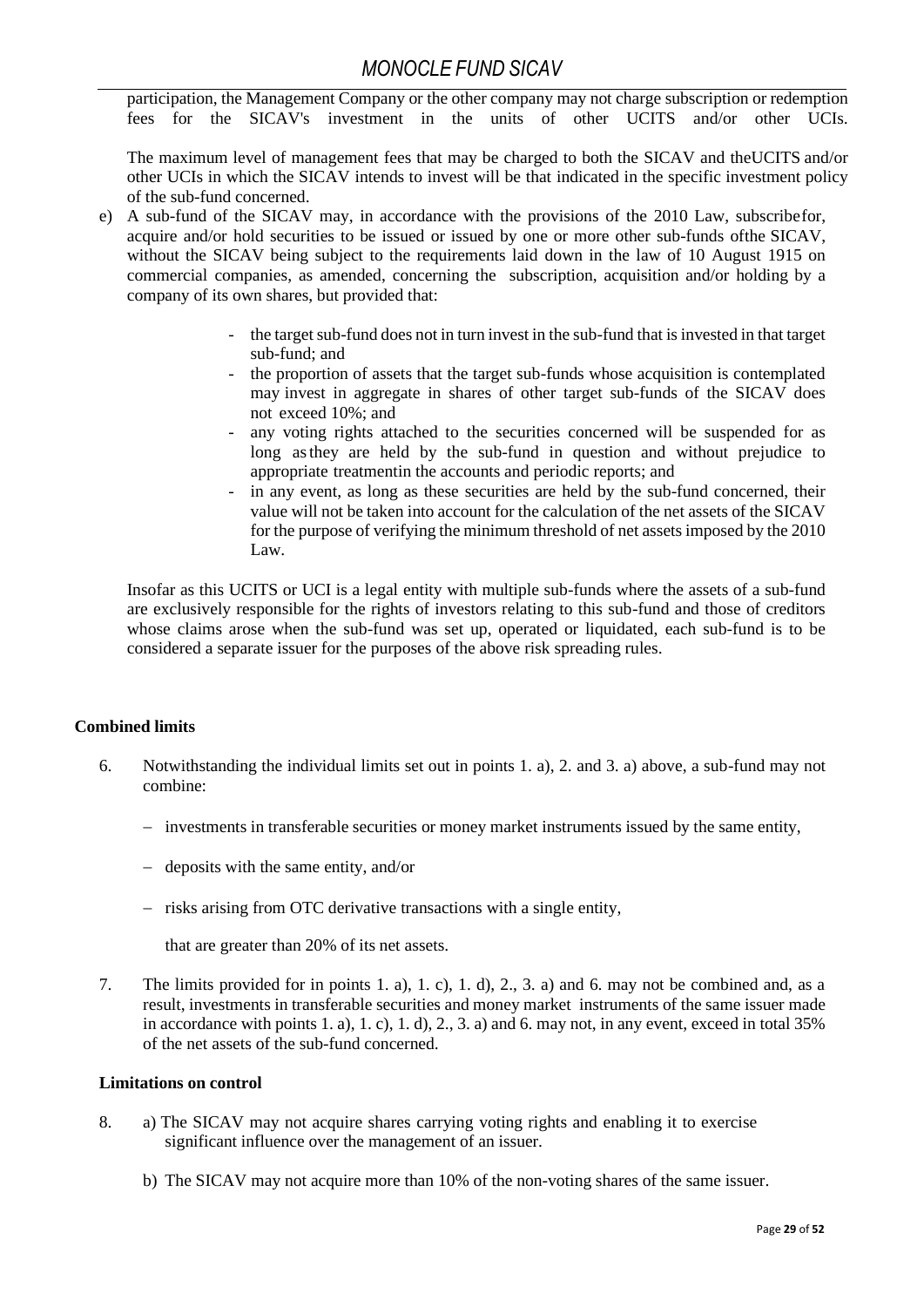- c) The SICAV may not acquire more than 10% of bonds from the same issuer.
- d) The SICAV may not acquire more than 10% of money market instruments from the same issuer.
- e) The SICAV may not acquire more than 25% of the units of the same UCITS and/or other UCI.

The limits provided for in points 8. c) to e) above may not be respected at the time of acquisition if, at that time, the gross amount of the bonds or money market instruments, or the net amount of the securities issued, cannot be calculated.

The limits provided for in points 8. a) to e) above shall not apply with regard to:

- transferable securities and money market instruments issued or guaranteed by an EU Member State or by its local authorities;
- transferable securities and money market instruments issued or guaranteed by a State that is not part of the EU;
- transferable securities and money market instruments issued by international public bodies to which one or more EU Member States belong;
- shares held in the capital of a company from a non-EU country, provided that (i) such company invests its assets mainly in securities of issuers from that country where, (ii) under the laws of that country, such a participation constitutes the only possibility for the SICAV to invest in securities of issuers from that country, and (iii) such company complies in its investment policy with the rules on risk diversification, counterparty risk and control restrictions set out in points 1. a), 1. c), 1. d), 2., 2., 3. a), 5. a) and b), 6., 7. and 8. a) to e) above;
- shares held in the capital of subsidiary companies carrying on management, advisory or marketing activities solely for the exclusive benefit of the SICAV in the country where the subsidiary is located with regard to the redemption of shares at the request of shareholders.

### **Borrowings**

9. Each sub-fund is authorised to borrow up to 10% of its net assets provided that (a) they are temporary loans or (b) they enable the acquisition of property essential for the direct conduct of its business. Each subfund may also acquire currencies through a type of face-to-face loan.

Commitments related to options contracts, purchases and sales of futures contracts are not considered as borrowings for the calculation of this investment limit.

In addition, the borrowings referred to in points a) and b) above do not exceed, in total, 15% of the net assets of the sub-fund concerned.

#### **Finally, the SICAV ensures that the investments of each sub-fund comply with the following rules:**

- 10. The SICAV may not grant loans or act as guarantor on behalf of third parties. This restriction shall not prevent the acquisition of transferable securities, money market instruments or other financial instruments which are not fully paid up.
- 11. The SICAV may not engage in short sales of transferable securities, money market instruments or other financial instruments mentioned in section 3 (e), (f) and (h) above.
- 12. The SICAV may not acquire real estate, unless such acquisitions are essential for the direct conduct of its business.
- 13. The SICAV may not acquire raw materials, precious metals or certificates representing them.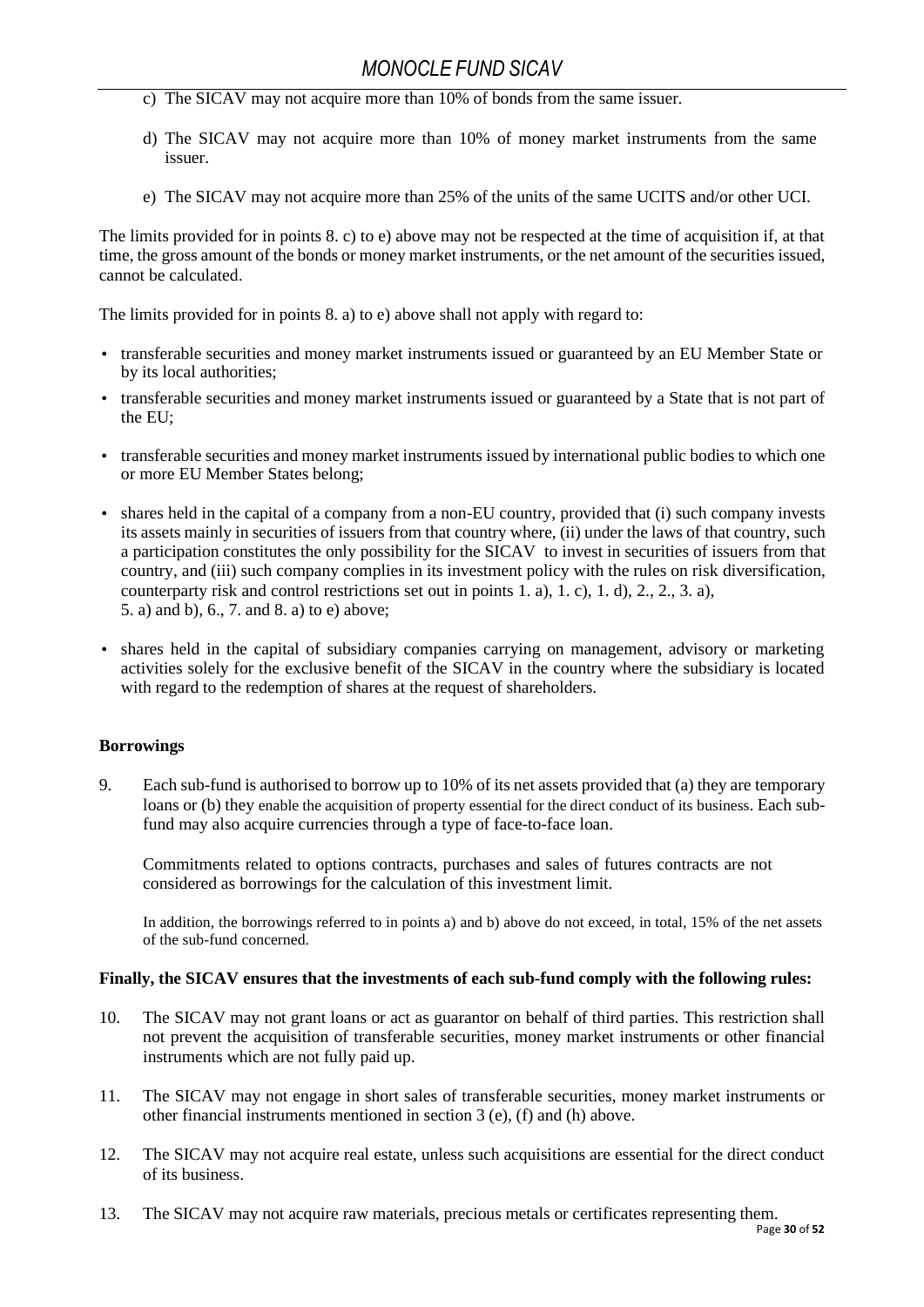14. The SICAV may not issue warrants or other instruments conferring the right to acquire shares of the SICAV.

#### **Notwithstanding all the above provisions:**

15. The limits set previously may not be respected when exercising subscription rights relating to transferable securities or money market instruments which form part of the assets of the sub-fund concerned.

While ensuring compliance with the principle of risk spreading, the SICAV may depart from the diversification limits set out in points 1. to 3. b), 5. a) to b) and 6. to 7. above for a period of 6 months following the date of its authorisation.

16. When the above maximum percentages are exceeded beyond the SICAV's control or as a result of the exercise of rights attached to the securities in its portfolio, the SICAV must, in its sales transactions, have as a priority objective the regularisation of the situation, taking into account the interests of the shareholders.

The SICAV reserves the right to introduce, at any time, other investment restrictions, provided that they are necessary to comply with the laws and regulations in force in certain States where the SICAV's shares may be offered and sold.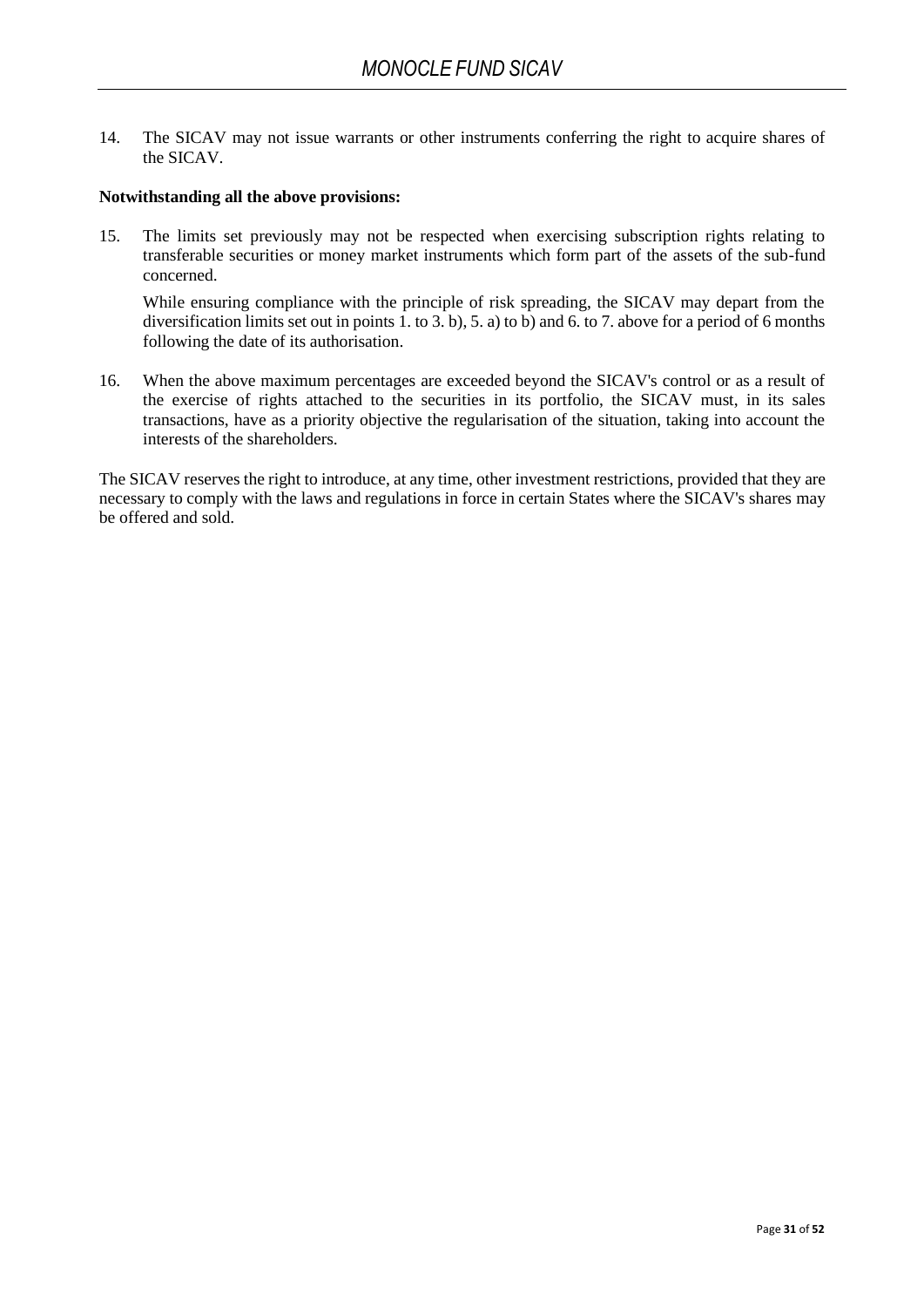### **IV. THE SHARES**

### <span id="page-31-0"></span>**1. GENERAL INFORMATION**

The SICAV's capital is represented by the assets of the SICAV's various sub-funds. Subscriptions are invested in the assets of the sub-fund concerned.

All shares of the SICAV must be fully paid up. Their issue is not limited in number. Nevertheless, the Board of Directors may make the issue of shares in a sub-fund and/or class of shares conditional on the interests of the shareholders of that sub-fund and/or class of shares, in which case an opinion will be communicated in advance to the corresponding shareholders to the extent required by the 2010 Law. In particular, the Board of Directors may decide that the shares of a sub-fund and/or a share class shall only be issued during one or more specified periods of time.

The shares of each sub-fund have no value and do not give any preferential subscription rights when new shares are issued. The rights attached to the shares are those set out in the Luxembourg law of 10 August 1915 on commercial companies and its amending laws, provided that they are not derogated from by the 2010 Law. Each whole share entitles its holder to one vote at General Meetings of Shareholders,regardless of its net asset value.

The SICAV is a single legal entity. However, the assets of a given sub-fund shall only be liable for the debts, commitments and obligations relating to that sub-fund. In the relations between shareholders, each sub-fund is treated as a separate entity.

### <span id="page-31-1"></span>**2. CHARACTERISTICS OF THE SHARES**

#### <span id="page-31-2"></span>**a) Classes and classes of shares**

For each sub-fund, the Board of Directors may decide at any time to issue different classes of shares, which may themselves be subdivided into share categories (accumulation shares or distribution shares), orto close a share class.

On the date of the Prospectus, the Board of Directors has decided to issue the following share classes for each sub-fund, distinguished in particular by the type of investors, and/or the minimum investment amount, and/or the accounting currency, and/or the applicable management and marketing fee, and/or a hedging policy and/or a subsequent subscription deadline, if applicable:

### For the **MONOCLE FUND SICAV - Monocle Fund** sub-fund:

- Class "**A**": capitalization share denominated in Euro and intended for all types of investors
- Class "**M**": capitalisation share denominated in Euro and intended for Monocle Asset Management, the founders and staff of Monocle Asset Management and their descendants
- Class "**B**": capitalization share denominated in Euro and intended for all types of investors

Capitalization shares do not confer the right to receive dividends. Following each distribution of cash dividends - annual or interim - to the distribution shares, the portion of the net assets of the sub-fund or class to be allocated to all distribution shares will be reduced by the same amount as the dividends distributed, thus resulting in a decrease in the percentage of the sub-fund's or class' net assets attributable to all distribution shares, while the percentage of the sub-fund's or class' net assets attributable to all accumulation shares will remain the same, thus increasing the percentage of the sub-fund's or class' net assets attributable to all accumulation shares.

The breakdown of the value of the net assets of a given sub-fund or class between all distribution shares on the one hand, and all accumulation shares on the other hand, is made in accordance with Article 17 of the Articles of Association.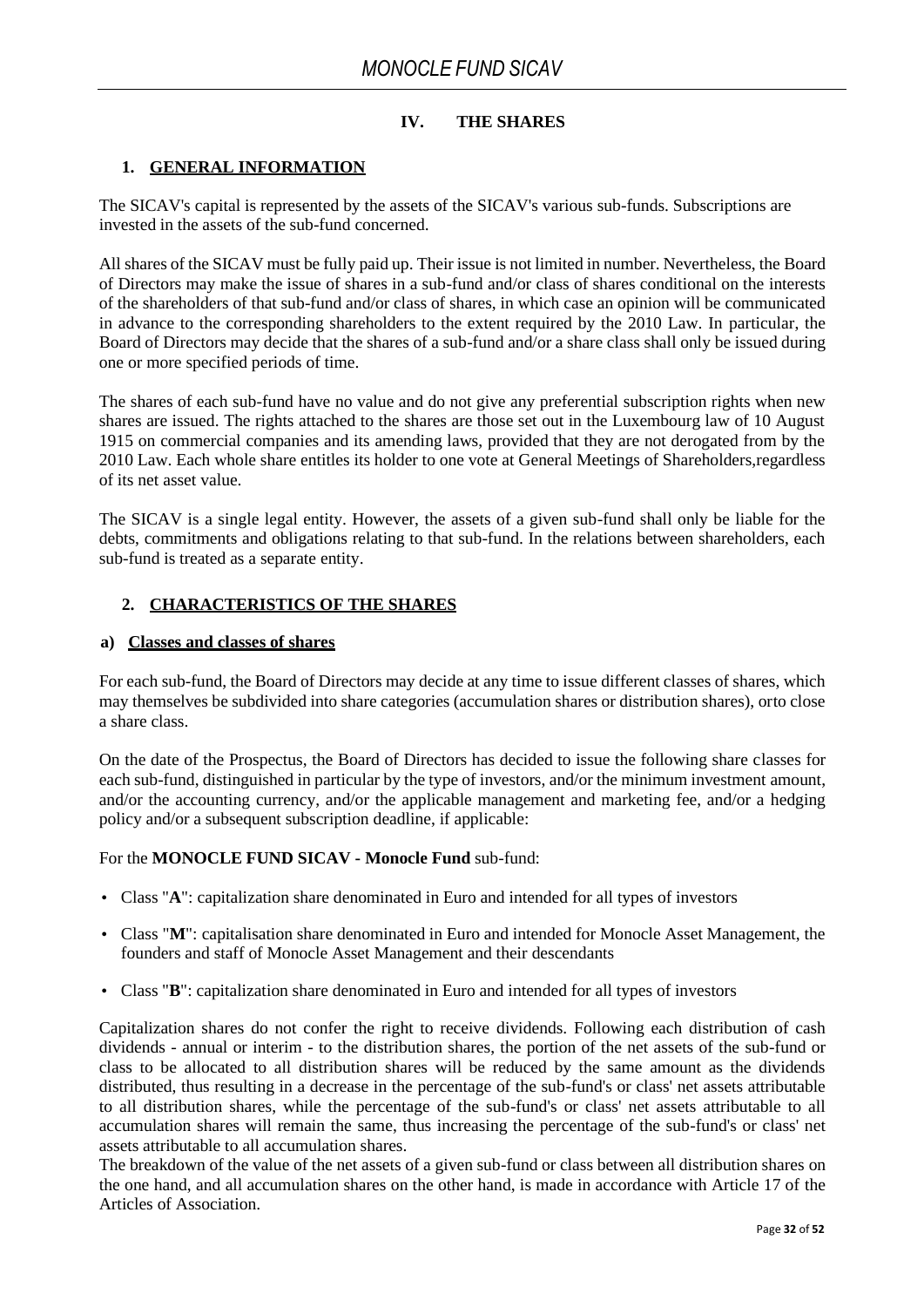The net asset value of a share is therefore a function of the value of the net assets of the sub-fund or class in respect of which it is issued, and, within the same sub-fund or class, its net asset value may vary according to whether it is a distribution share or a accumulation share.

The Board of Directors shall establish a separate pool of net assets for each sub-fund. In the relations between shareholders, this amount will be allocated solely to the shares issued in respect of the sub-fund concerned, taking into account, where applicable, the breakdown of this amount between the classes and distribution shares and the accumulation shares of this sub-fund.

The Board of Directors may subdivide the existing shares of each class and/or category of shares into a number of shares that it determines itself, the total net asset value of which shall be the equivalent of the net asset value of the existing sub-divided shares at the time of the subdivision.

### <span id="page-32-0"></span>**b) Registered shares**

All shares, regardless of the sub-fund or category to which they belong, will be issued in the form of registered shares. There will be no issuance of dematerialized share(s).

Registered shares are recorded in the SICAV's share register. A confirmation of registration will be given to the shareholder. No registered certificates will be issued to shareholders unless expressly requested by them.

Transfer documents for transfers of registered shares are available at the registered office of the SICAV or from the Transfer Agent and Registrar.

The Board of Directors is entitled, if it deems it appropriate, to refuse any transfer, assignment or sale of shares of the SICAV if it reasonably believes that such transfer, assignment or sale would result in the holding of shares by an Unauthorised Person, either immediately or subsequently.

Arrangements may be made for shares to be held in accounts opened at Clearstream or Euroclear.

Registered shares may not be converted into dematerialised shares.

### <span id="page-32-1"></span>**c) Share fractions**

Fractions of shares will be issued to three decimal places. Fractions of shares do not have voting rights at General Meetings. However, fractions of shares are entitled to dividends or other distributions that may be paid.

### <span id="page-32-2"></span>**d) ISIN codes**

| <b>Compartment</b>          | <b>Class</b>       | <b>ISIN</b> code |
|-----------------------------|--------------------|------------------|
|                             | A EUR (cap)        | LU111604040533   |
| <b>MONOCLE FUND SICAV -</b> |                    |                  |
| <b>Monocle Fund</b>         | $EUR$ m $(cap)$    | LU1116043040     |
|                             | <b>B</b> EUR (cap) | LU1500599094     |

### <span id="page-32-3"></span>**3. ISSUANCE AND SUBSCRIPTION PRICE OF SHARES**

The Board of Directors is authorised to issue shares of each sub-fund and of each class at any time and without limitation.

The shares of all sub-funds are issued at a price corresponding to the net asset value per share.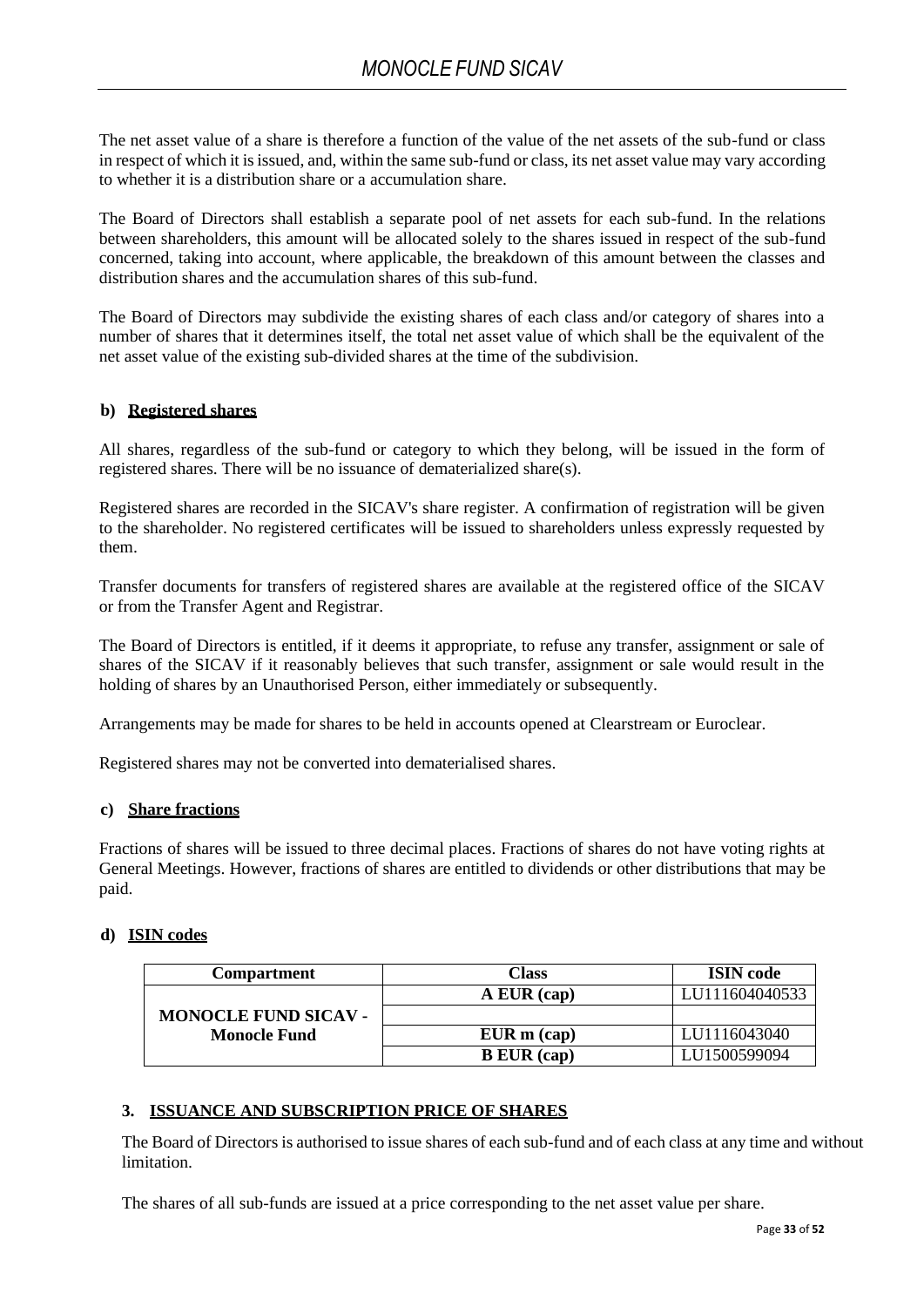The net asset value is calculated daily.

Subscription requests are centralised on the Valuation Day before 12 noon (Luxembourg time). Consequently, subscription requests received on the Valuation Day after the 12 noon deadline will be processed on the next Valuation Day.

The Valuation Day corresponds to each business day in Luxembourg on which the net asset value is determined at the closing prices of that day. If this day is not a business day, the Valuation Day will be the first following business day. Subscription requests received by the Transfer Agent and Registrar within the limits described below will be processed, if accepted, at the net asset value per share of the relevant sub-fund and class determined on the Valuation Day.

Subscription requests in the sub-funds shall relate exclusively to a number of shares or to an amount to be invested in the sub-fund concerned. For subscriptions received in amounts, the number of shares corresponding to the amount subscribed will include three decimal places.

### <span id="page-33-0"></span>**a) Initial subscriptions**

| Class | Minimum amount of     |
|-------|-----------------------|
|       | initial subscriptions |
|       | EUR 100,000           |
|       | EUR 1,000             |
|       | EUR 1,000             |

### <span id="page-33-1"></span>**b) Subsequent subscriptions**

| Class | Minimum amount of        |
|-------|--------------------------|
|       | subsequent subscriptions |
|       | <b>EUR 10,000</b>        |
|       | EUR 1.000                |
|       | EUR 1,000                |

### <span id="page-33-2"></span>**c) Payment of subscriptions**

The subscription amount for each share is payable by bank transfer only and within the time limits described below:

- Within two (2) business days following the Valuation Day on which the applicable subscription price is determined.

Subscriptions in kind are not permitted.

The subscription amount of the shares will be applied in the currency of calculation of the net asset value per share in the sub-fund/class concerned.

The Board of Directors reserves the right to postpone subscription applications if it is uncertain whether the relevant payment will reach the Custodian within the stipulated payment period.

If payment is received in respect of a subscription application after the expiry of the time limit, the Board of Directors or its agent may deal with such application either (i) by applying a mark-up, taking into account,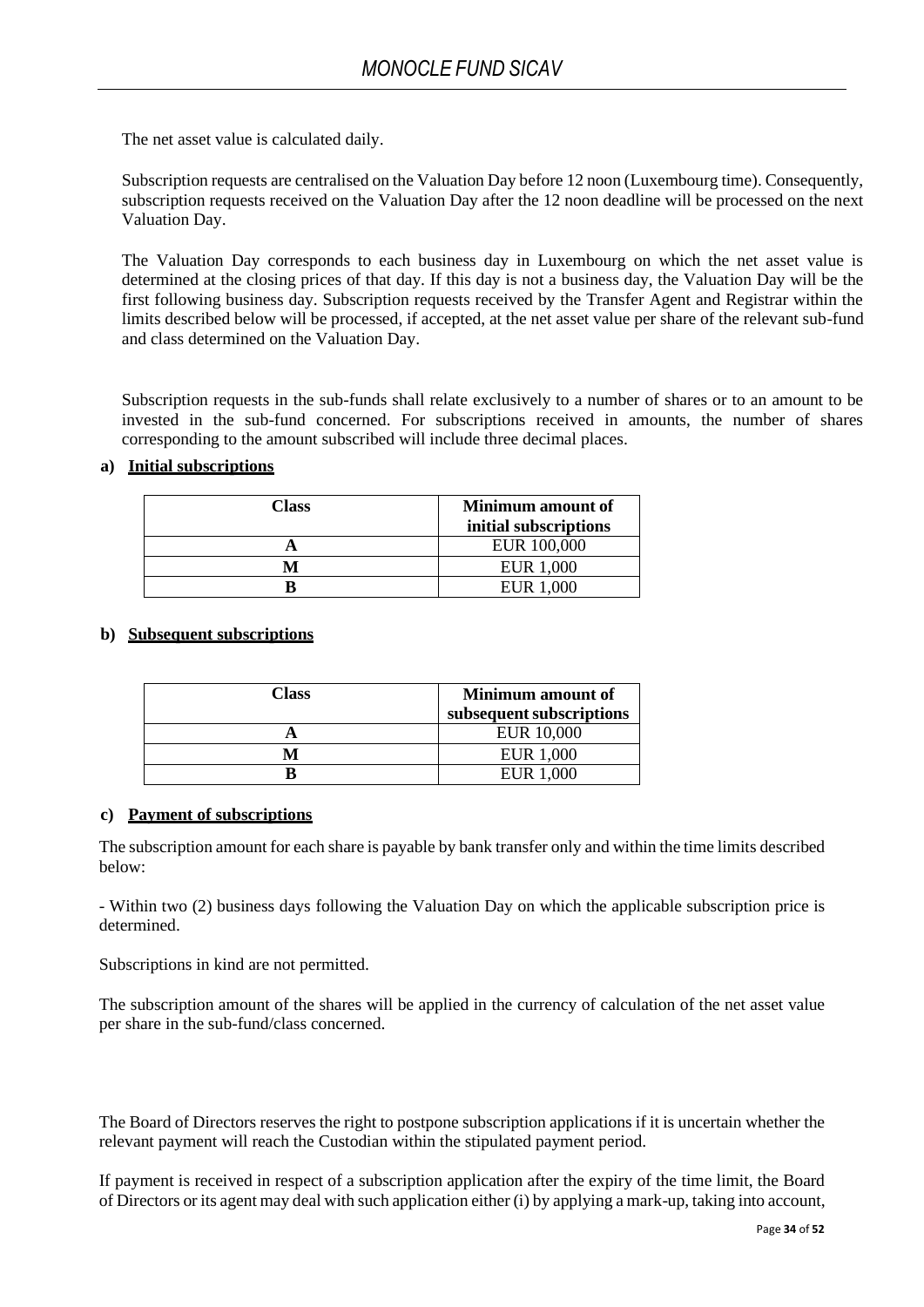inter alia, interest due at the usual market rates, or (ii) by cancelling the allotment of the shares and, if applicable, by requesting compensation for any loss resulting from failure to pay before the expiry of the time limit.

### <span id="page-34-0"></span>**d) Suspension and refusal of subscriptions**

The Board of Directors of the SICAV may at any time suspend or interrupt the issue of shares of a subfund of the SICAV. In particular, it may do so in the circumstances described in Chapter V "Net Asset Value of the Shares", Section 2 "Suspension of the Calculation of the Net Asset Value and the issue, redemption and conversion of the Shares". In addition, he may at his discretion and without having to justify himself:

- (a) refuse all or part of an application to subscribe for shares,
- (b) redeem at any time shares held by persons who are not authorised to purchase or own shares of the SICAV.

When the Board of Directors decides to resume the issue of shares of a sub-fund after suspending the issue for any period of time, all pending subscriptions will be executed on the basis of the same net asset value corresponding to the Valuation Day of the resumption of calculation.

The SICAV is free to refuse subscription requests and to interrupt or limit, temporarily or permanently, the sale of shares.

The Central Administration may refuse any request for subscription or transfer, in whole or in part, for any reason whatsoever, and may in particular prohibit or limit the sale or transfer of shares to natural or legal persons in certain countries, if such a transaction is likely to cause damage to the company or have the effect of directly or indirectly holding shares by Unauthorised Persons (including, in particular, any U.S. Person), or if such subscription or transfer in the country in question violates the laws in force. The subscription or transfer of shares and any future transactions may not be processed until the information requested by the Central Administration has been received, including, inter alia, the information required under the "*Know Your Customer*" rule and that relating to the verifications concerning the fight against money laundering, described below.

### <span id="page-34-1"></span>**e) Fight against Late Trading and Market Timing**

The SICAV's Transfer Agent and Registrar will ensure that adequate procedures are in place to ensure that subscription, redemption and conversion requests are received before the order acceptance deadlinein relation to the applicable Valuation Day.

The SICAV will not authorise practices associated with "Late Trading" and "Market Timing" as defined in CSSF Circular 04/146, nor practices associated with "Active Trading" or "Excessive Trading" (hereinafter "Active Trading") defined as subscription/redemption/conversion of shares in the same subfund within a short period of time and in a significant amount if applicable, with the aim of seeking shortterm profit. Both Active Trading and Market Timing practices are unfavourable to other shareholders because they affect the sub-fund's performance and disrupt asset management.

The Board of Directors reserves the right to reject all subscription and conversion orders suspected of being Active Trading or Market Timing. The Board of Directors may take all necessary measures to protect the SICAV's other shareholders when such practices are suspected, in particular by applying an additional redemption fee of a maximum of 2% payable to the sub-fund, in which case the outgoing shareholder will receive prior information enabling him to withdraw his redemption request.

### <span id="page-34-2"></span>**f) Combating money laundering and terrorist financing**

In the context of the fight against money laundering and terrorist financing, the SICAV will apply the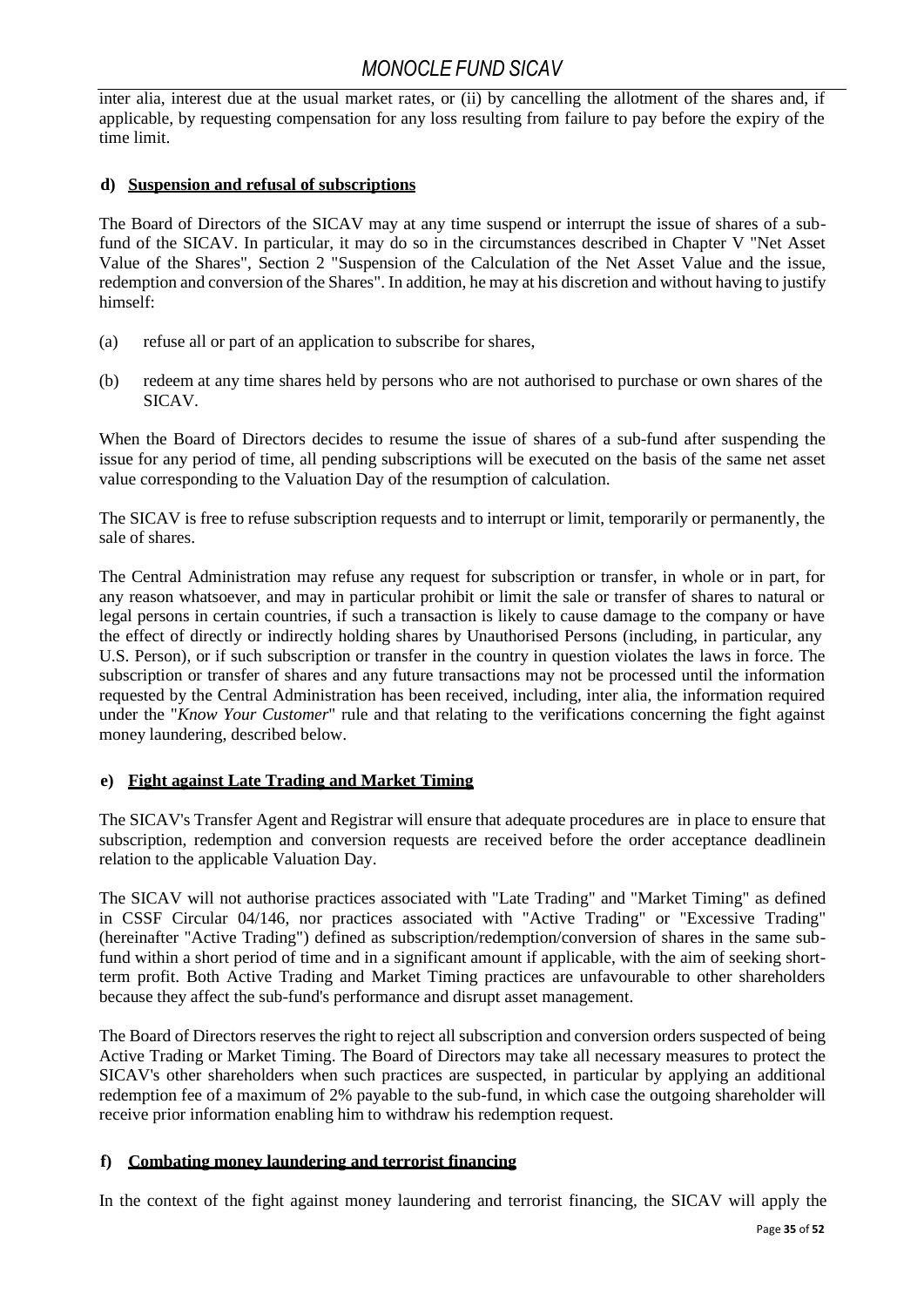relevant national and international measures that require subscribers to prove their identity to the SICAV. For the subscription to be considered valid and acceptable by the SICAV, the subscriber must therefore attach to the subscription form,

- − if it is a *natural person*, a copy of one of its identity documents (passport or identity card), or,
- − if it is a *legal entity*, a copy of its corporate documents (such as its coordinated articles of association, published balance sheets, extract from the commercial register, list of authorised signatures, list of shareholders holding directly or indirectly 25% or more of the capital or voting rights, list of directors, etc.) and identity documents (passport or identity card) of its beneficiaries and persons authorised to give instructions to the Transfer Agent and Registrar.

These documents must be duly certified by a public authority (e. g. notary, police commissioner, consul, ambassador) in the country of residence.

This obligation is absolute, unless

- − the subscription form is delivered to the SICAV by one of its distribution agents located (i) in one of the Member States of the EU, the European Economic Area or a third country imposing equivalent obligations within the meaning of the amended law of 12 November 2004 on the fight against money laundering and terrorist financing, or (ii) by a subsidiary or branch of its distributors located in another country, if the parent company of that subsidiary or branch is located in one of those countries and if either the legislation of that country or the internal rules of the parent company ensure the application of the rules on the prevention of money laundering and terrorist financing to that subsidiary or branch.
- − the subscription form is sent directly to the SICAV and the subscription is paid either by:
	- o a bank transfer originated by a financial institution resident in one of these countries, or,
	- $\circ$  a cheque drawn on the personal account of the subscriber of a bank resident in one of these countries or a bank cheque issued by a bank resident in one of these countries.

However, the Board of Directors must obtain from its distribution agents or directly from the investor a copy of the identification documents as described above, at first request.

Before accepting a subscription, the SICAV may undertake further investigations in accordance with existing national and international measures to combat money laundering and terrorist financing.

### **4. REPURCHASE OF SHARES**

<span id="page-35-0"></span>Under the Articles of Incorporation and subject to the following provisions, each shareholder has the right, at any time, to have his shares redeemed by the Fund, by bank transfer only. Shares redeemed by the Fund will be cancelled. Redemptions in kind are not permitted.

Shareholders who wish to have all or part of their shares redeemed by the Fund must make an irrevocable request in writing to the Fund or to the Transfer Agent and Registrar. This request must contain the following information: the identity and exact address of the person requesting the redemption, including a fax number, the number of shares to be redeemed, the sub-fund, the class (if any) to which these shares belong, whether they are registered or book-entry shares, accumulation or distribution shares, if applicable, the name in which the shares are registered, the name and bank details of the person appointed to receive payment

The redemption request must be accompanied by the documents necessary to effect their transfer before the redemption price can be paid.

All shares presented for redemption to the Transfer Agent and Registrar within the limits described below will be processed, if accepted, on the basis of the net asset value per share of the sub-fund and class concerned determined on that Valuation Day. Redemption requests received after this deadline will be processed on the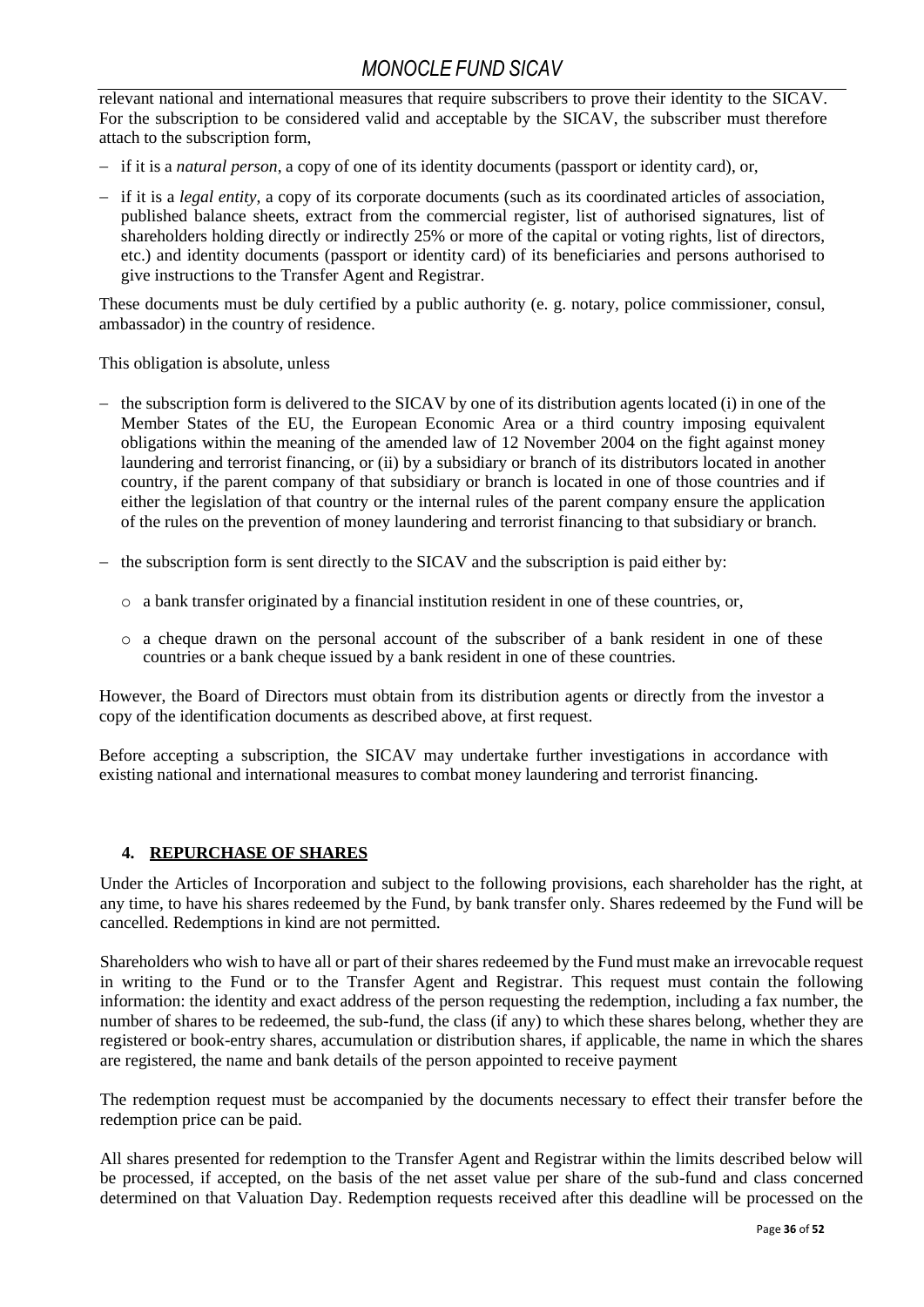following Valuation Day.

### **MONOCLE FUND SICAV - Monocle Fund**

Redemption requests are centralised on the Valuation Day before 12 noon (Luxembourg time). Consequently, redemption requests received on the Valuation Day after the 12 noon deadline will be processed on the next Valuation Day, i.e. the next business day (Luxembourg day).

The Valuation Day corresponds to each business day in Luxembourg on which the net asset value is determined at the closing prices of that day. If this day is not a business day, the Valuation Day will be the first following business day.

Payment for redeemed shares will be made within the time limits described below, provided that all documents evidencing the redemption have been received by the Fund:

### **MONOCLE FUND SICAV - Monocle Fund**

Within two (2) business days after the Valuation Day on which the applicable subscription price is determined.

Payment will be made in the currency in which the net asset value is calculated in the sub-fund/share class concerned or in another currency in accordance with the instructions given in the redemption request, in which case the conversion costs will be borne by the shareholder.

The redemption price of the Fund's shares may be higher or lower than the purchase price paid by the shareholder at the time of subscription, depending on whether the net asset value has appreciated or depreciated.

No shares of a given sub-fund will be redeemed during any period in which the calculation of the net asset value of the shares of that sub-fund is temporarily suspended by the Fund by virtue of the powers conferred on it by Article 17 of the Articles of Association. In the event of significant redemption requests representing more than 10% of the net assets of a given sub-fund, the Fund reserves the right to redeem the shares only at the redemption price as determined after it has been able to sell the necessary assets as quickly as possible, taking into account the interests of all the sub-fund's shareholders, and after it has been able to dispose of the proceeds of these sales. In such a case, a single price will be calculated for all redemption, subscription and conversion requests submitted at the same time for this sub-fund.

The Board of Directors is authorised to proceed with the compulsory redemption of all shares held by an Unauthorised Person.

If the Board of Directors discovers at any time that a beneficial owner of shares in one of the Fund's sub-funds is an Unauthorised Person, either alone or jointly with any other person, either directly or indirectly, the Fund may redeem all the shares held by such Unauthorised Person.

jointly with any other person, directly or indirectly, the Board of Directors may, if it deems appropriate and without incurring any liability, proceed with the compulsory redemption of such shares in accordance with the rules set out in the Fund's Articles of Association. Upon such redemption, the Unauthorised Person shall cease to be the owner of such shares.

The Board of Directors may request any shareholder of the Fund to provide any information it deems necessary to determine whether such shareholder is or will be an Unauthorised Person.

Shareholders will also be required to inform the Fund immediately if the ultimate beneficial owner of the shares held by such shareholders becomes or is about to become an Unauthorised Person.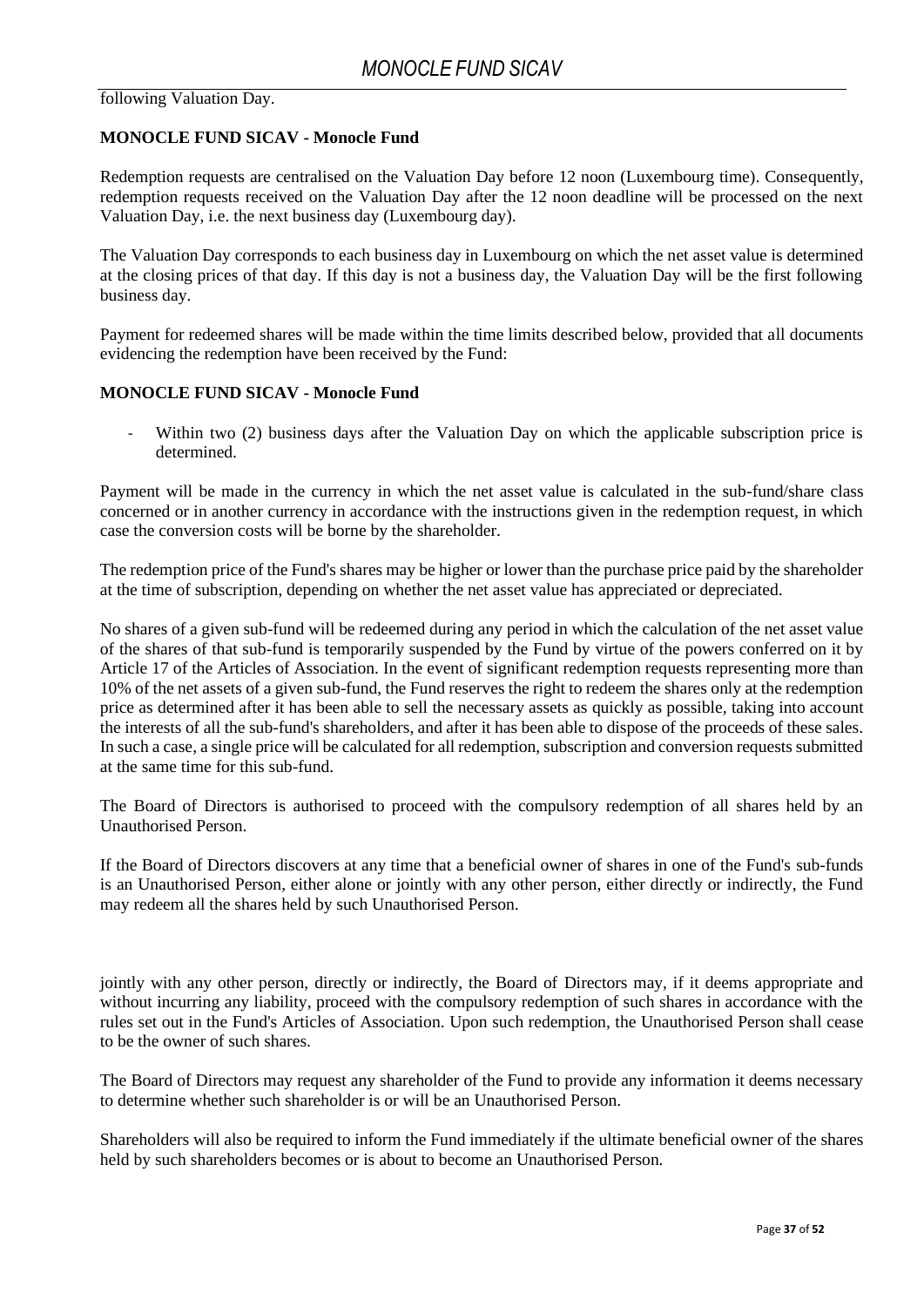### **5. CONVERSION OF SHARES**

<span id="page-37-0"></span>Pursuant to the Articles of Association and subject to the following provisions, each shareholder may request the conversion of all or part of his shares into shares of another sub-fund or another class/category (and within such other sub-fund, either of the same class/category or of another class/category), at a price based on the respective net values of the shares of the different sub-funds and class/categories concerned.

A shareholder wishing such a conversion may make a written request to the Transfer Agent and Registrar, indicating the amount to be converted and the form of the shares to be converted and specifying, in addition, whether the shares of the new sub-fund/class/category must be registered or booked.

The terms and conditions and notice of share repurchase also apply to the conversion of shares.

The Central Administration may refuse any request for conversion, in whole or in part, for any reason whatsoever, and may in particular prohibit or limit the conversion of shares to natural or legal persons in certain countries, if such a transaction is likely to cause damage to the SICAV or to have the effect of directly or indirectly holding shares by Unauthorised Persons (including, in particular, any U.S. Person), or if such conversion in the country concerned contravenes the laws in force. The conversion of shares and any future transactions may not be processed until the information requested by the Central Administration has been received, including, inter alia, the information required under the "*Know Your Customer*" rule and that relating to the audits concerning the fight against money laundering.

The number of shares allocated in the new sub-fund/class/category will be determined according to the following formula:

$$
A = \frac{B \times C \times X \cdot D}{E}
$$

- **A:** represents the number of shares to be allocated in the new sub-fund or class/category,
- **B:** represents the amount to be converted in the initial sub-fund or class/category,
- **C:** represents the net asset value, on the applicable Valuation Day, of the shares to be converted into the sub-fund or the initial class/category,
- **D:** is the exchange coefficient on the Valuation Day applicable between the currencies of the two sub-funds or classes/categories concerned. If both sub-funds or classes/categories are held in the same currency, the coefficient is equal to 1,
- **E:** represents the net asset value, on the applicable Valuation Day, of the shares to be allocated in the new sub-fund or class/category.

After the conversion, the Transfer Agent and Registrar will inform the shareholders of the number of new shares obtained at the time of the conversion, as well as their price.

No conversion of shares will be made during any period when the calculation of the net asset value of the shares concerned is temporarily suspended by the SICAV by virtue of the powers conferred on it by Article 17 of the Articles of Association. In the event of significant requests for conversion to another sub-fund representing more than 10% of the net assets of a given sub-fund, the SICAV reserves the right to redeem the shares only at the redemption price as determined after it has been able to sell the necessaryassets as soon as possible, taking into account the interests of all the sub-fund's shareholders, and after it has had access to the proceeds of such sales. In such a case, a single price will be calculated for all redemption, subscription and conversion requests submitted at the same time for this sub-fund.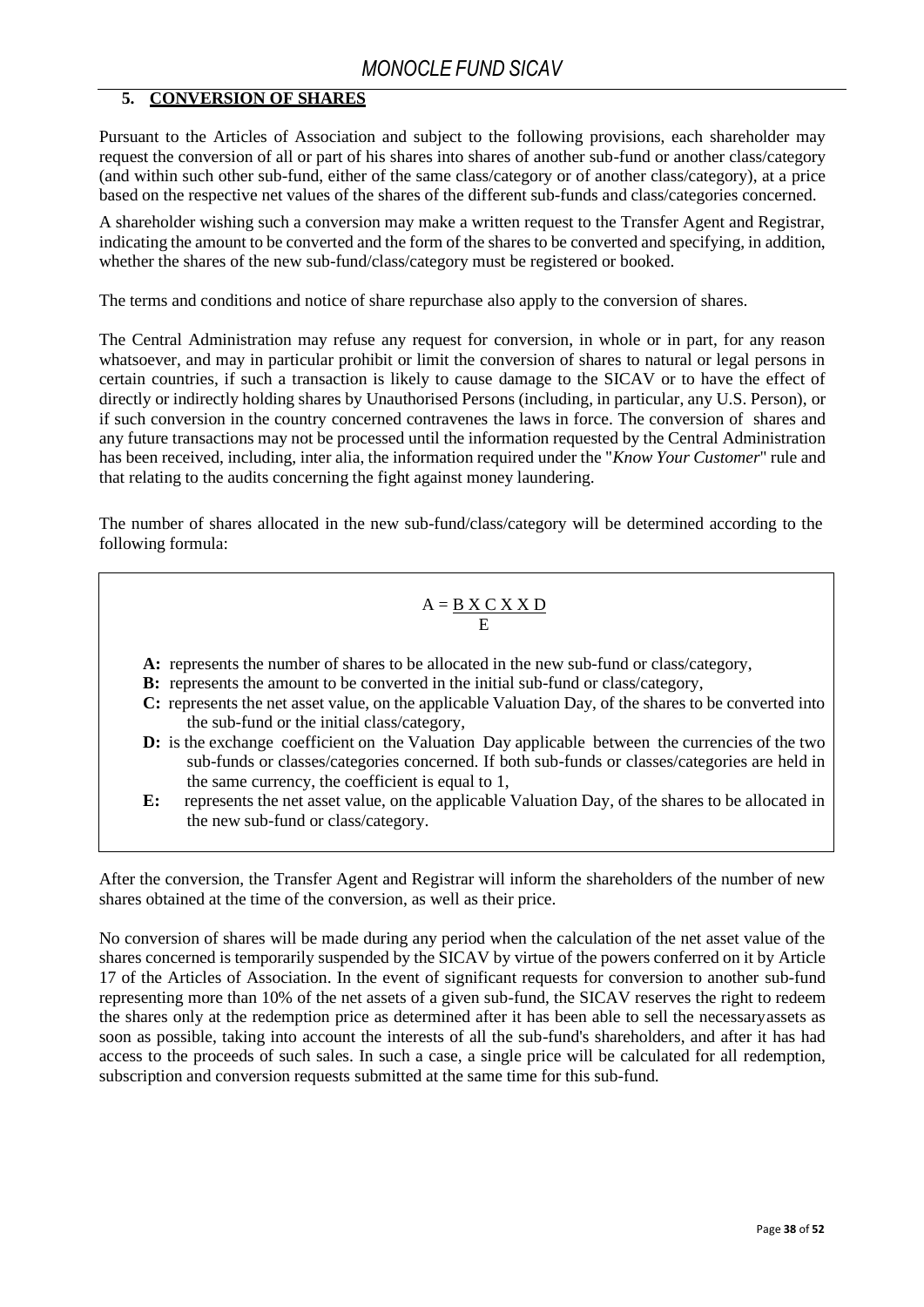### **V. NET ASSET VALUE OF SHARES**

### <span id="page-38-0"></span>**1. DEFINITION AND CALCULATION OF THE NET ASSET VALUE**

The calculation of the net asset value per share of each sub-fund, and where applicable of each class/category of shares of the SICAV, is carried out in Luxembourg by the Central Administration under the responsibility of the SICAV's Board of Directors.

The net asset value is determined on each Valuation Day as defined below for each sub-fund and/or each class and/or each category on the basis of the prices known on that Valuation Day, as published by the stock exchanges concerned and by reference to the value of the assets held on behalf of the sub-fund concerned in accordance with Article 17 of the SICAV's Articles of Association.

### **MONOCLE FUND SICAV - Monocle Fund**

The Valuation Day is the business day (in Luxembourg) on which the net value is calculated (at the closing price of that day). If this day is not a business day, the Valuation Day will be the first following business day.

The Calculation Day is the day on which the net asset value is calculated (at the closing prices of the Valuation Day) and published. The Calculation Day therefore occurs on Valuation Day  $+1$ .

The value of the shares of each sub-fund, class and category of shares is obtained by dividing the net asset value of the assets of the sub-fund, class and category, as the case may be, by the number of shares in circulation of these sub-funds, classes and categories, as the case may be.

The Board of Directors shall establish a separate pool of net assets for each sub-fund. In the relations between shareholders and with third parties, this amount will be allocated solely to the shares issued in respect of the sub-fund concerned, taking into account, where applicable, the breakdown of this amount between the categories and/or classes of shares, in accordance with the provisions of the Articles of Association.

For the purpose of establishing these different masses of net assets:

- 1. if two or more share classes/categories relate to a given sub-fund, the assets allocated to these classes and/or categories will be invested together in accordance with the investment policy of the sub-fund concerned, subject to the specific features of these share classes and/or categories;
- 2. the proceeds resulting from the issue of shares of a class and/or category of shares of a given subfund will be allocated in the books of the SICAV to the relevant class and/or category of that subfund, it being understood that, if several classes and/or categories of shares are issued under this subfund, the corresponding amount will increase the proportion of the net assets of this sub-fund attributable to the class and/or category of shares to be issued;
- 3. the assets, liabilities, income and expenses relating to these sub-funds/class and/or category shall be allocated to these sub-funds/class and/or category;
- 4. when an asset derives from an asset, this asset will be allocated, in the books of the SICAV, to the same sub-fund to which the asset from which it derives belongs and to each revaluation of an asset, the increase or decrease in value will be allocated to the corresponding sub-fund;
- 5. when the SICAV incurs a liability that is attributable to an asset of a given sub-fund or to a transaction carried out in connection with an asset of a given sub-fund, such liability will be allocated to that sub-fund;
- 6. in the event that an asset or liability of the SICAV cannot be allocated to a given sub-fund, such asset or liability will be allocated to all sub-funds in proportion to the net asset value of the classes and/or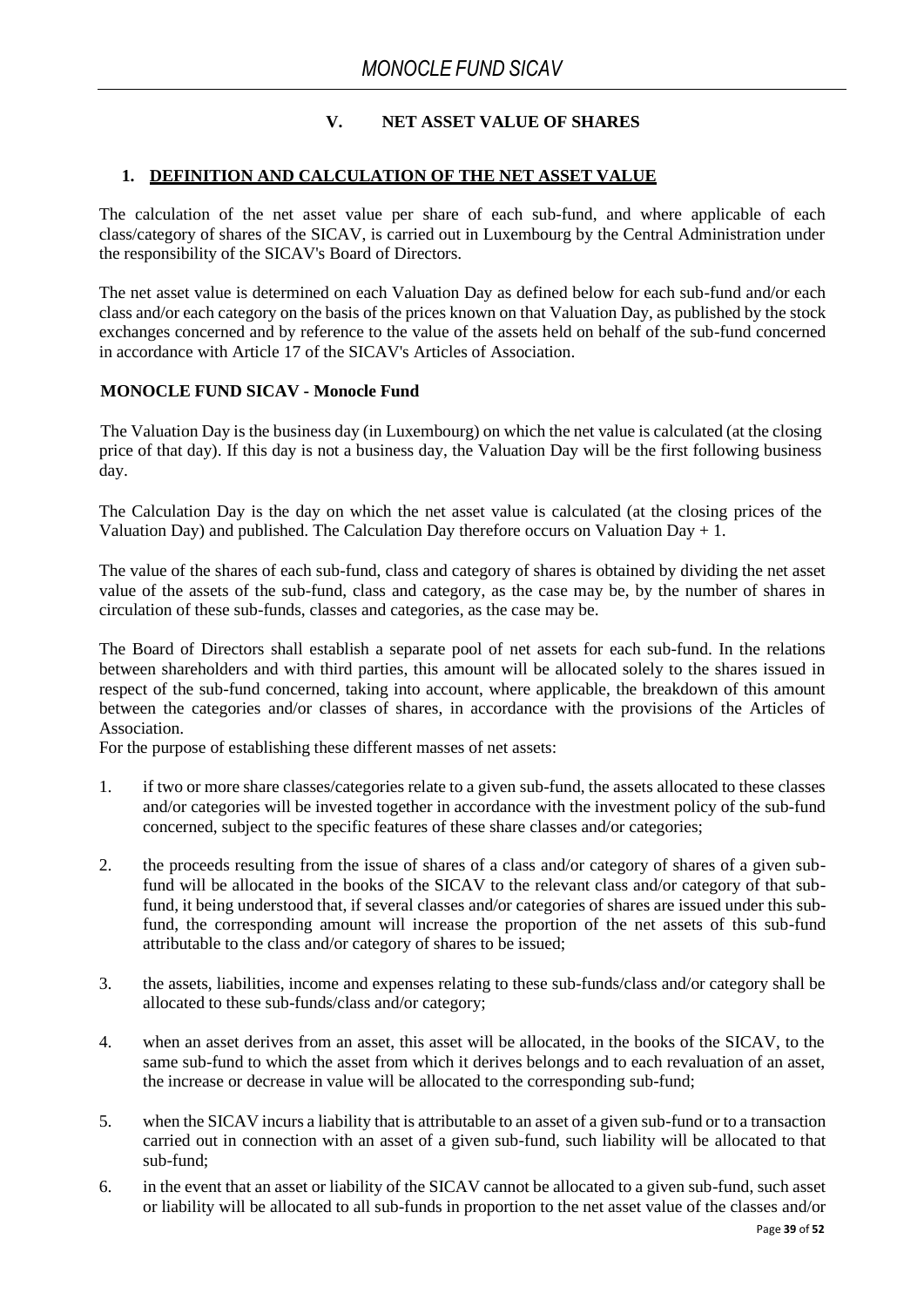categories of shares concerned or in such other way as the Board of Directors will determinein good faith;

7. following the payment of dividends to distribution shares of a given class and/or category, the net asset value of that class and/or category attributable to those distribution shares will be reduced by the amount of those dividends.

The valuation of the assets of each sub-fund of the SICAV will be carried out in accordance with the following principles:

- 1. the shares/units of UCIs will be valued on the basis of their last official net asset value available on the Valuation Day, or unofficial if it is more recent (in this case on the basis of a probable net asset value, estimated prudently and in good faith by the Board of Directors, or on the basis of other sources such as information from the manager of the UCI);
- 2. the value of cash on hand or on deposit, bills and notes payable on demand and accounts receivable, prepaid expenses, dividends and interest that have matured but not yet received, shall be constituted by the nominal value of these assets, unless it is unlikely that such value can be received. In the latter case, the value will be determined by deducting a certain amount that appears adequate to reflect the real value of these assets;
- 3. the valuation of securities (i) listed or traded on a regulated market within the meaning of the 2010 Law or (ii) traded on another market of an EU Member State which is regulated, in regular operation, recognised and open to the public or (iii) admitted to official listing on a stock exchange of a State which is not part of the EU or traded on another market in a State which is not part of the EU, regulated, in regular operation, recognised and open to the public (the threecan also be qualified as "Regulated Market"), is based on the last known closing price on the Valuation Day and if these securities are traded on several markets, on the basis of the last knownclosing price of the main market for these securities on the Valuation Day. If the last known closing price on the given Valuation Day is not representative, the valuation will be based on the probable realisation value estimated prudently and in good faith;
- 4. securities that are not listed or not negotiable on a Regulated Market will be valued on the basis of the probable realisation value estimated prudently and in good faith;
- 5. the settlement value of futures and options contracts that are not traded on Regulated Markets shall be equal to their net settlement value determined in accordance with the policies established by the Board of Directors, on a basis consistently applied to each type of contract. The settlement value of futures or options contracts traded on Regulated Markets shall be based on the last available settlement price of such contracts on the Regulated Markets on which such futures or options contracts are traded by the SICAV; provided that if a futures or options contract cannotbe settled on the day on which the net assets are valued, the basis for determining the settlement value of such contract shall be determined by the Board of Directors in a fair and reasonable manner;
- 6. interest rate swaps will be valued at their market value determined by reference to the applicable interest rate curve. Swaps on indices or financial instruments will be valued at their market value established by reference to the index or financial instrument concerned. The valuation of swap contracts relating to these indices or financial instruments will be based on the market value of these swap transactions in accordance with procedures established by the Board of Directors;
- 7. if practice permits, liquid assets, money market instruments and all other instruments may be valued at the last known closing prices on the Valuation Day or on a straight-line basis. In the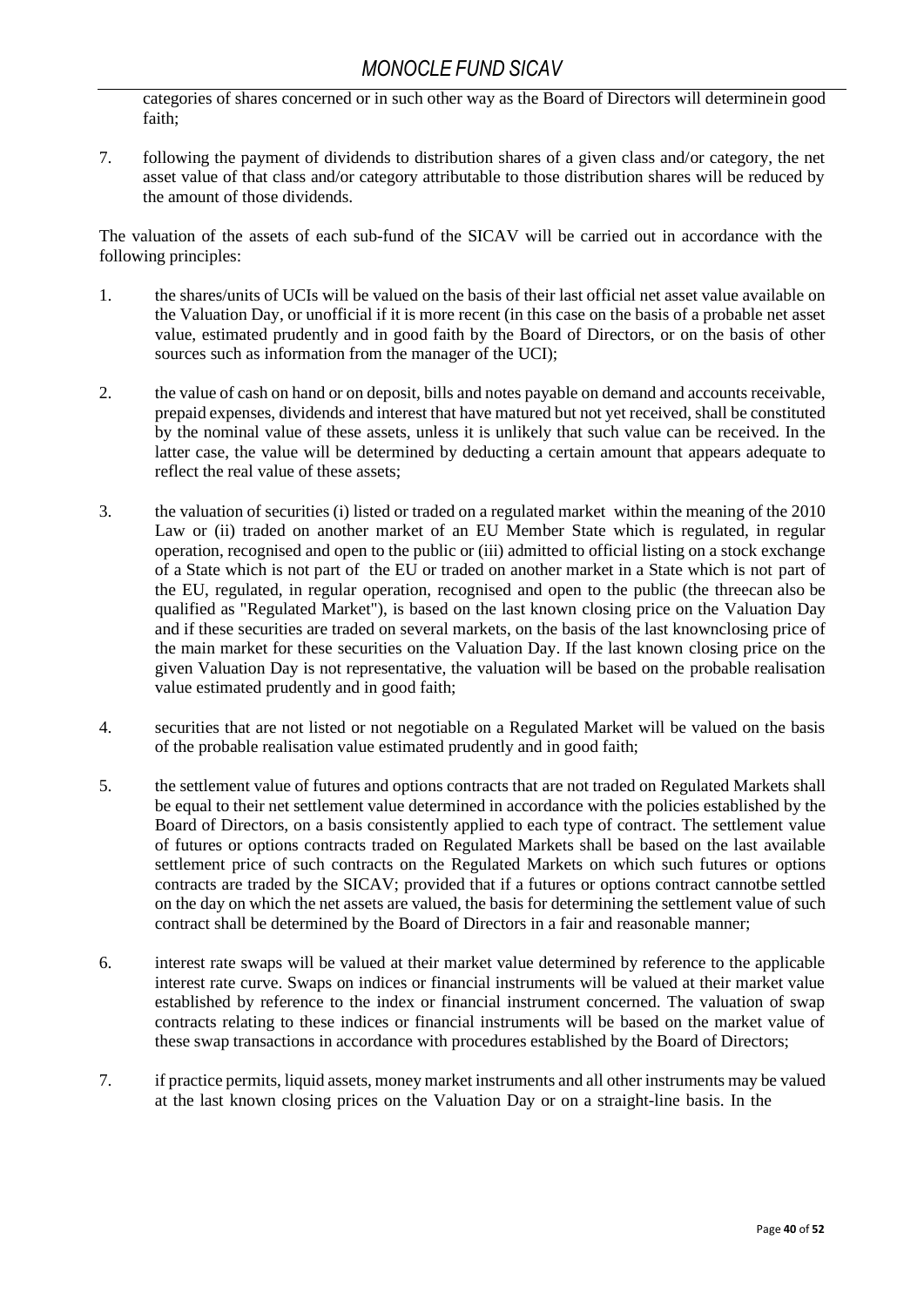case of straight-line depreciation, the portfolio positions are reviewed regularly under the direction of the Board of Directors to determine whether there is a difference between the valuation using the last known closing prices method and the straight-line depreciation method. Ifthere is a difference that could lead to significant dilution or damage to shareholders, appropriate corrective measures may be taken, including, if necessary, the calculation of the net asset value using the last known closing prices;

- 8. values expressed in a currency other than the currency of expression of the sub-fund or share class in question are converted at the exchange rate on the Valuation Day. If exchange rates are not available, they are determined prudently and in good faith in accordance with the procedures established by the Board of Directors;
- 9. all other assets are valued on the basis of their probable realizable value, which must be estimated prudently and in good faith;
- 10. the Board of Directors may, at its discretion, allow the use of another valuation method if it considers that such valuation better reflects the fair value of an asset of the SICAV.

Appropriate deductions will be made for the expenses to be borne by the SICAV and the liabilities of the SICAV will be taken into consideration according to fair and prudent criteria. To this end, adequate provisions will be made.

### <span id="page-40-0"></span>**2. SUSPENSION OF THE CALCULATION OF THE NET ASSET VALUE AND THE ISSUE, REDEMPTION AND CONVERSION OF SHARES**

The Board of Directors is authorised to temporarily suspend the calculation of the net asset value of one or more sub-funds of the SICAV, as well as the issue, redemption and conversion of the shares of such subfund(s) in the following cases:

- a) when the net asset value of the shares or units of the underlying UCIs representing a substantial proportion of the sub-fund's investments cannot be determined;
- b) during all or part of a period during which one of the main stock exchanges or regulated markets on which a substantial part of the portfolio of one or more sub-funds is listed or traded is closed for a reason other than normal holiday or during which trading is restricted or suspended;
- c) when the SICAV cannot normally dispose of or value the investments of one or more sub-funds or cannot do so without seriously prejudicing the interests of its shareholders;
- d) when the means of communication necessary for determining the price or value of the assets of one or more sub-funds are out of service or if, for any other reason, the value of the assets of one or more sub-funds cannot be determined;
- e) when the making of investments or the transfer of funds involved in such investments cannot be made at normal prices or exchange rates, or when the SICAV is unable to repatriate funds for the purpose of making payments on the redemption of shares;
- f) in the event of significant redemption and/or conversion requests representing more than 10% ofthe net assets of a given sub-fund (but only up to the proportion of such requests exceeding 10% of the net assets of that sub-fund), the SICAV then reserving the right to redeem the shares only at the redemption price as determined after it has been able to sell the necessary assets as soon as possible, taking into account the interests of all the sub-fund's shareholders, and after having been able to dispose of the proceeds of such sales;
- g) when the Board of Directors so decides, subject to compliance with the principle of equal treatment between shareholders and applicable laws and regulations, (i) upon convening an extraordinary General Meeting of shareholders of the SICAV to decide on the liquidation or merger of the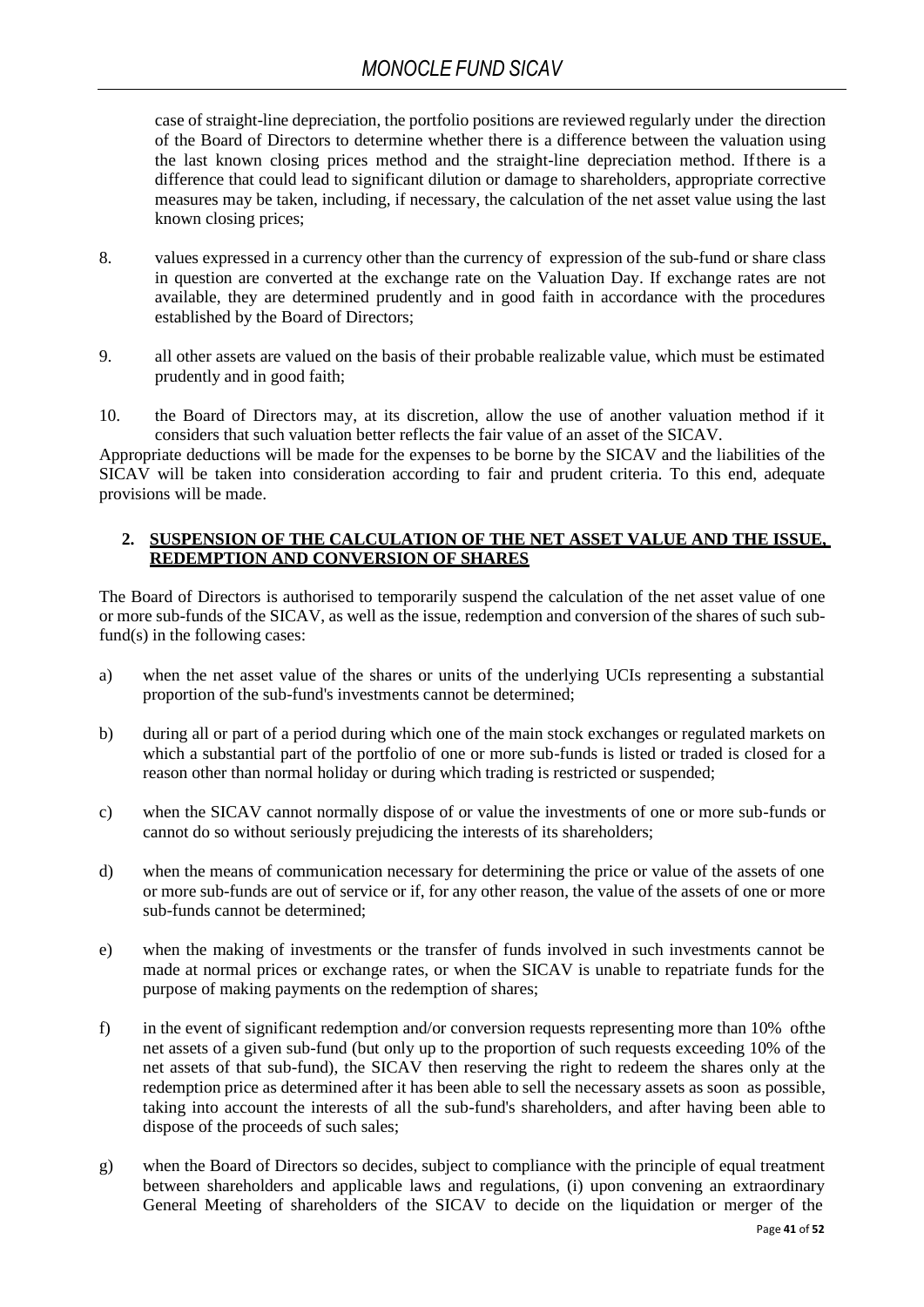SICAV or a sub-fund, or (ii) when the Board of Directors has the power to do so, upon its decision to liquidate or merge a sub-fund;

h) when there is a business situation which, in the eyes of the SICAV, constitutes a state of necessity whereby the sale or availability of the assets attributable to a given sub-fund of the SICAV is not reasonably practicable or holdable or is likely to be seriously prejudicial to the shareholders.

In addition, without prejudice to Article 11(2) and Article 28(1)(b) of the 2010 Law, if a UCITS/master sub-fund temporarily suspends the redemption, refund or subscription of its shares/units, either on its own initiative or at the request of its competent authorities, a feeder sub-fund of the SICAV (in the same way as all other feeder sub-funds of the UCITS/master sub-fund) is entitled to suspend the redemption, refund or subscription of its shares, notwithstanding the conditions provided for in Article 12(1) and Article28(5) of the 2010 Law for a period identical to that of the UCITS/master sub-fund.

Subscribers and shareholders offering shares for redemption or conversion will be notified of the suspension of the calculation of the net asset value.

Pending subscriptions and redemption or conversion requests may be withdrawn by written notification provided that such notification is received by the SICAV before the suspension is terminated.

Pending subscriptions, redemptions and/or conversions will be taken into consideration on the first Valuation Day following the termination of the suspension.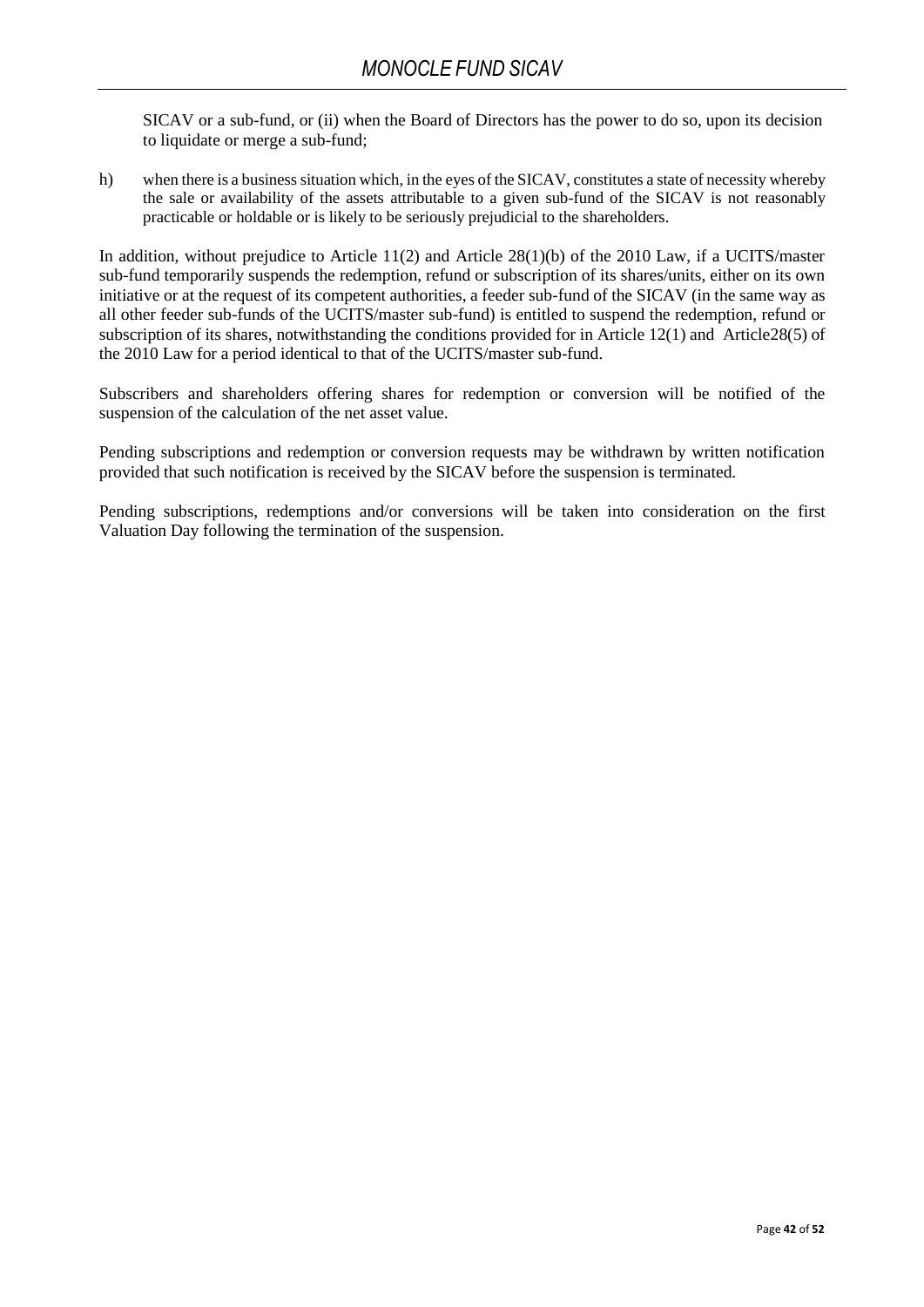### **VI. DISTRIBUTIONS**

**At the date of the Prospectus, only accumulation shares will be issued and, consequently, the income from the shares is capitalised and their value is reflected in the net asset value per share.**

In the event that the Board of Directors decides to issue distribution shares, the following provisions shall apply.

#### **Distribution policy**

At the Annual General Meeting, the shareholders of the SICAV will determine, on the proposal of the Board of Directors, the amount of cash distributions to be made to the distribution shares of the various sub-funds or share classes concerned, within the limits set by the 2010 Law and the Articles of Association. Thus, the amounts distributed may not have the effect of reducing the SICAV's capital below the minimum capital set at EUR 1,250,000.

The Board of Directors may decide, in each sub-fund and each share class, as the case may be, to distribute interim cash dividends to the shares, in accordance with the legal provisions in force.

#### **Payment in instalments**

Dividends and interim dividends allocated to the distribution shares will be paid on the dates and at the place determined by the Board of Directors.

Any declared dividend that has not been claimed by its beneficiary within five years of its allocation may no longer be claimed and will revert to the sub-fund or share class concerned. No interest will be paid on a dividend declared by the SICAV and held by it at the disposal of its beneficiary.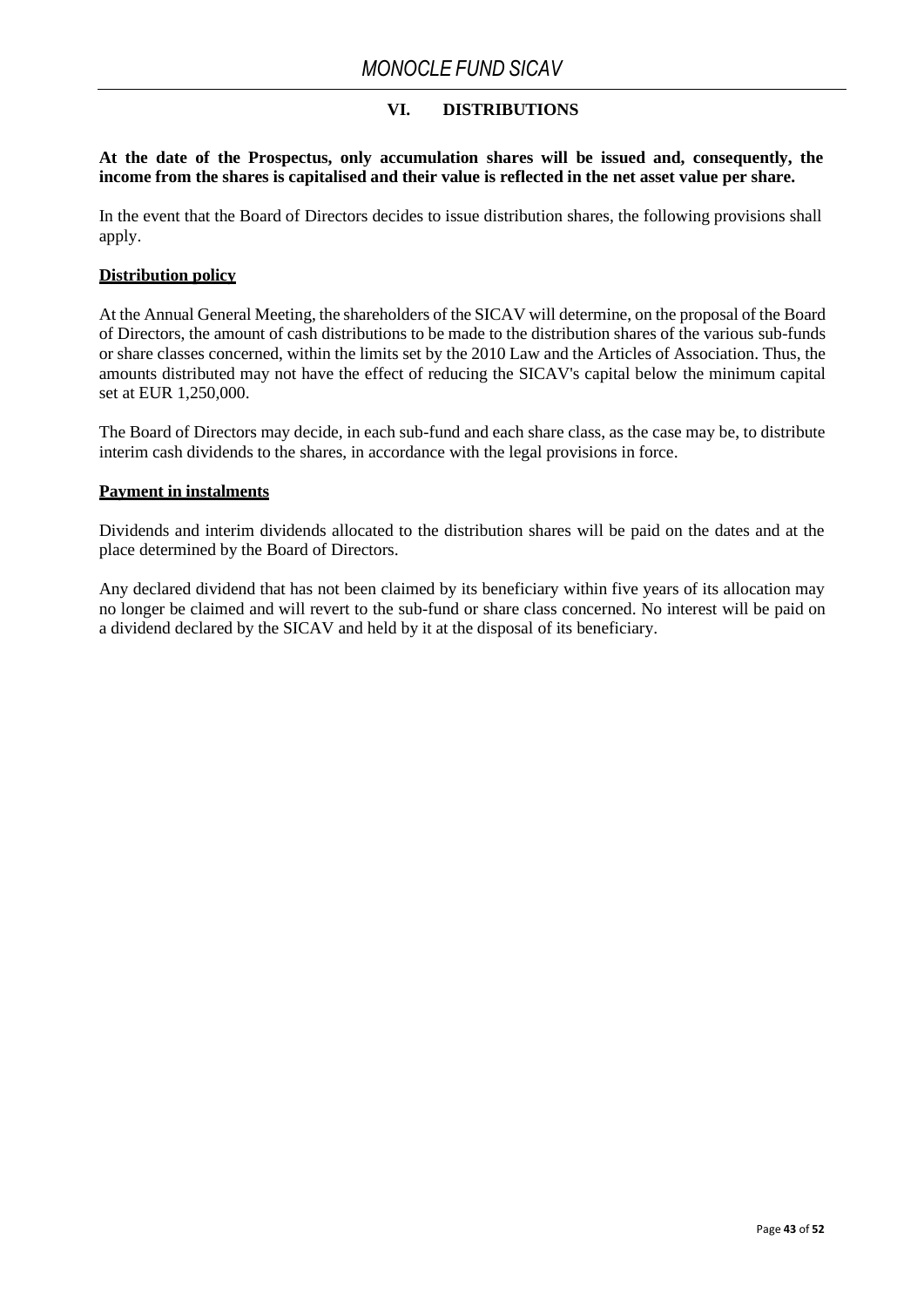# **VII. TAXATION**

### <span id="page-43-0"></span>**1. TAX TREATMENT OF THE SICAV**

In Luxembourg, the SICAV is subject to a tax corresponding to 0.05% per annum of its net assets; this tax is reduced to 0.01% per annum of the net assets attributable to share classes reserved for institutional investors. This tax is payable quarterly and is based on the SICAV's net assets at the end of each quarter. The subscription tax is not due on the proportion of assets invested in UCIs already subject to the application of this tax. No stamp duty and no tax will be payable in Luxembourg when the shares of the SICAV are issued.

No tax is payable in Luxembourg on the realised or unrealised capital gain on the SICAV's assets. Investment income received by the SICAV may be subject to variable rates of withholding tax in the countries concerned. These withholdings cannot in principle be recovered. The information given above is based on current laws and practices and may be subject to change.

U.S. FATCA regulations require non-U.S. financial institutions ("FFIs") to provide information about certain U.S. persons who have accounts or investments with them or who are economic beneficiaries of their accounts or investments.

In accordance with the Luxembourg law of 24 July 2015 transposing the Intergovernmental Agreement concluded on 28 March 2014 between the Grand Duchy of Luxembourg and the United States of America ("Luxembourg FATCA Regulation"), Luxembourg FFIs must provide the Luxembourg Inland Revenue annually, personal and financial information relating, in particular, to the identification of assets held and payments made to specified US persons, to certain non-financial foreign entities held substantially by specified US persons and to FFIs that do not comply with the FATCA regulations applicable to them.

The SICAV is defined as a Luxembourg FFI, which will therefore be subject to the provisions of the Luxembourg FATCA Regulations.

Failure to provide such information may result in a withholding tax of 30% applicable to certain income of the Fund from US sources (including dividends and interest) and the gross proceeds from the sale or disposal of assets of the Fund that may generate US source interest or dividends.

### <span id="page-43-1"></span>**2. TAX TREATMENT OF SHAREHOLDERS**

**The impact of taxation on potential investors wishing to subscribe for, acquire, hold, convert, sell, transfer or redeem shares of the SICAV will depend on the laws and regulations of the jurisdictions applicable to them. The SICAV recommends that potential investors and shareholders seek information and independent legal and tax advice with respect to the laws and regulations applicable to them. It is the responsibility of each shareholder to inquire about the tax treatment applicable to him or her under the law of his or her country, nationality or residence.**

Automatic Exchange of Information (EAI)/Directive on Administrative Cooperation in the Tax Field (DAC).

In February 2014, the OECD published the main elements of a comprehensive standard for the automatic exchange of information on financial accounts in tax matters, namely a Model Agreement between Competent Authorities and a Common Reporting Standard (CRN). In July 2014, the OECD Council published the entire standard, including the remaining elements, namely Comments on the Model Agreement between Competent Authorities and on the Common Reporting Standard and the Information Technology Modalities for the Implementation of the Global Standard. The full text of the global standard was supported by G20 Finance Ministers and Central Bank Governors in September 2014. The NCD is the first step of the participating jurisdictions towards a commitment to implement the above regulations by 2017 or 2018 and to ensure the effective exchange of information with their respective relevant exchange partners.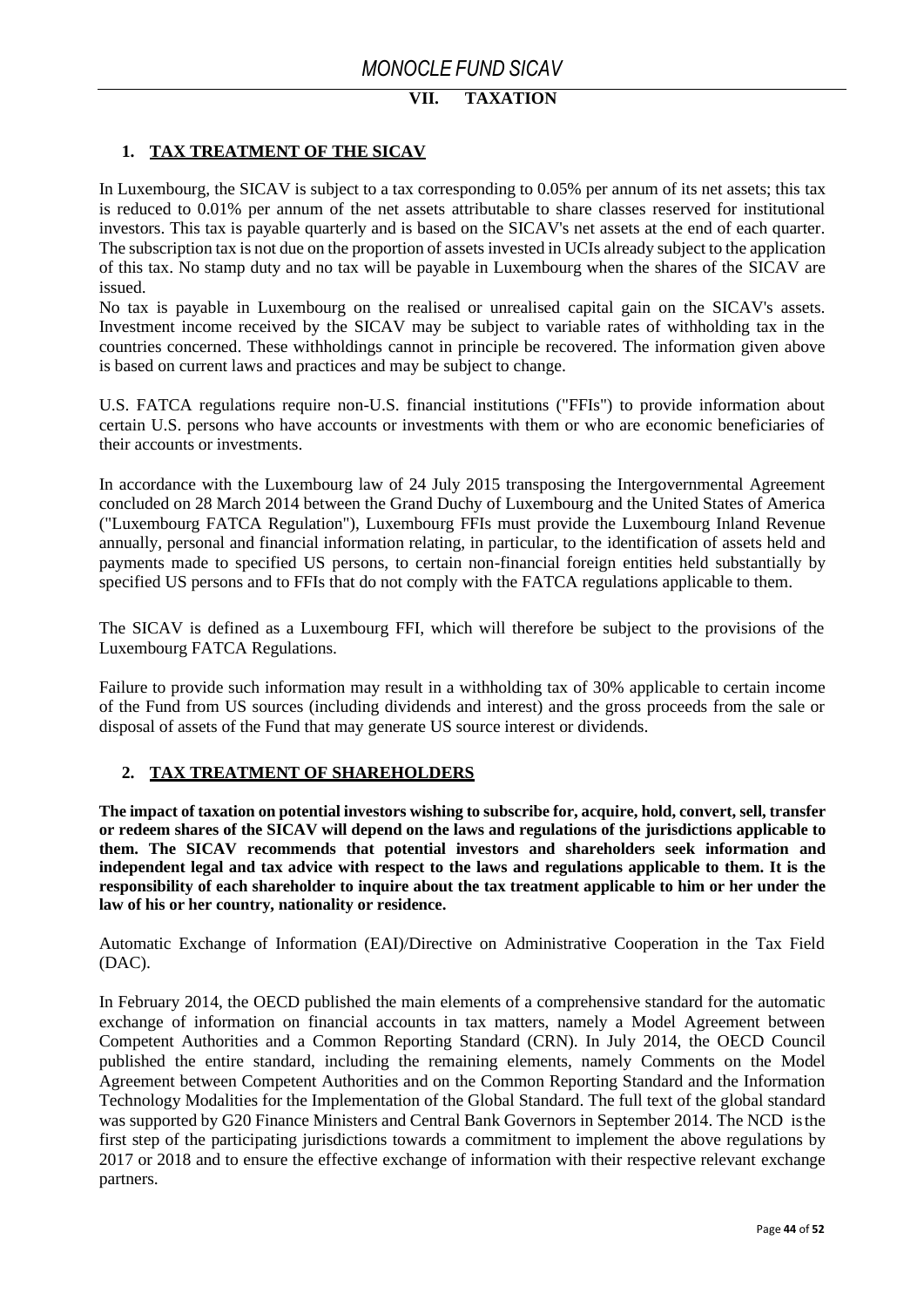With regard to the European Union - and therefore Luxembourg - the scope of the reportable information already provided for in Article 8(5) of Directive 2011/16/EU DAC has been extended to include the recommendations included in the IAE. Thus, all members of the European Union will effectively exchange information as early as September 2017 for the calendar year 2016 (except Austria, where declarations will start in 2018 for the calendar year 2017).

The EAI was fully implemented in Luxembourg by a law published in the Mémorial A Journal Officiel du Grand-Duché de Luxembourg on 24 December 2015. The EAI Law officially came into force on 1 January 2016 in Luxembourg.

The application of either of these regulations will require financial institutions to determine the place(s) of residence of shareholders for tax purposes and to declare to the competent local authority any account held by a relevant shareholder (i.e. shareholders resident in a relevant jurisdiction for tax purposes). The information to be reported includes the name, address, Tax Identification Number (TIN), account balance or value at the end of the calendar year concerned. In order to determine the residence of shareholders for tax purposes, financial institutions will review the information contained in their client files. Unless the shareholder provides a valid self-certification indicating his residence for tax purposes, the financial institution will declare the account as belonging to a shareholder residing in all jurisdictions for which indications have been found.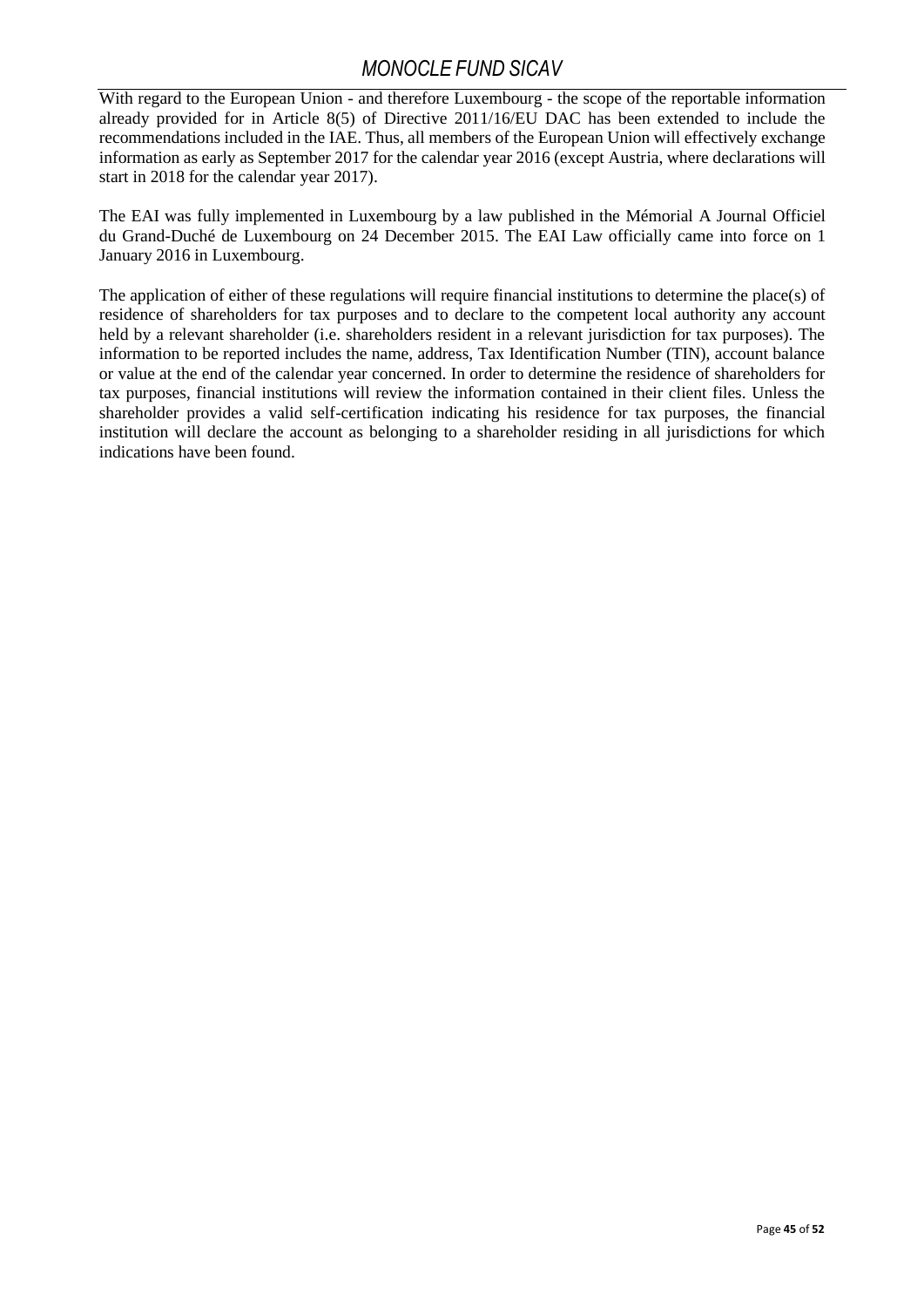### **VIII. CHARGES AND EXPENSES**

#### <span id="page-45-0"></span>**1. MAIN EXPENSES AND FEES OF THE SICAV**

#### <span id="page-45-1"></span>**a) First establishment costs**

In the event of the creation of a new sub-fund, the costs of setting up this new sub-fund will be borne by the assets of this same sub-fund.

#### <span id="page-45-2"></span>**b) Management, distribution and performance fees**

#### 1) Management and distribution fee

As remuneration for management and distribution services, the SICAV is charged an annual fee at the rate of:

| Compartment                                        | <b>Share classes</b> | <b>Rates</b>      |
|----------------------------------------------------|----------------------|-------------------|
| <b>MONOCLE FUND SICAV -</b><br><b>Monocle Fund</b> |                      | $0.95\%$ per year |
|                                                    |                      | $1.50\%$ per year |
|                                                    |                      | $0.95\%$ per year |

These fees are payable monthly to the Management Company and calculated on the basis of the average net assets of the sub-funds during the month under review.

#### 2) Performance fee

With the exception of class "M", a performance fee will be calculated for each share class of the **MONOCLE FUND SICAV-Monocle Fund** sub-fund, in their respective currencies. This commission will be equal to 10% above the threshold of:

1% +benchmark: Eurozone HICP ex Tobacco

(benchmark index measuring inflation in the Euro zone, available on the page of Agence France Trésor de Bloomberg: TRES+" GO" then Inflation Indexed OATS: Euro Zone Indices or on the website of Agence France Trésor [http://www. aft.gouv.fr\)](http://www.aft.gouv.fr/).

The variable fees will be paid in full to the Management Company at the end of the financial year.

Between two closings, the provision for variable commissions is adjusted to each value by means of an allocation/release of provisions. Reversals of provisions are capped at the amount of the charges.

Allocations are incremented only if the performance has exceeded the annual threshold (1%+ Eurozone HICP ex Tobacco), and the last year-end closing where a variable fee was paid (or since the launch of the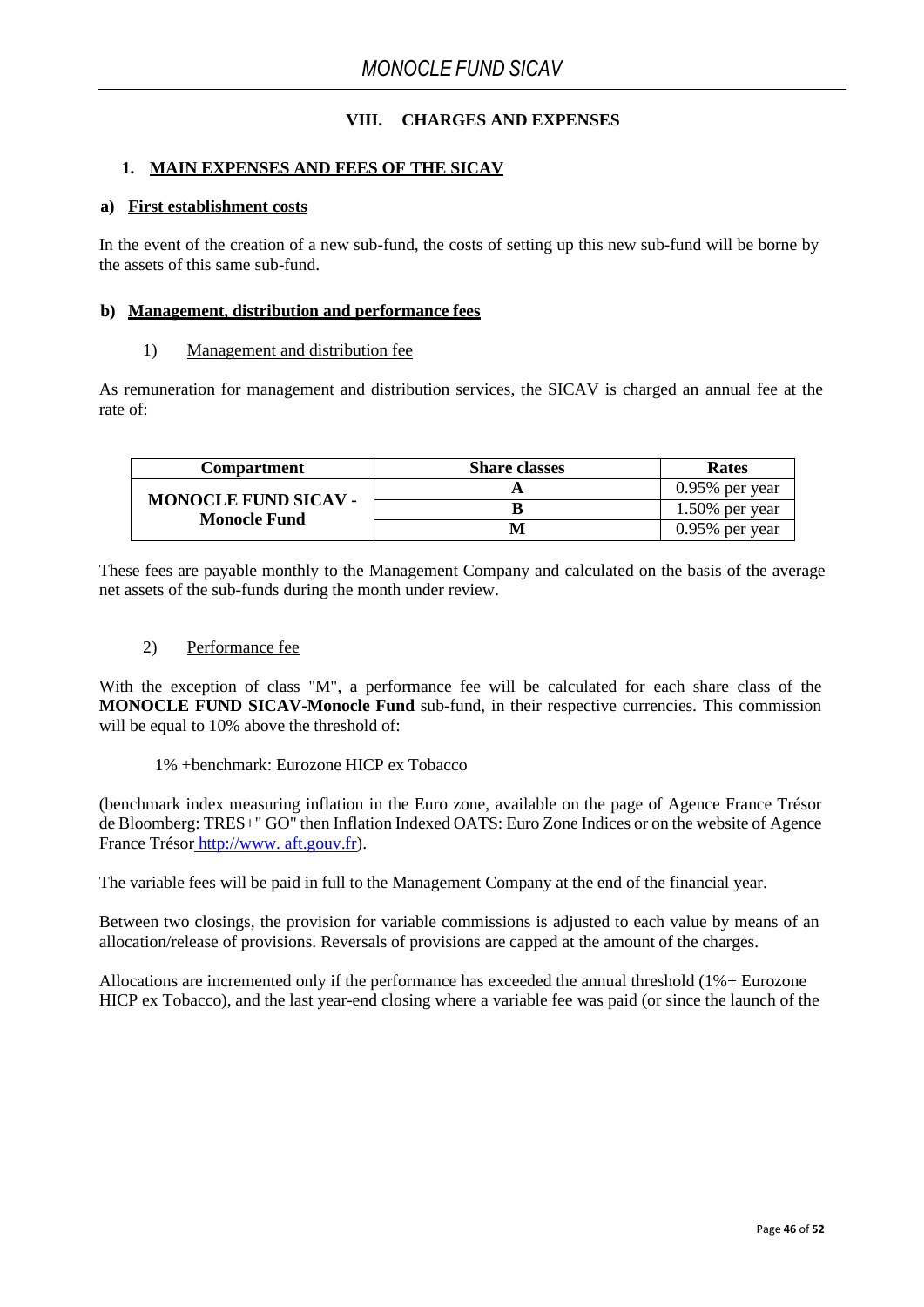### SICAV).

In this way, variable commissions follow the "High Water Mark" principle.

In the event of a repurchase, a portion of the provision for variable management fees on the outstanding amount recorded in the accounts at the time of the last valuation is, definitively allocated to a specific thirdparty account in proportion to the number of shares repurchased. This share of variable managementfees is acquired upon redemption.

*The Board of Directors wishes to draw investors' attention to the fact that this method of calculating the performance fee may lead to distortions between the changes in the net asset values per share of each class compared to the others.*

#### <span id="page-46-0"></span>**c) Custodian and Paying Agent Fees**

As remuneration for its activity as custodian bank which it returns to the SICAV, the Custodian will receive a monthly fee from the SICAV, calculated on the basis of the average of the net asset values of the assets of the various sub-funds of the SICAV for the month in question, of a maximum of 0.045% per year, with an annual minimum of EUR 25,000, to which transaction costs will be added.

In addition, all reasonable expenses and expenses advanced, including, but not limited to, telephone, telex, fax, electronic transmission and postage costs incurred by the Custodian in the performance of its duties and the expenses of correspondents, shall be borne by the relevant sub-fund of the SICAV. As paying agent, the Custodian may charge the commission in use in the Grand Duchy of Luxembourg.

### <span id="page-46-1"></span>**d) Domiciliary Agent, Administrative Agent, Transfer Agent and Registrar Fees**

In remuneration for its activity as domiciliary agent, administrative agent, transfer agent and registrar which it returns to the SICAV, the Central Administration will receive from the SICAV a monthly fee, calculated on the average of the net asset values of the assets of the various sub-funds of the SICAV for the month in question, of a maximum of 0.05% per year, with an annual minimum of EUR 36,000, to which are added the transaction costs and costs specific to the function of domiciliary agent. In addition, all reasonable expenses and expenses advanced, including, but not limited to, telephone, telex, fax, electronic transmissions, postage and packing costs incurred by the Central Administration in the performance of its duties and the expenses of correspondents, shall be borne by the relevant sub-fund of the SICAV.

### <span id="page-46-2"></span>**2. OTHER EXPENSES BORNE BY THE SICAV**

The SICAV shall bear all its other operating expenses including, without limitation, the costs of establishing and subsequently amending the Articles of Association and other constitutional documents, such as the Prospectus and DICIs, fees and expenses payable to paying agents, correspondents of the Custodian Bank and other agents and employees of the SICAV, as well as to the SICAV's permanent representatives in the countries where it is subject to registration, the costs of legal assistance and auditing the SICAV's annual accounts, promotional expenses, printing and publication costs of documents relating to the sale of shares, the printing costs of annual and interim financial reports, the costs of holding shareholders' meetings and Board of Directors' meetings, reasonable travel expenses of directors and officers, attendance fees, registration fees, all taxes and duties levied by government authorities and stock exchanges, the costs of publishing issue and redemption prices and all other operating expenses, including financial, banking or brokerage fees incurred in the purchase or sale of assets or otherwise and all other administrative costs.

Fees and expenses that are not attributable to a particular sub-fund will be charged to the various sub-funds in proportion to their respective net assets.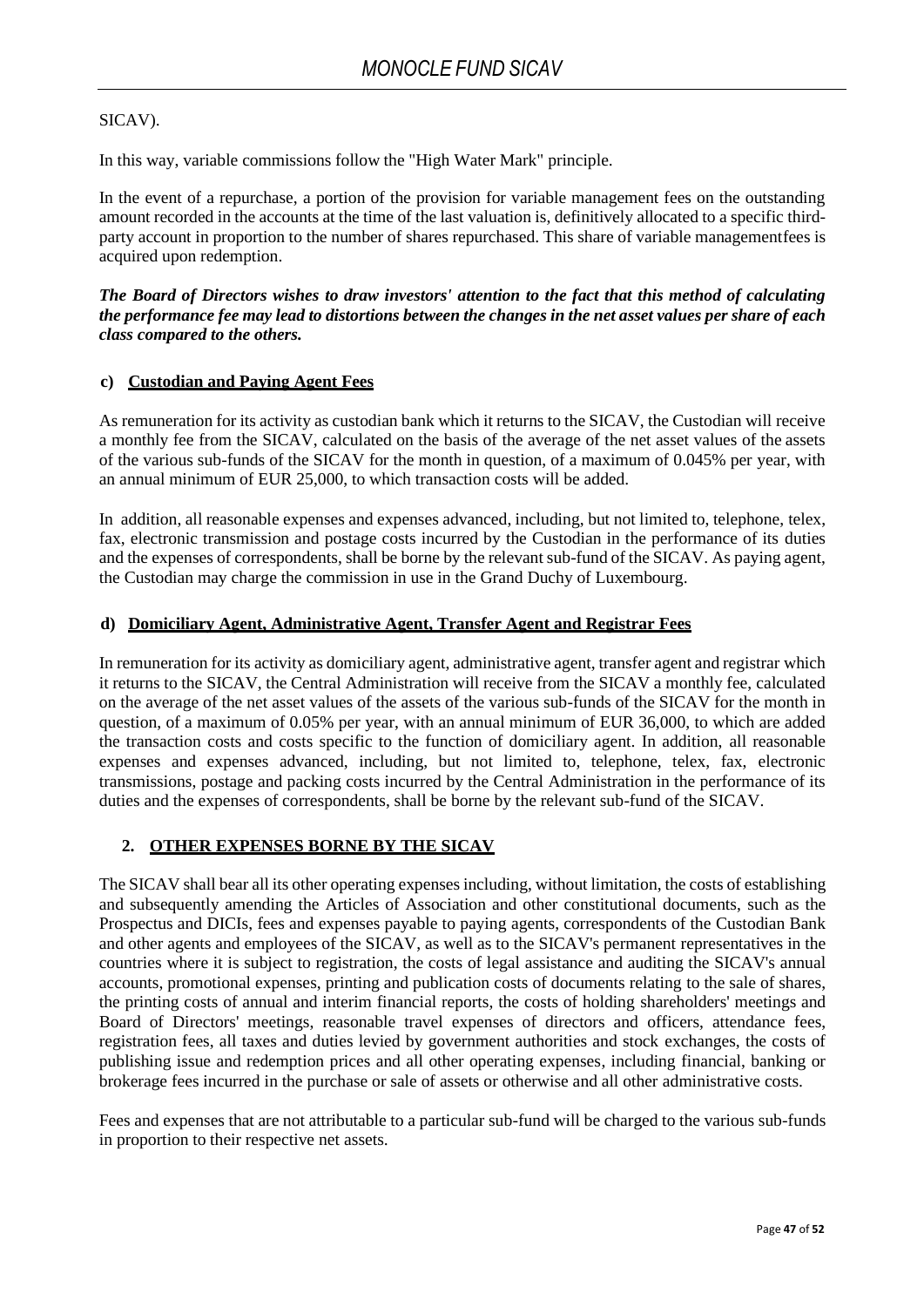### **IX. FINANCIAL YEAR - MEETING**

### <span id="page-47-0"></span>**1. FISCAL YEAR**

The fiscal year begins on 1 January and ends on 31 December of each year, with the exception of the first financial year, which began on the day the SICAV was incorporated and ended on 31 December 2014.

### <span id="page-47-1"></span>**2. MEETINGS OF SHAREHOLDERS**

The Annual General Meeting will be held in Luxembourg, at the registered office of the SICAV, or at any other place specified in the notice of meeting, on the last Wednesday of April at 11:00 a.m.

If this day is not a Business Day in Luxembourg, the Annual General Meeting will be held on the first following Business Day.

Notices convening the Annual General Meetings specifying the date, time, place, conditions of admission, agenda and the quorum and majority requirements of Luxembourg law will be published and sent in accordance with Luxembourg law.

The shareholders of the class (ies) of shares issued in respect of a sub-fund may, at any time, hold General Meetings for the purpose of deliberating on matters relating solely to that sub-fund.

The resolutions adopted at such meetings apply to the SICAV or the sub-fund concerned respectively.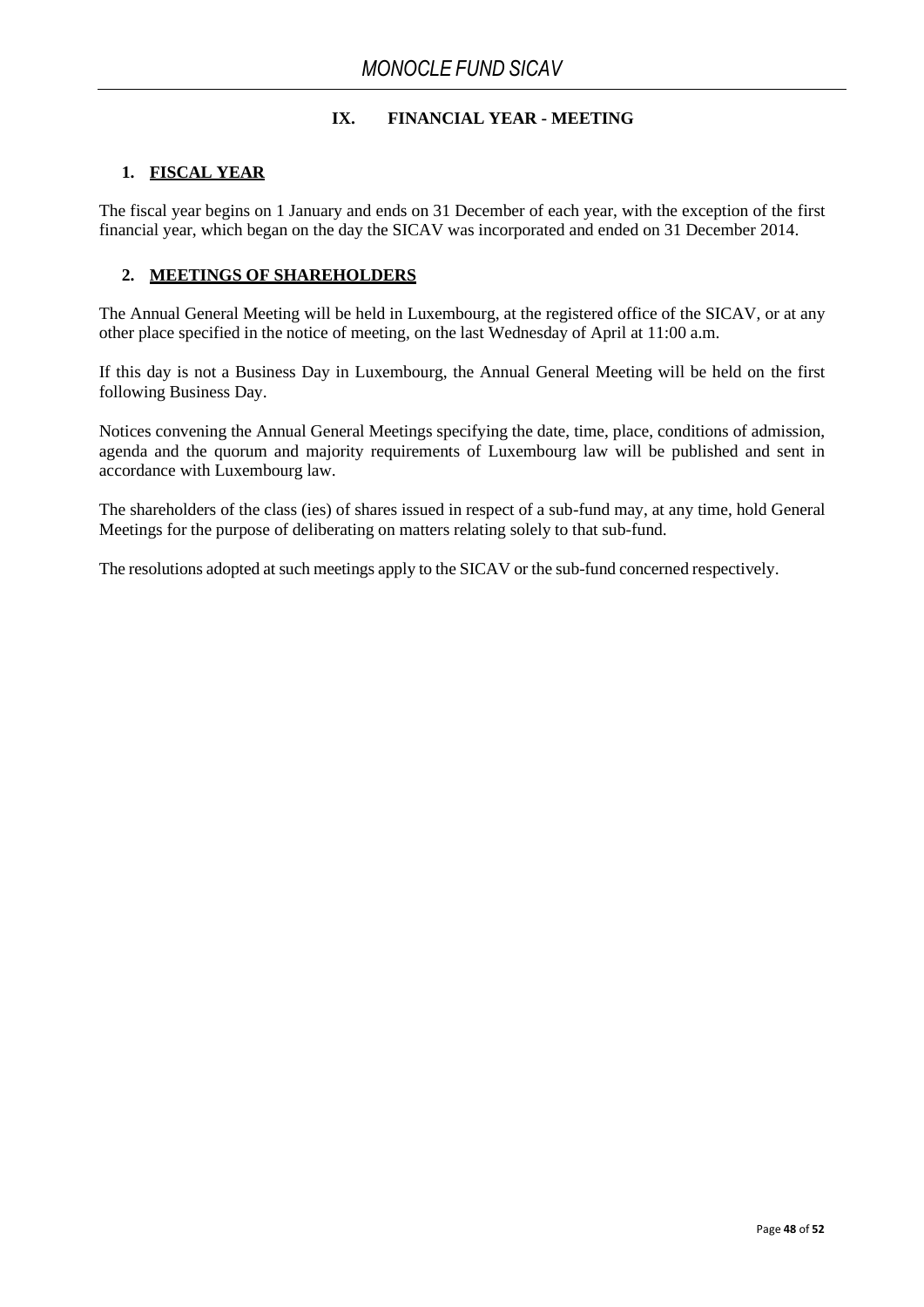## **X. DISSOLUTION AND LIQUIDATION OF THE SICAV**

### <span id="page-48-0"></span>**1. GENERAL INFORMATION**

The SICAV may be dissolved on a voluntary or judicial basis.

After its dissolution, the SICAV is deemed to exist for its liquidation. In the event of voluntary liquidation, it remains subject to the supervision of the CSSF.

The net liquidation proceeds of each sub-fund, class or category of shares, if any, will be distributed by the liquidators to the shareholders in proportion to their share in the net assets of the sub-fund or class or category of shares to which they belong, in accordance with the provisions of the Articles of Association.

Liquidation proceeds that could not be distributed to their beneficiaries within nine months of the date of the decision to put them into liquidation will be deposited with the Caisse de Consignation in Luxembourg in favour of their beneficiaries until the end of the legal prescription period.

### <span id="page-48-1"></span>**2. VOLUNTARY LIQUIDATION**

In the case of a voluntary liquidation, it would be carried out in accordance with the 2010 Act and the 1915 Act, which define the procedure and measures to be taken.

The SICAV may be dissolved at any time by a decision of the General Meeting of Shareholders, acting as if it were to amend the Articles of Association.

In addition, if the SICAV's share capital falls below two thirds of the minimum capital, currently EUR 1,250,000, THE Board of Directors must submit the question of the SICAV's dissolution to the General.

Meeting, deliberating without any condition of presence and deciding by a simple majority of the shares present or represented at the meeting. If the capital falls below one-quarter of the minimum capital, the Board of Directors must submit the question of the dissolution of the SICAV to the General Meeting, deliberating without any condition of presence; the dissolution may be decided by the shareholders holding one-quarter of the shares present or represented at the meeting. The notice must be given in sucha way that the meeting is held within forty days of the date on which it is established that the net assets have fallen below two thirds or one quarter of the minimum capital, respectively.

Upon the dissolution of the SICAV, the liquidation shall be carried out by one or more liquidators, natural or legal persons, approved in advance by the CSSF and appointed by the General Assembly, which shall determine their powers and emoluments.

## <span id="page-48-2"></span>**3. JUDICIAL LIQUIDATION**

In the case of a judicial liquidation, it would be carried out exclusively in accordance with the 2010 Law, which defines the procedure and measures to be taken.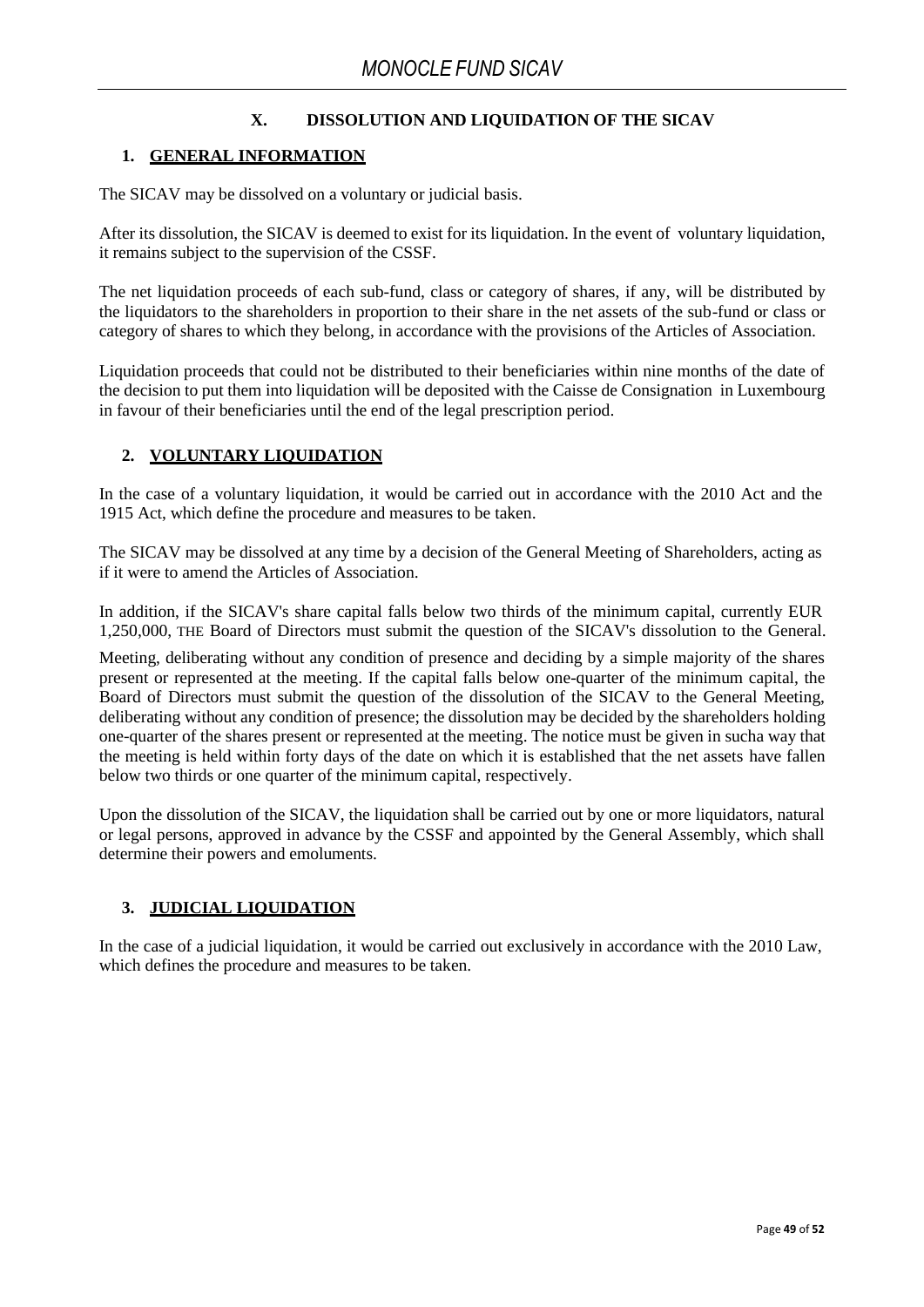### **XI. LIQUIDATION AND - MERGING OF SUB-FUNDS**

The Board of Directors may decide to liquidate a sub-fund, class or category of shares if the net assets of such sub-fund, class or category fall below an amount below which the sub-fund, class or category of shares can no longer be adequately managed or if a change in the economic or political situation has an influence on the sub-fund, class or category of shares in question, justifying such liquidation.

The liquidation decision will be notified to the shareholders of the sub-fund, class or category of shares before the effective date of liquidation. The notification will indicate the reasons and the liquidation procedure. The decision and the terms and conditions for closing the sub-fund, class or category of shares will thus be brought to the attention of the shareholders concerned by letter or, if required by Luxembourg law or the countries of distribution, by publication of a notice in the press. This notice will then be published in one or more newspapers in Luxembourg and/or in one or more newspapers with national circulation in the countries where the shares would be distributed, the choice of these newspapers being atthe discretion of the Board of Directors.

Unless the Board of Directors decides otherwise in the interest of the shareholders or to maintain equitable treatment between them, the shareholders of the sub-fund, class or category of shares concernedmay continue to request the redemption or conversion of their shares, free of charge, on the basis of the applicable net asset value, taking into account an estimate of liquidation costs. The SICAV will reimburse each shareholder in proportion to the number of shares held in the sub-fund, class or category of shares. Liquidation proceeds that could not be distributed to their beneficiaries within nine months of the decision to liquidate the sub-fund, class or category of shares will be deposited with the Caisse de Consignation in favour of their beneficiaries until the end of the legal prescription period.

The Board of Directors has the power to decide on the merger, as well as the effective date thereof, of the SICAV, either as an absorbed SICAV or as an absorbing SICAV with another UCITS in accordance with the provisions of the 2010 Law. This decision will be published in the same manner as described above. The publication will contain information relating to this collective investment undertaking. The publication shall be made at least one month before the date on which the contribution takes effect inorder to enable shareholders to request the redemption or conversion of their shares, free of charge, before the contribution transaction to this collective investment undertaking becomes effective. At the end of this period, all remaining shareholders will be bound by the decision. If, pursuant to the applicable provisions of the 2010 Law, a general meeting of shareholders were to be convened to rule on such a merger, an ordinary general meeting ruling without quorum requirement and the simple majority would then be competent.

The Board of Directors may decide to merge a sub-fund with another sub-fund of the SICAV or any other UCITS or one of its sub-funds in accordance with the provisions of the 2010 Law. This decision will be published in the same manner as described above. The publication will contain information relating to the new sub-fund. The publication will be made at least one month before the merger becomes effective in order to allow shareholders to request the redemption or conversion of their shares, free of charge, before the transaction becomes effective. At the end of this period, all remaining shareholders will be bound by the decision.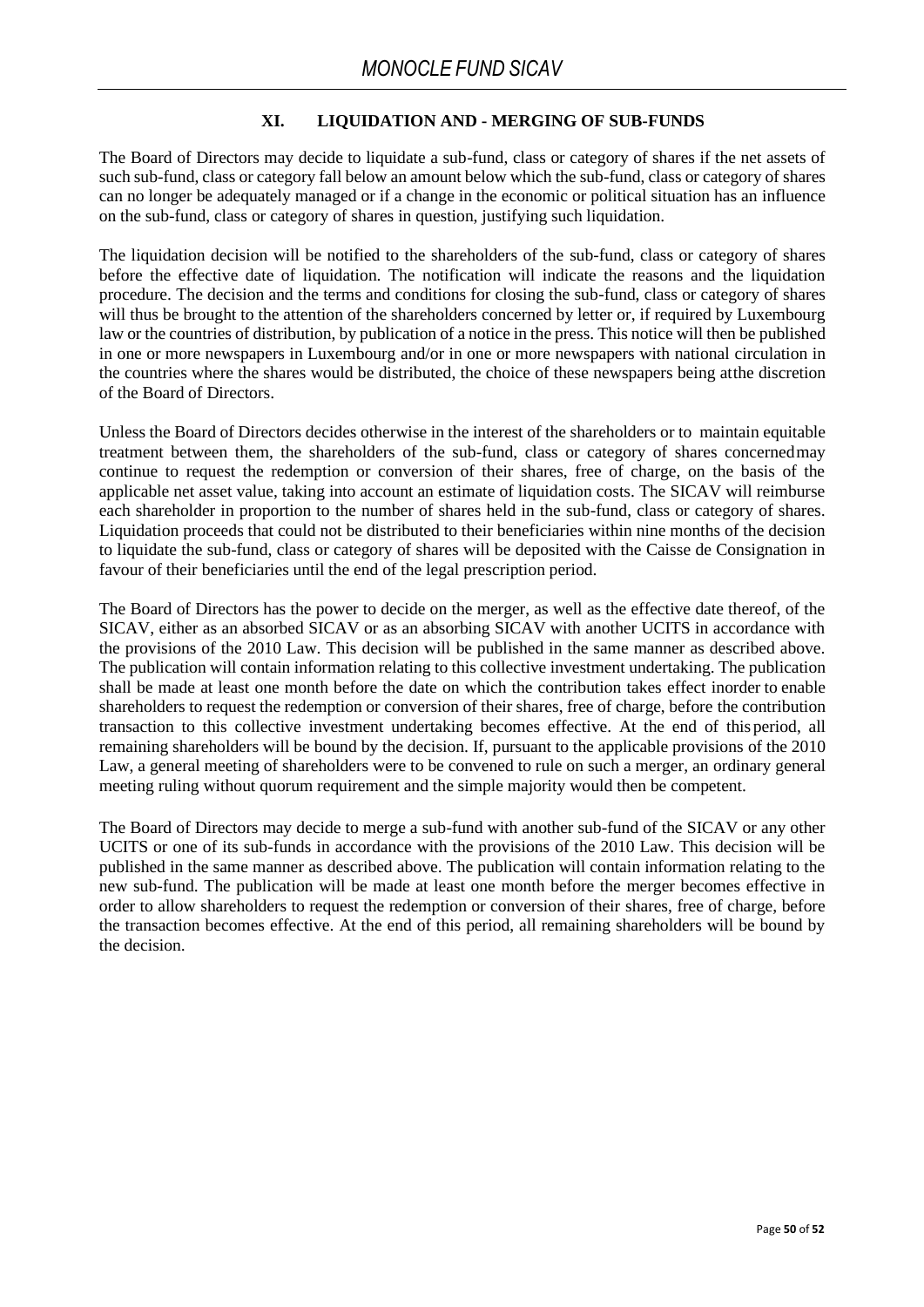### **XII. INFORMATION - AVAILABLE DOCUMENTS**

### <span id="page-50-0"></span>**1. AVAILABLE INFORMATION**

### <span id="page-50-1"></span>**a) Publication of the net asset value**

The net asset value of each class and/or category of shares of each sub-fund, the issue prices and the redemption prices are made public on each Valuation Day at the Sicav's registered office. The Board of Directors may decide at a later date to publish these net asset values in the newspapers of the countries in which the shares of the SICAV are offered or sold. They may also be obtained from the Management Company.

### <span id="page-50-2"></span>**b) Financial notices**

Financial notices will be communicated to shareholders in writing in the form of a letter, email or other modern means of written communication or published in a newspaper in the country where the SICAV is marketed if such publication is required by the applicable laws and regulations.

#### <span id="page-50-3"></span>**c) Periodic reports**

The SICAV publishes annually a detailed report on its activity and the management of its assets,including the consolidated balance sheet and profit and loss account expressed in euros, the detailed composition of the assets of each sub-fund and the report of the auditor.

In addition, it shall publish a report after the end of each half-year, including in particular the composition of the portfolio, movements in the portfolio over the period, the number of shares outstanding and the number of shares issued and repurchased since the last publication.

The Board of Directors of the SICAV may decide to publish interim reports.

The SICAV's audited annual report will be made available to shareholders at the SICAV's registered office no later than four months after the end of the financial year and the unaudited half-yearly reports will be made available to shareholders at the SICAV's registered office no later than two months after the end of the corresponding half-year.

All financial reports will generally be made available to shareholders at the registered office of the SICAV.

### <span id="page-50-4"></span>**2. DOCUMENTS AVAILABLE TO THE PUBLIC**

### <span id="page-50-5"></span>**a) Available documents**

In addition to the Prospectus, the DICIs, the SICAV's latest published annual and semi-annual reports, copies of the following documents may be obtained, free of charge, during business hours on each Business Day at the SICAV's registered office, 5, rue Jean Monnet, L-2180 Luxembourg, Grand Duchyof Luxembourg:

- i. The Articles of Incorporation
- ii. The Management Agreement between the SICAV and the Management Company
- iii. The Custodian Bank Agreement between the SICAV and Crédit Suisse (Luxembourg) S.A.
- iv. The Central Administration Agreement between the SICAV, the Management Company and CréditSuisse Fund Services (Luxembourg) S.A

Copies of the Prospectus, the KIID, the Articles of Association and the latest annual and half-yearly reports can also be consulted on the following websites: [www.fundsquare.](http://www.fundsquare./) n[et.](http://www.fundsquare./)